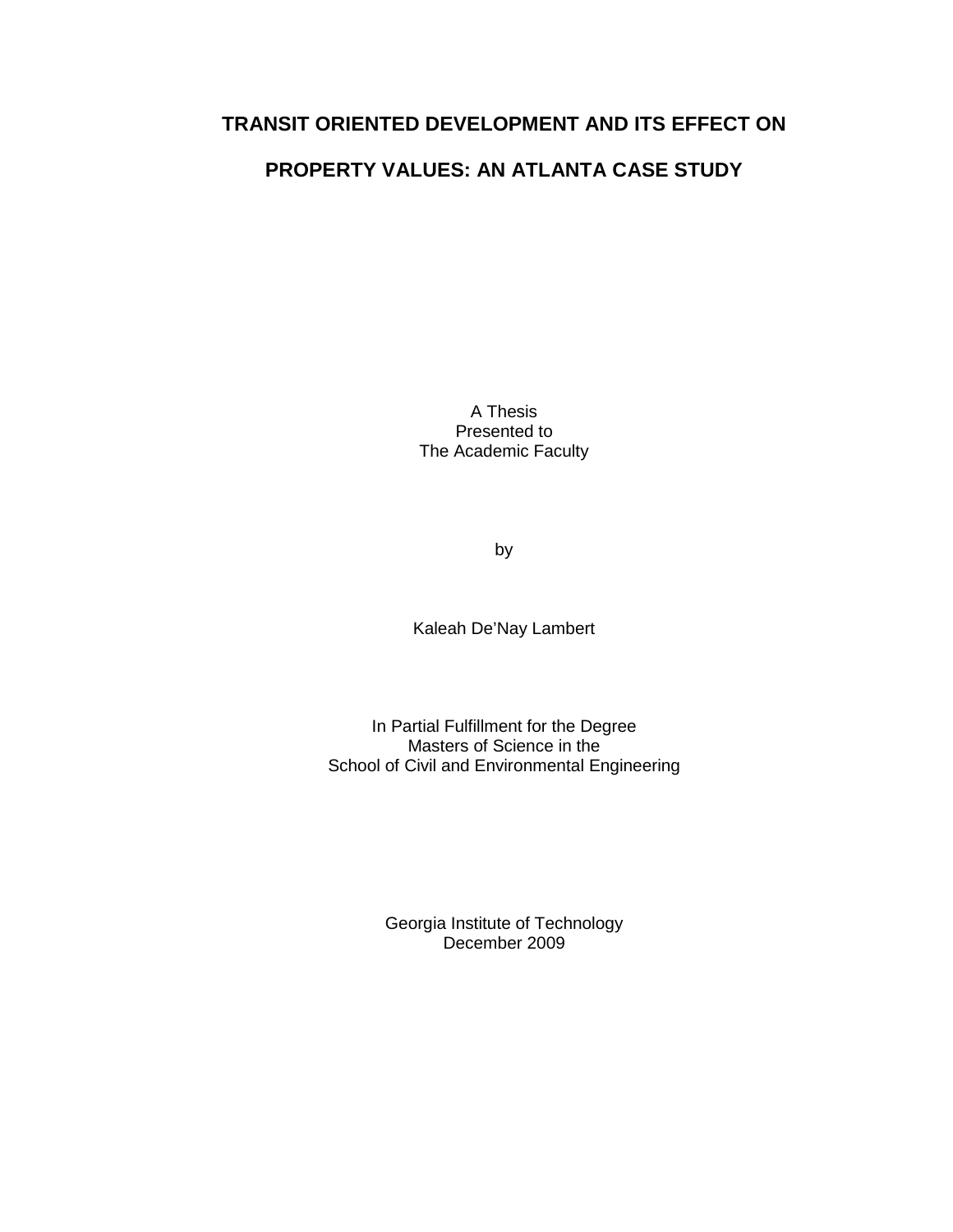# **TRANSIT ORIENTED DEVELOPMENT AND ITS EFFECT ON**

# **PROPERTY VALUES: AN ATLANTA CASE STUDY**

Approved by:

Dr. Mike D. Meyer, Advisor School of Civil and Environmental Engineering Georgia Institute of Technology

Dr. Adjo A. Amekudzi School of Civil and Environmental Engineering Georgia Institute of Technology

Dr. Laurie A Garrow School of Civil and Environmental Engineering Georgia Institute of Technology

Date Approved: November 11, 2009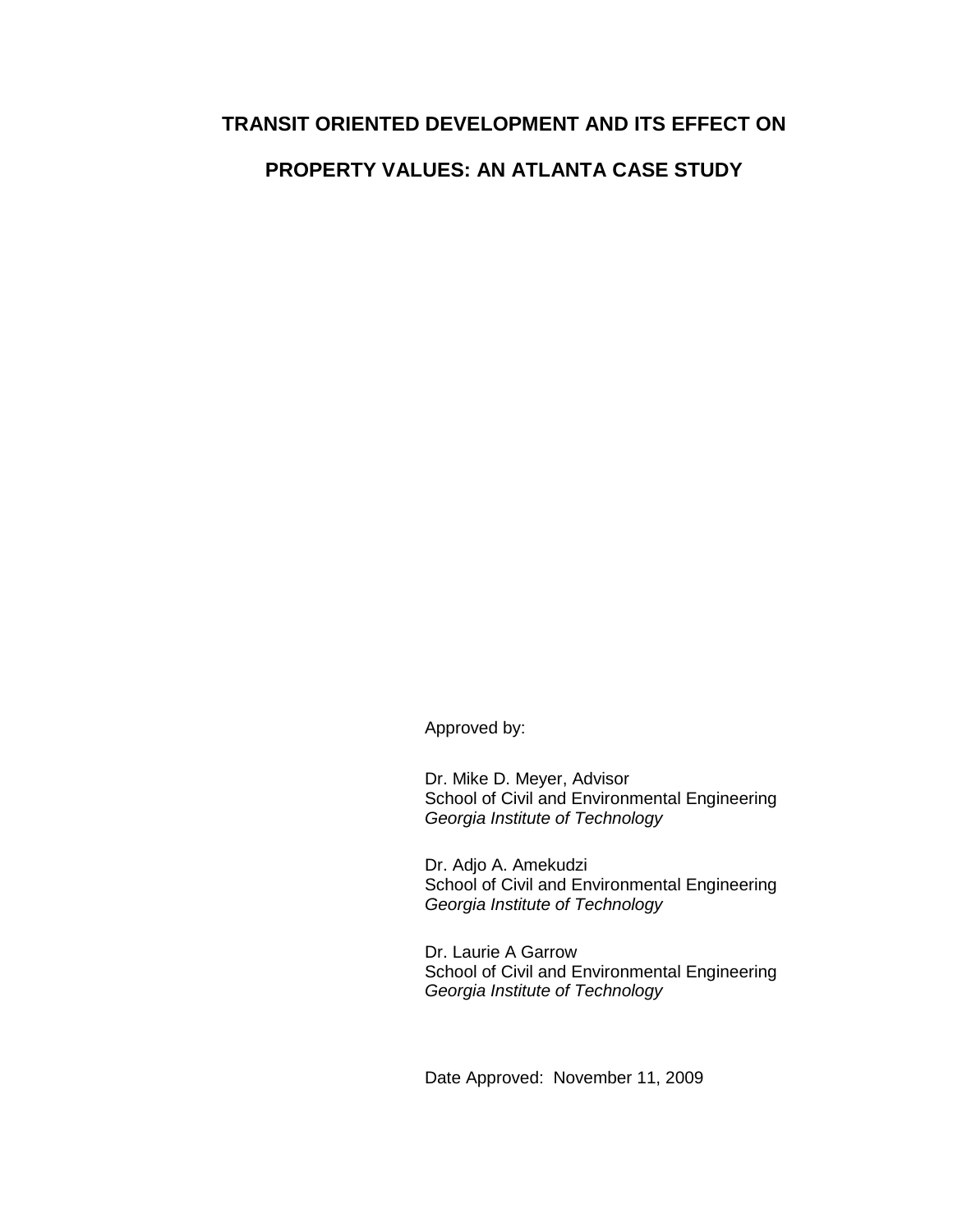# **ACKNOWLEDGEMENTS**

 Nothing worth having comes without hard work, support and dedication. This thesis is the result of several months of tremendous effort, time and patience. I would first like to thank my family for their continuous support in my education endeavors. Their sacrifice and words of encouragement through challenging times have been my backbone.

 Secondly, my advisor, Professor D. Michael Meyer has been an inspiration and has supported me with encouraging words and financial assistance throughout my graduate education. Professor Adjo Amekudzi has played a major role in my development both academically and personally by being a mentor and professor who was always willing to share a word of encouragement and challenge me, to challenge myself. Thank you also to Dr. Laurie Garrow and Dr. Catherine Ross for being an inspiration and their involvement in the dual degree program.

 Many people helped in the data collection process and analysis for this thesis. I would like to thank Ted Tarantino, Patrick Bradshaw, Steve Lewandowski, the Fulton County Tax Assessors Office. I would also like to acknowledge and thank my peers Dwayne Henclewood, Elise Barrella and Alek Pochowski for their assistance and support throughout this endeavor.

iii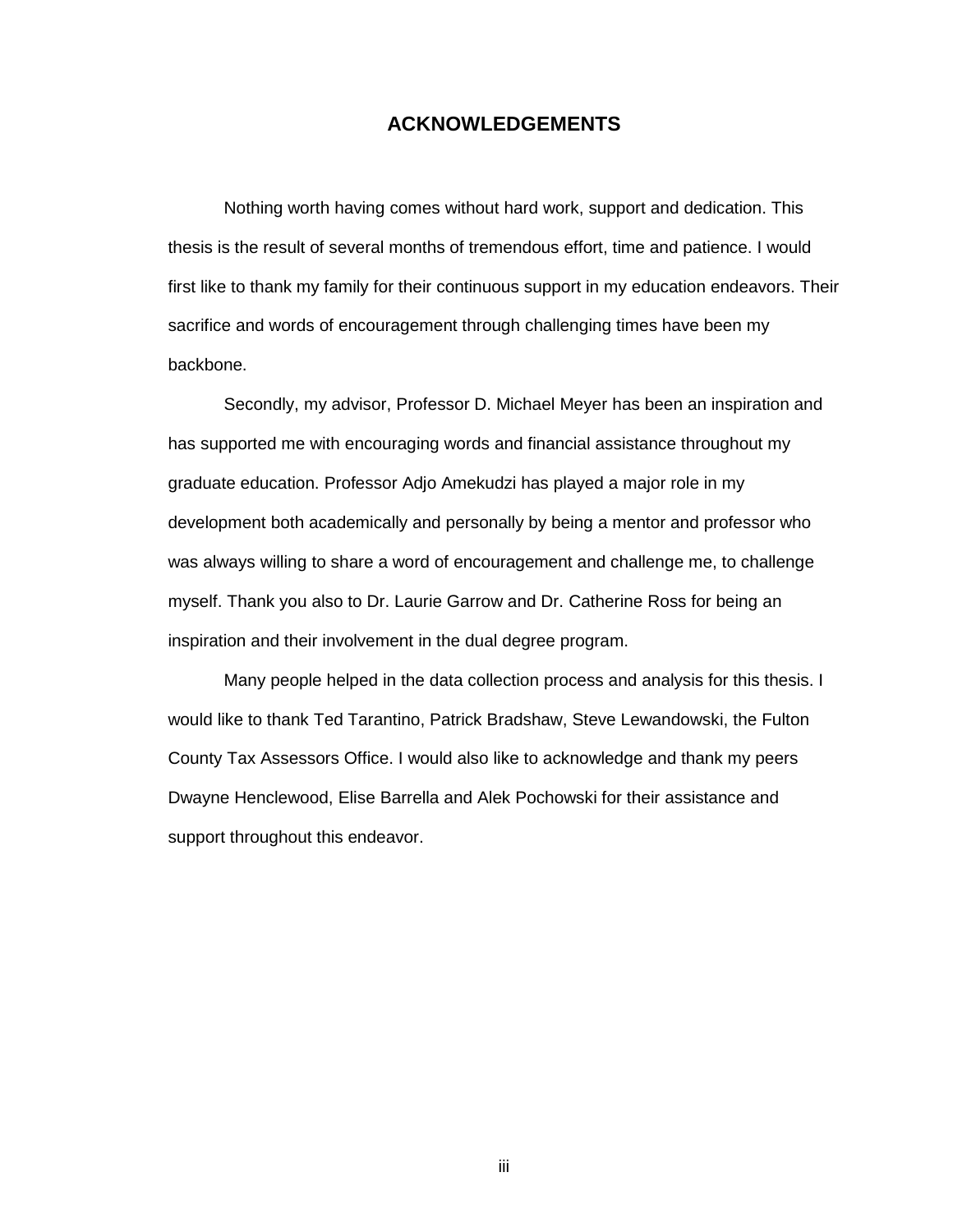# **TABLE OF CONTENTS**

|                                                                                                                                                                                                                                                                                                                                                                                                                                                                                         | Page                                                                                                                                          |
|-----------------------------------------------------------------------------------------------------------------------------------------------------------------------------------------------------------------------------------------------------------------------------------------------------------------------------------------------------------------------------------------------------------------------------------------------------------------------------------------|-----------------------------------------------------------------------------------------------------------------------------------------------|
| <b>ACKNOWLEDGEMENTS</b>                                                                                                                                                                                                                                                                                                                                                                                                                                                                 | iίi                                                                                                                                           |
| <b>LIST OF TABLES</b>                                                                                                                                                                                                                                                                                                                                                                                                                                                                   | vi                                                                                                                                            |
| <b>LIST OF FIGURES</b>                                                                                                                                                                                                                                                                                                                                                                                                                                                                  | vii                                                                                                                                           |
| <b>SUMMARY</b>                                                                                                                                                                                                                                                                                                                                                                                                                                                                          | viii                                                                                                                                          |
| <b>CHAPTER 1 INTRODUCTION</b>                                                                                                                                                                                                                                                                                                                                                                                                                                                           | 1                                                                                                                                             |
| 1.1 Study Overview<br>1.2 Methodology Overview<br>1.3 Document Organization                                                                                                                                                                                                                                                                                                                                                                                                             | 1<br>$\overline{c}$<br>3                                                                                                                      |
| <b>CHAPTER 2 LITERATURE REVIEW</b>                                                                                                                                                                                                                                                                                                                                                                                                                                                      | 4                                                                                                                                             |
| 2.1 TOD Basics<br>2.2 TOD Implementation<br>2.3 TOD Funding<br>2.4 TOD Barriers<br>2.5 TOD Case Studies<br>2.5.1 Rosslyn-Ballston Redevelopment Corridor<br>2.5.2 San Francisco Bay Area<br>2.5.3 Portland, Oregon<br>2.5.4 Curitiba, Brazil<br>2.6 TOD Impacts<br>2.7 TOD and Property Values<br>2.7.1 San Francisco, California<br>2.7.2 Buffalo, New York<br>2.7.3 Portland, Oregon<br>2.7.4 Miami, Florida<br>2.7.5 Washington, DC<br>2.7.6 Dallas, Texas<br>2.7.7 Atlanta, Georgia | 4<br>5<br>$\overline{7}$<br>8<br>$\boldsymbol{9}$<br>$\boldsymbol{9}$<br>10<br>16<br>18<br>19<br>20<br>21<br>22<br>23<br>24<br>24<br>25<br>26 |
| <b>CHAPTER 3 DATA COLLECTION AND METHODOLOGY</b>                                                                                                                                                                                                                                                                                                                                                                                                                                        | 29                                                                                                                                            |
| 3.1 Parcel Data<br>3.1.1 MARTA<br>3.1.2 Atlanta Regional Commission<br>3.1.3 Data Preparation<br>3.2 Methodology<br>3.2.1 Station Selection<br>3.2.2 Proximity Selection                                                                                                                                                                                                                                                                                                                | 29<br>29<br>30<br>31<br>32<br>32<br>43                                                                                                        |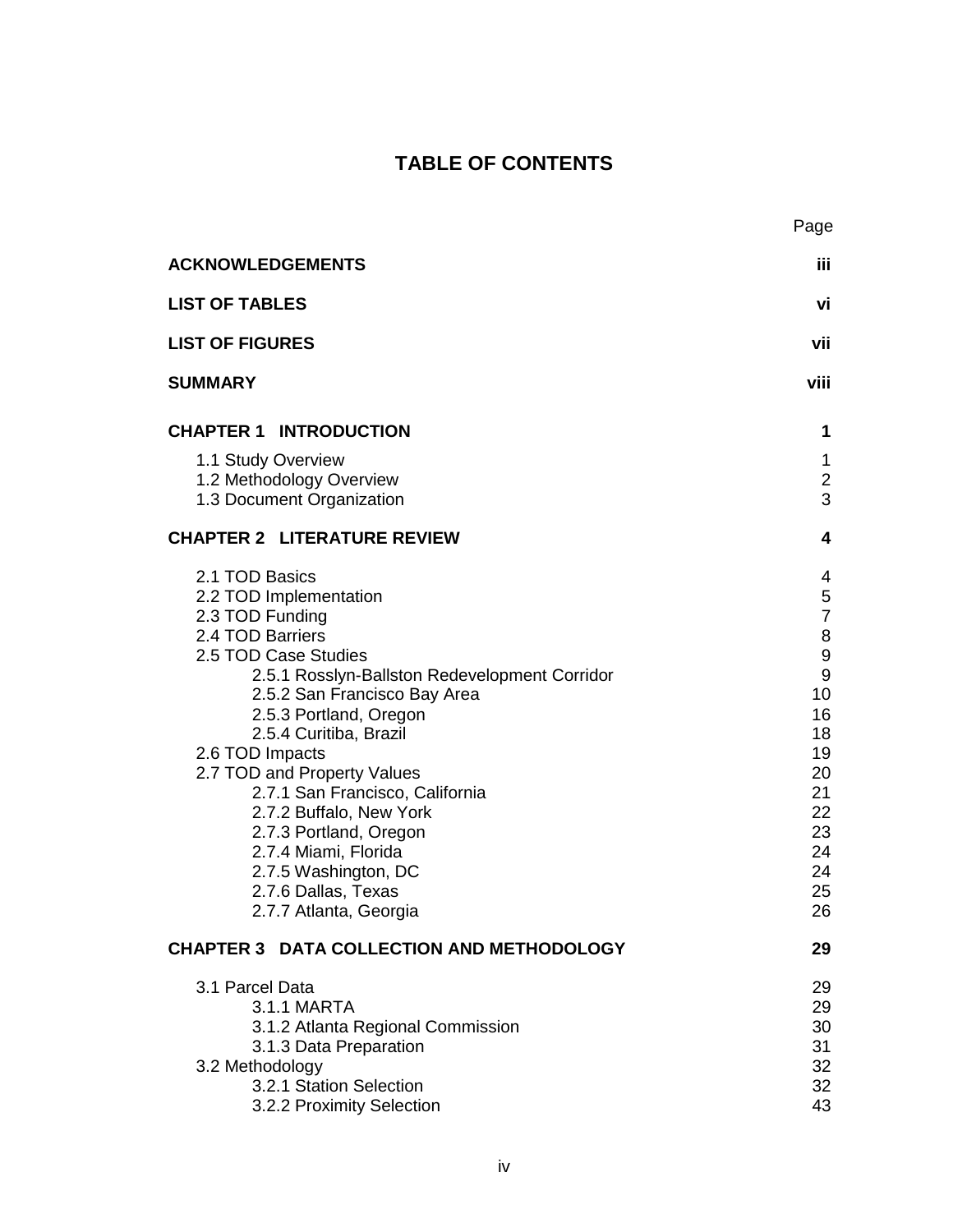| 3.2.3 GIS Analysis                              | 44                                                 |
|-------------------------------------------------|----------------------------------------------------|
| 3.2.4 Microsoft Excel                           | 47                                                 |
| <b>CHAPTER 4 DISCUSSION AND RESULTS</b>         | 49                                                 |
| 4.1 Property Appraised Values                   | 49                                                 |
| 4.1.1 Ashby Station                             | 49                                                 |
| 4.1.2 Lindbergh Station                         | 50                                                 |
| 4.1.3 Sandy Springs Station                     | 50                                                 |
| 4.1.4 Vine City Station                         | 51                                                 |
| 4.1.5 West End Station                          | 52                                                 |
| 4.2 Land Values                                 | 53                                                 |
| 4.2.1 Ashby Station                             | 53                                                 |
| 4.2.2 Lindbergh Station                         | 53                                                 |
| 4.2.3 Sandy Springs Station                     | 54                                                 |
| 4.2.4 Vine City Station                         | 54<br>55<br>56<br>64<br>64<br>65<br>66<br>67<br>68 |
| 4.2.5 West End Station                          |                                                    |
| 4.3 Discussion                                  |                                                    |
|                                                 |                                                    |
| <b>CHAPTER 5 RECOMMENDATIONS AND CONCLUSION</b> |                                                    |
| 5.1 Summary                                     |                                                    |
| 5.2 Recommendations                             |                                                    |
| 5.3 Suggestions for Further Research            |                                                    |
|                                                 |                                                    |
| <b>APPENDIX</b><br><b>Data Table</b>            |                                                    |
| <b>REFERENCES</b>                               |                                                    |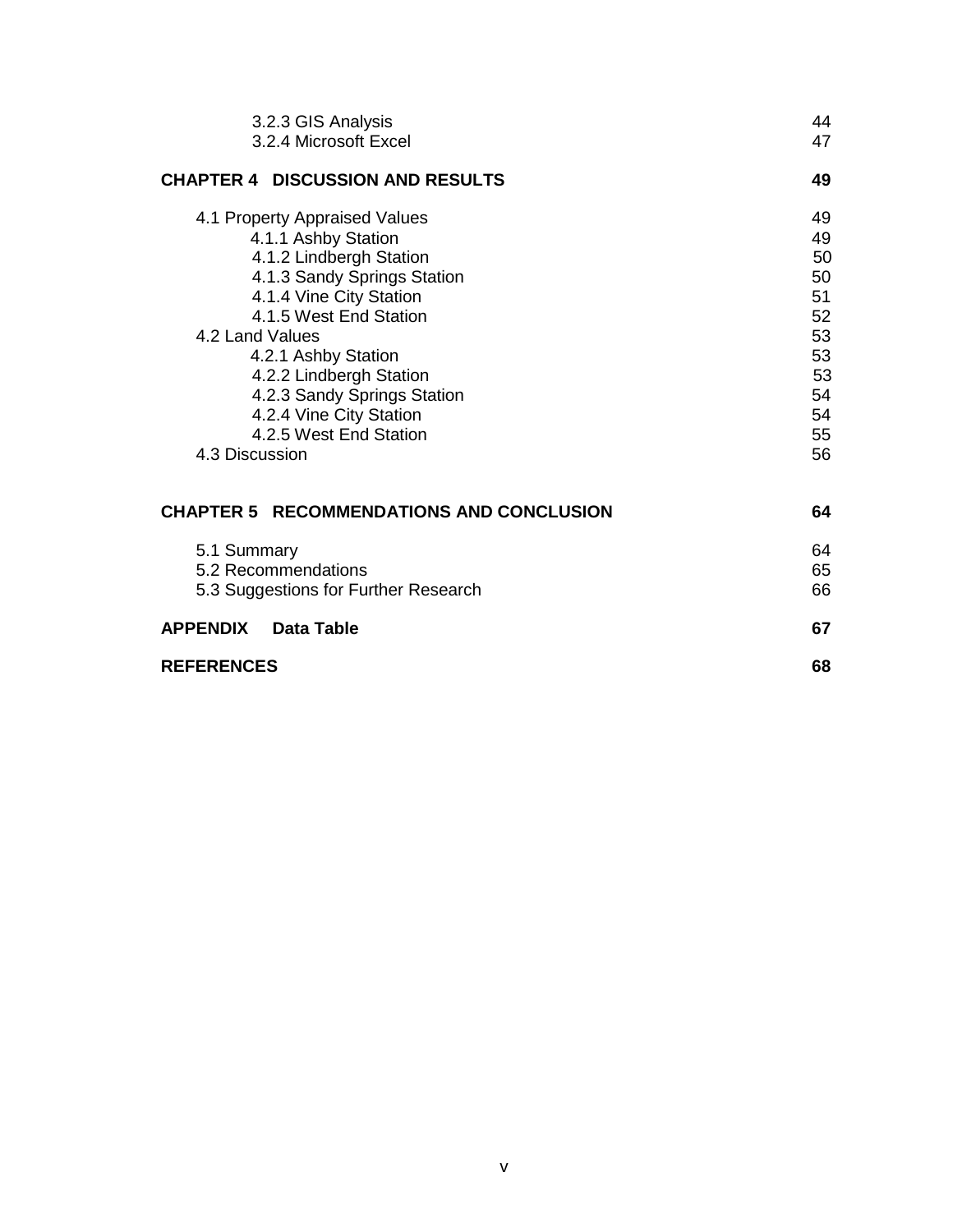# **LIST OF TABLES**

**Page Page Page Page** 

| Table 2.1: Summary Table of Portland TOD                      | 17 |
|---------------------------------------------------------------|----|
| Table 3.1: Station Parcels                                    | 47 |
| Table 3.2: Station Parcels: % Total                           | 47 |
| Table 4.1: Ashby Station Average Appraised Values             | 49 |
| Table 4.2: Lindbergh Station Average Appraised Values         | 50 |
| Table 4.3: Sandy Springs Station Average Appraised Values     | 50 |
| Table 4.4: Vine City Station Average Appraised Values         | 51 |
| Table 4.5: West End Station Average Appraised Values          | 52 |
| Table 4.6: Ashby Station Average Land Values                  | 53 |
| Table 4.7: Lindbergh Station Average Land Values              | 53 |
| Table 4.8: Sandy Springs Station Average Land Values          | 54 |
| Table 4.9: Ashby Station Average Land Values                  | 54 |
| Table 4.10: West End Station Average Land Values              | 55 |
| Table 4.11: Percent Change: Ranked According to TOD Adherence | 57 |
| Table 4.12: Percent Total – Commercial and Residential Only   | 57 |
| Table 4.13: Comparison Summary                                | 62 |
| Table A.1: Sample Data Set                                    | 67 |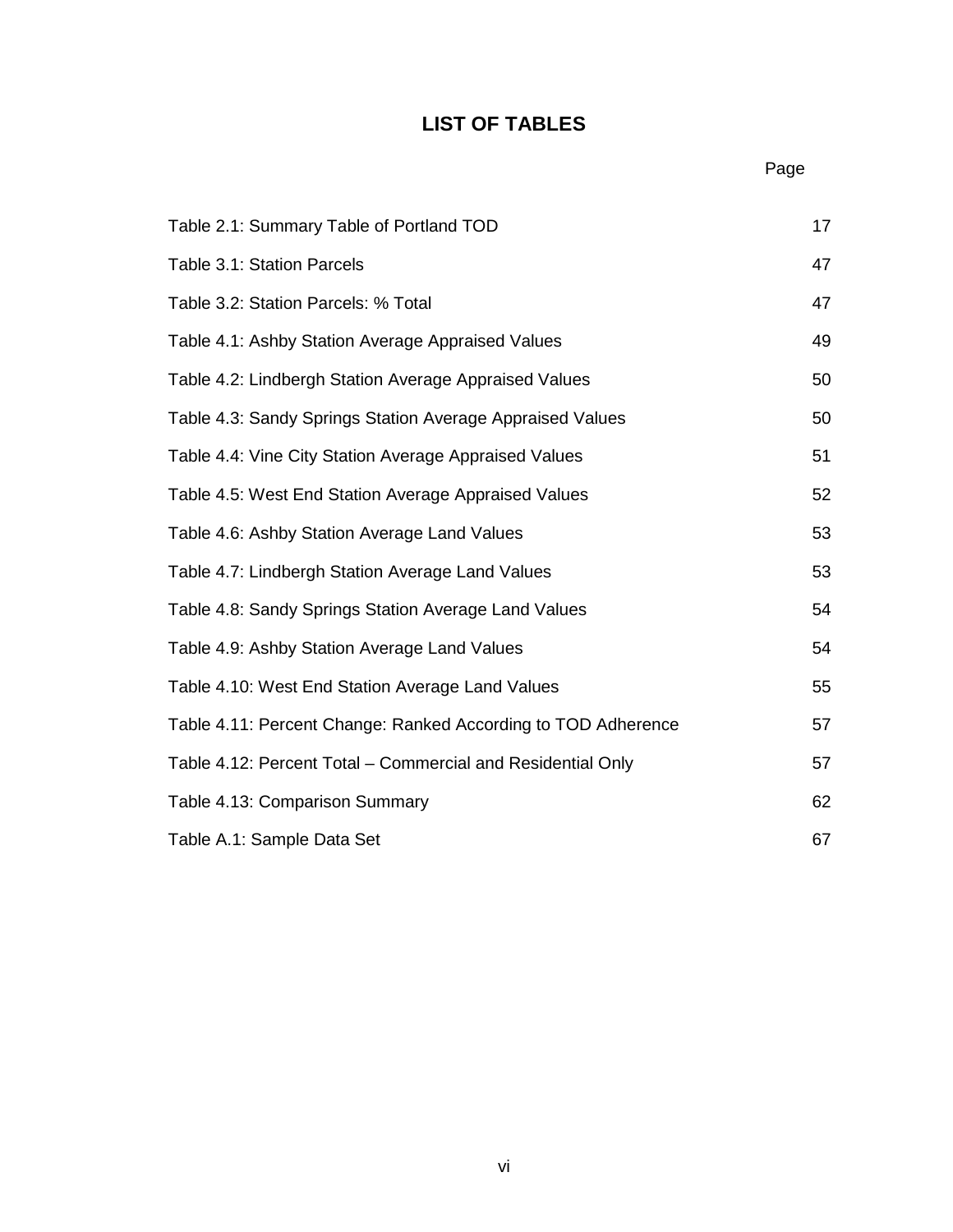# **LIST OF FIGURES**

| Figure 2.1: BART System Map                             | 11              |
|---------------------------------------------------------|-----------------|
| Figure 2.2: Emery Station before development            | 12 <sub>2</sub> |
| Figure 2.3: Emery Station after development             | 12 <sub>2</sub> |
| Figure 2.4: Pedestrian Environment in the Fruitvale TOD | 14              |
| Figure 2.5: Contra Costa Centre                         | 15              |
| Figure 3.1: Ashby Station and Historic Westside Village | 34              |
| Figure 3.2: West End Sky Lofts                          | 38              |
| Figure 3.3: Lindbergh Station South End Office Complex  | 42              |
| Figure 3.4: Station Activity Centers                    | 43              |
| Figure 3.5: Station Buffer Map 1                        | 44              |
| Figure 3.6: Station Buffer Map 2                        | 46              |
| Figure 4.1: Graphical Comparison Summary                | 63              |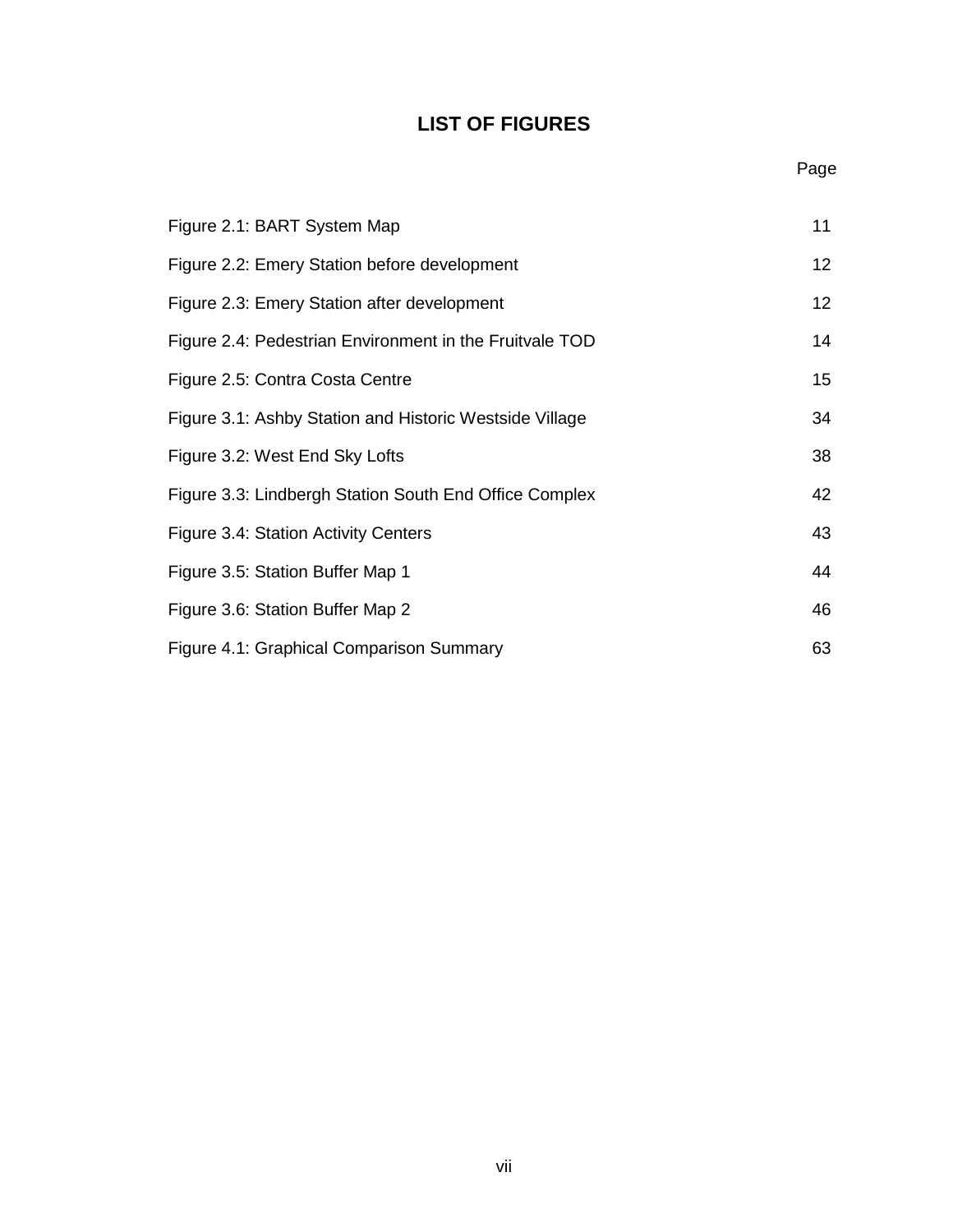# **SUMMARY**

 Transit-oriented development (TOD) and its effect on property values research has resulted in mixed findings. Some researchers report positive effects on property values while others are negative or inconclusive. Research on cities such as New York City, Boston, Atlanta and San Francisco have focused on the proximity to rail stations and the negative externalities that accompany it by conducting hedonic pricing models. Other studies have focused more specifically on residential or commercial parcels and their property values at different time points of station development.

 This research focuses on five MARTA stations within Fulton County, Georgia: Ashby Station, Lindbergh Station, Sandy Springs Station, Vine City Station and West End Station. Data was obtained from MARTA and Fulton County that includes parcel and tax assessor information. Buffers zones within one-fourth mile, one-half mile and one- mile were created around the stations and an average appraised property value and average land value was determined. A comparative analysis was conducted to determine the effects proximity to rail has at stations with planned and unplanned development.

 The research shows that TOD in the Atlanta area has minimal impact on property values. What appears to have more of an impact is the median household income of the neighborhood surrounding the transit station, which of course reflects the value of property afforded.

viii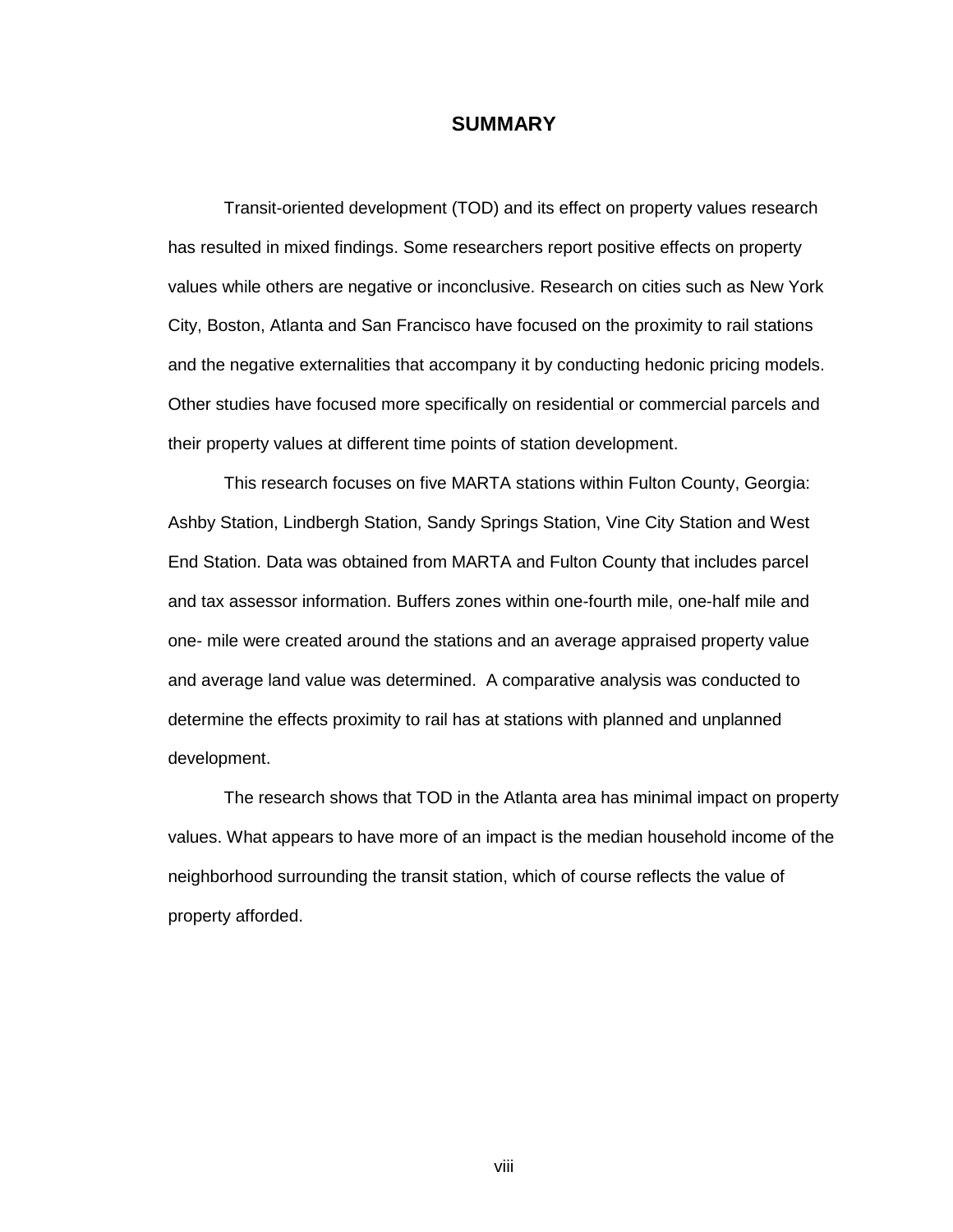# **CHAPTER 1 INTRODUCTION**

# **1.1 Study Overview**

 Transit Oriented Development (TOD) is defined differently throughout the country. Atlanta's Metropolitan Atlanta Rapid Transit Authority (MARTA) defines TOD as a "broad concept that includes any development that benefits from its proximity to a transit facility and that generates significant transit ridership." (MARTA)The New Jersey Transit Corporation definition is more narrowly stated as "an environment around a transit stop or station that supports pedestrian and transit use, created by providing a mix of land use in a safe, clean, vibrant, and active place." While many agencies define TOD in different ways, most commonly found amongst TODs are; dense mixed-use developments near transit facilities that promote walkable environments. Today, more than 100 TODs exist within the US mainly around heavy, light and commuter rail stations. (Cervero 1994) It is important to note that TOD is not a new concept. More than a century ago, pedestrian-friendly mixed-use communities existed around streetcar and rail lines in many US cities. The presence of massive highway systems and suburban living sparked the disappearance of such communities, resulting in auto-dependent subdivisions sprawled across city boundaries.TOD is a means to restore the dense and walkable streetscapes that once were the fabric of major US cities. TOD is also a strategy for building social capital which includes strengthening relationships between its residents, creating a better quality of life, and providing a place where people can live, work and play.

The absence of a universal definition of TOD makes it difficult to gauge the success of TOD facilities. One author writes: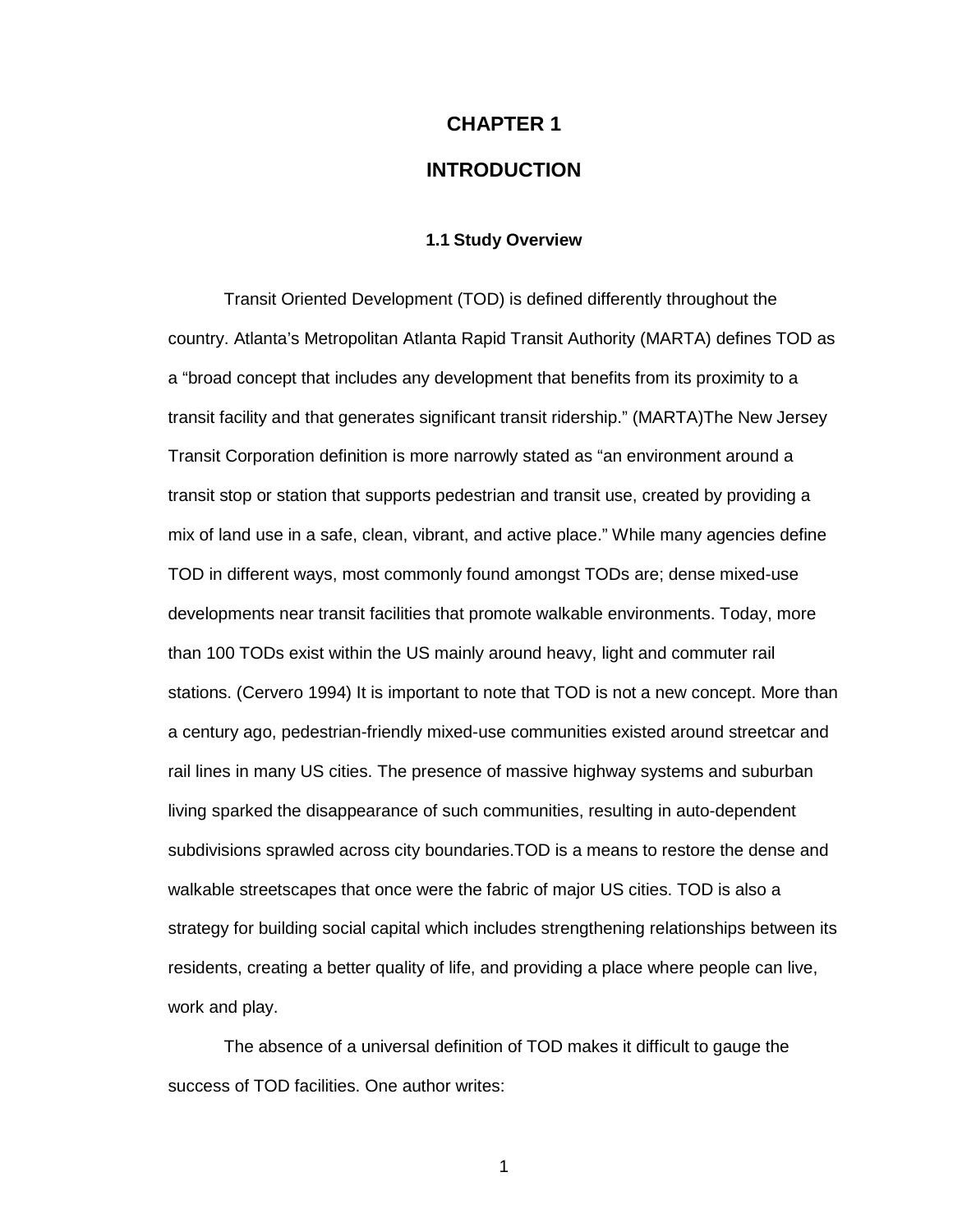"Because of the lack of clarity in the definition of TOD, legitimate disagreements about what might constitute good TOD, and diverging priorities and interests, actors may bring different, and sometimes contradictory, goals to the table." (Cervero 2001)

With many U.S. cities experiencing exponential population growth resulting in overcrowded roads, many view transit as a means to alleviate congestion. Despite the potential benefits of transit, resistance from neighborhoods in fear that it will cause their home value to decrease exists. Several studies have been conducted to observe the link between transit station proximity and property values. Findings have been mixed, with some values increasing as the proximity to a rail station increased and some reporting decreasing values. Most studies have focused solely on residential property values, but very few have looked at more than one property class at a time.

 MARTA began service in 1979 with 13 stations. Since, MARTA has expanded its rail service to 38 stations with plans to extend current rail lines and add more than 10 stations over the next several years. With little TOD in the Atlanta area and increasingly congested roads, this research will attempt to determine the effect that TOD has on property values in the Atlanta area for development that MARTA was either aware or unaware of.

 This research effort will attempt to determine the following objectives: 1) Determine if property values shown trends relative to TOD and 2) Determine the link between median household income, TOD and property values.

#### **1.2 Methodology Overview**

 To analyze the effects that TOD has on property values, five MARTA stations having both similar and dissimilar neighborhood characteristics were selected. Of the selected stations, or "stations of interest", one station in particular was identified as a TOD, the others with or without TOD characteristics. Distance rings were created around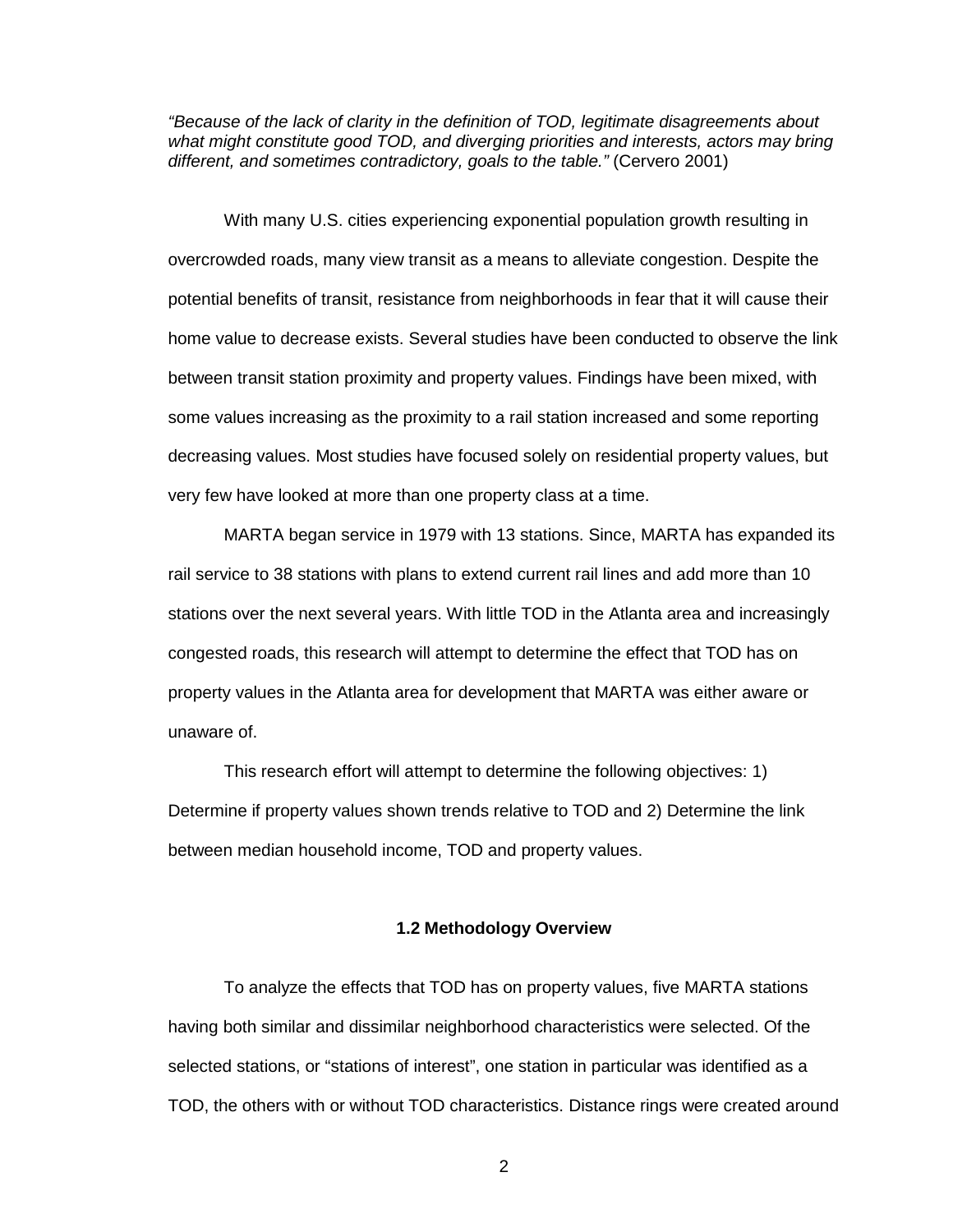each of the stations and the average appraised value and average land value were determined. Tools used to isolate parcels and calculate property values included ArcGIS and Microsoft Excel. Property values for five different property classes were compared and TOD adherence for each station was determined.

# **1.3 Document Organization**

The remainder of this document is organized into the following chapters:

- **Chapter 2: Literature Review.** This chapter contains a summary of the literature regarding TOD. It also summarizes several case studies of TODs. Lastly, this chapter contains a summary of literature on the effects of proximity to rail stations on property values.
- **Chapter 3: Data Collection and Methodology.** This chapter includes a detailed description of the data collection effort and the processes that were required to prepare the data for analysis.
- **Chapter 4: Results and Discussion.** This chapter includes a detailed interpretation of the results.
- **Chapter 5: Conclusion.** The final chapter is dedicated to specific recommendations based on the analysis of the data. In addition, a summary of conclusions is presented.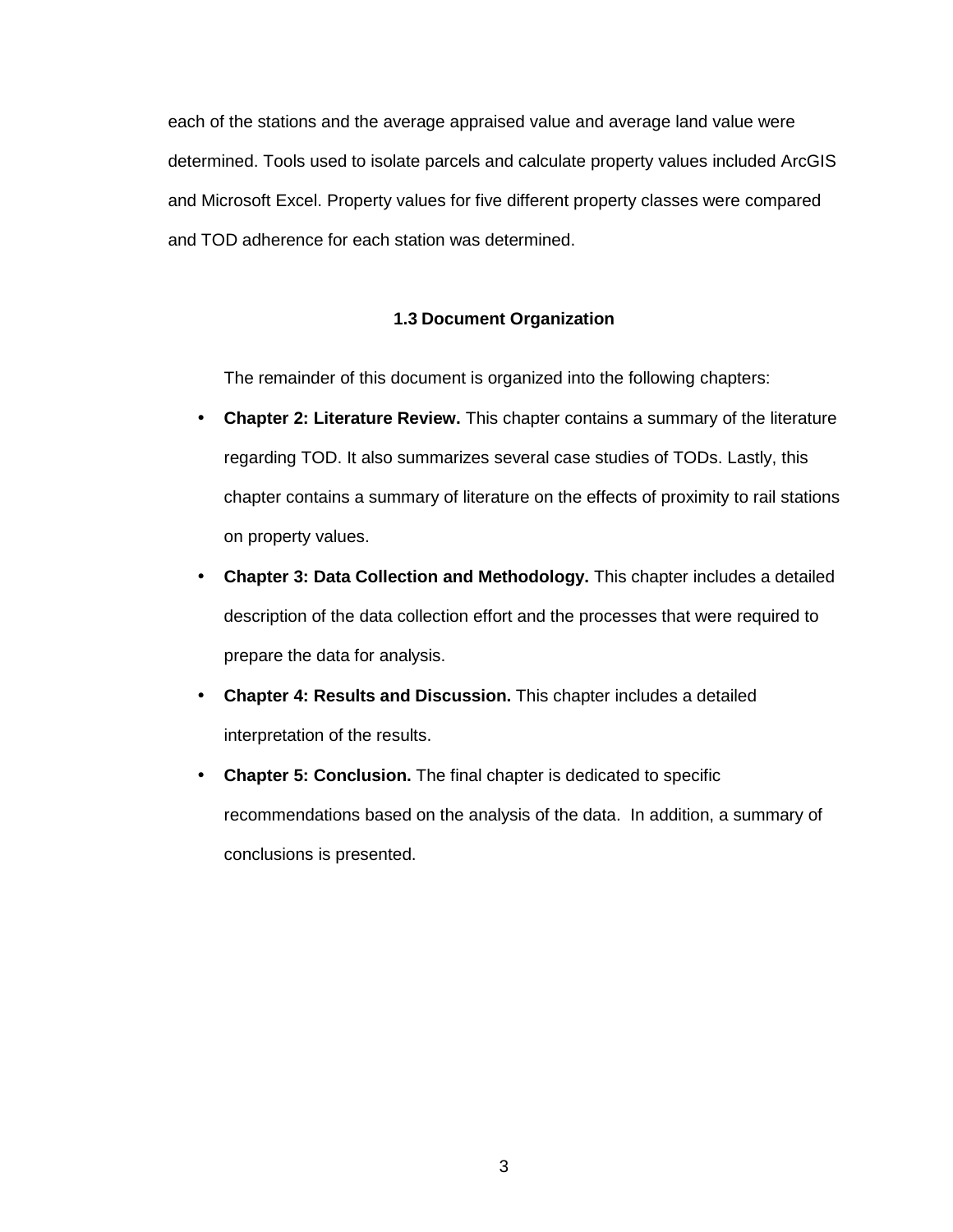# **CHAPTER 2**

# **LITERATURE REVIEW**

 This chapter summarizes the literature relating to Transit Oriented Development and the effects of TODs on property values. Beginning with several different aspects of TOD such as its purpose, implementation practices, a snapshot look at its funding capacities and TOD barriers, this review seeks to understand the ins and outs of development that supports transit. The review then presents several examples of developments that have been identified as successful TODs. Following these examples, the review summarizes the impacts that TOD has had in various cities throughout the United States. Finally, the review examines the impact of TOD on property values?

### **2.1 TOD Basics**

 In the United States, 37.4% of TODs surround heavy rail, 31.3% light rail, 21.8% commuter rail, 7.8% bus, and 1.7% surround ferry transit. (Cervero 2001)TOD projects vary from having already been implemented to various stages of planning and development. According to Holtzclaw, residents of TOD-like neighborhoods in the San Francisco Bay Area had almost half the vehicle miles traveled (VMT) per year of new suburban developments and the highest number of notable TODs in the U.S. (Baldassare, Knight et al. 1979) Several cities that are experiencing exponential population growth such as Charlotte, NC; Seattle; Denver and Houston have major TOD projects underway. Both Charlotte and Houston have new (since 2004) light rail systems whose ridership have exceeded their projections and as a result are sparking TODs.

 TODs are encouraged by local transit agencies primarily to increase transit ridership, which in turn reduces greenhouse gas emissions, relieves congestion, and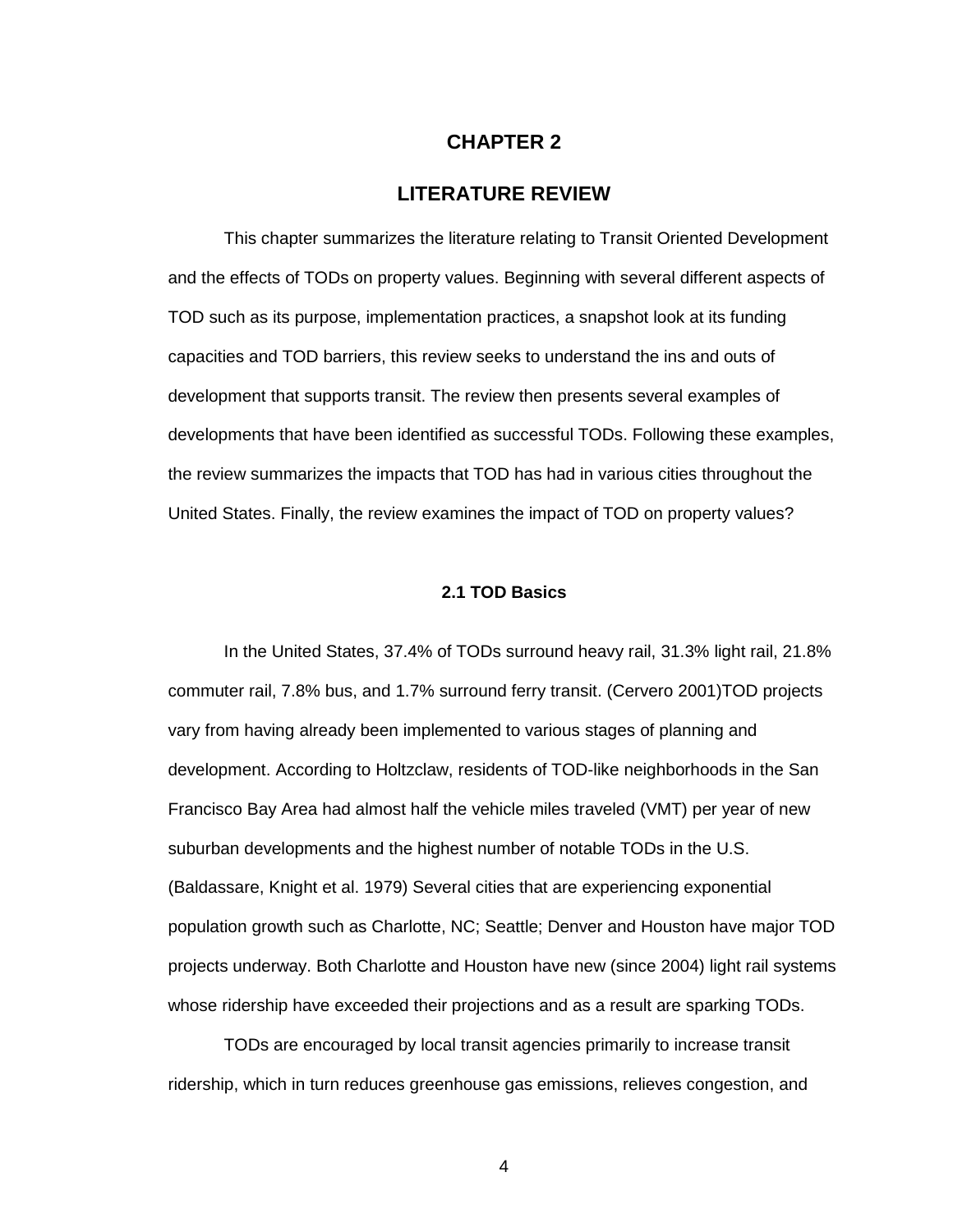promotes healthier lifestyles. A Portland, Oregon study found that TOD improves the effectiveness of transit investments by increasing the use of transit by 20%-40%. (Parsons Brinckerhoff Quade & Douglas 1996) Agencies also view TOD as a financial investment. Transit facilities have the potential to spur economic development and raise revenues for the agency. Other goals that have been noted in the literature include (Arrington and Cervero 2008):

- Enhance livability,
- Foster wider housing choices,
- Provide private development opportunities, safer neighborhoods,
- Reduce parking requirements,
- Improve air quality
- Promote intermodal integration.

 According to TransitOrientedDevelopment.org, the factors driving TOD are "the rapidly growing congested US cities, a growing distaste for suburbia and strip mall development, a growing desire for quality urban lifestyle, a growing desire for more walkable lifestyles away from traffic, changes in family structure: more singles and empty nesters, a growing national support for smart growth, and a new focus on federal policy."

# **2.2 TOD Implementation**

 From the public sector perspective, the most important tool to implementing TOD is having a vision and a strategic plan. (Cervero 1992) However, some research suggests that the vision must begin with real problems and practical solutions. Deciding what type of community is desired for an area and taking the proper steps to ensure the projected outcome are vital. In the case of Arlington County, Virginia, arguably the most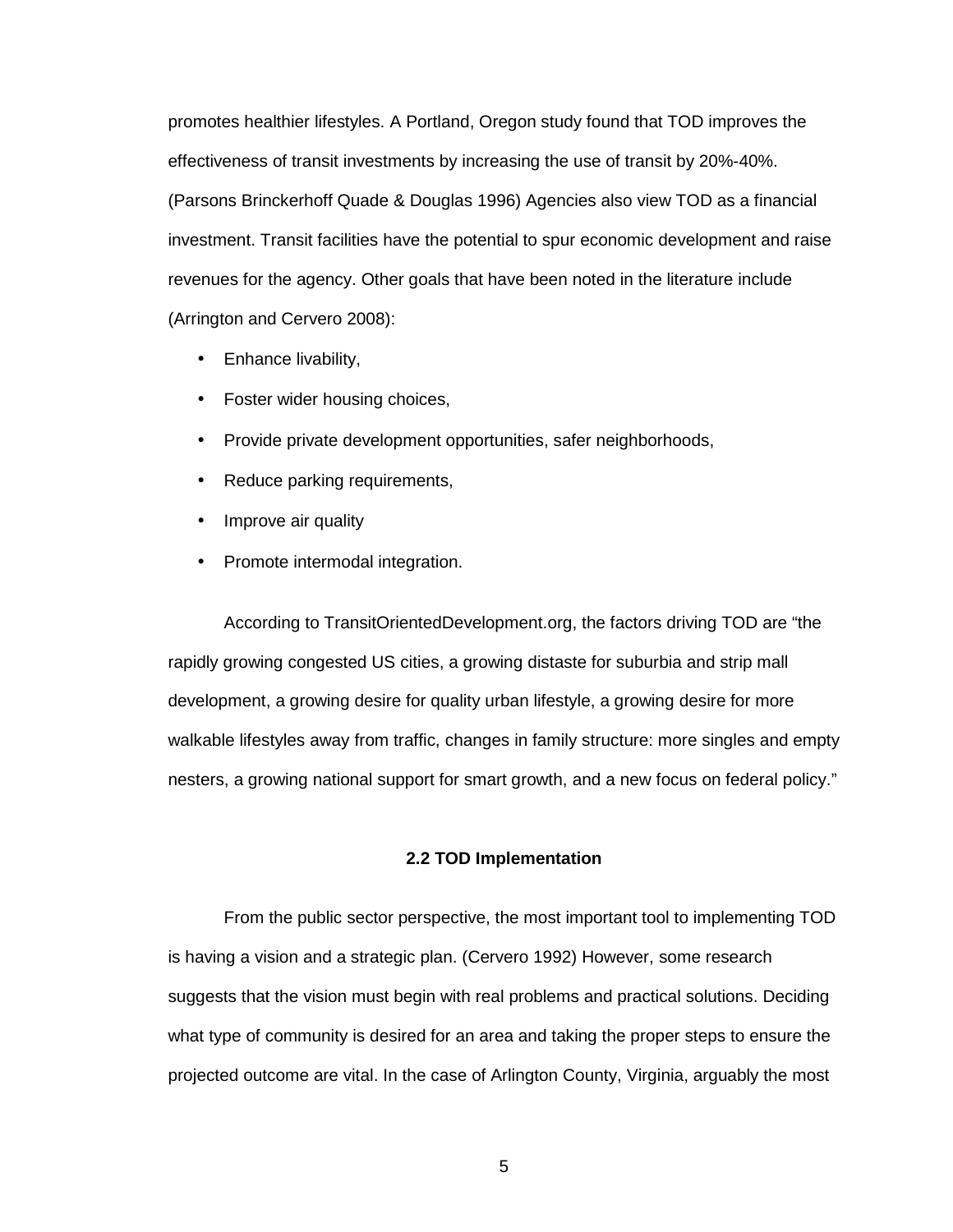successful TOD outside of a central business district in the United States, the County closely followed a Scandinavian model for its Rosslyn-Ballston corridor in the 1970s. (Cervero 2001) By involving local stakeholders in the strategy that consisted of infrastructure improvements to rail stops along the corridor, "Arlington County managed to transform the Metrorail Orange Line into a showcase of transit-supportive development, with mid-to high-rise towers and multiple uses today." (Dittmar and Ohland 2004)The Rosslyn-Ballston corridor will be discussed in further detail later in the chapter.

 In a national survey of 90 transit agencies, nearly half of the agencies reported having a "regional vision, policy, or plan in place that calls for compact development organized around transit." (Cervero 2001) Agency initiatives include the "Centers and Corridors" plan in Charlotte, the "Corridors and Wedges" plan in Washington, D.C., and the "Region 2040 Functional Plan" in Portland, Oregon. (Cervero 1994)

 Encouraging higher densities is another tool for effective TOD implementation. Different types of TODs such as those in urban neighborhoods have a designated number of dwelling units per acre. In San Diego, the density threshold for residential dwellings is 18 per acre in an urban TOD serving light rail and 12 units per acre in neighborhood TODs where bus service is the major transit mode. In Portland, Oregon, values range from 12 to 30 units for light rail districts based on the distance to the station and 12 to 24 units per acre for bus districts based on distance from the stop. (Parsons Brinckerhoff Quade & Douglas 1996) In contrast, in a 2006 study of TOD potential in the Alpharetta,GA area, just north of Atlanta, the city's current zoning districts did not reach the minimum density recommended for a functional TOD. (MARTA 2006) Because densities and how they are configured around a station within a TOD zone affect residents' and employees' propensity to use transit, most guidelines suggest that densities should decrease from the center so that more people are located closer to the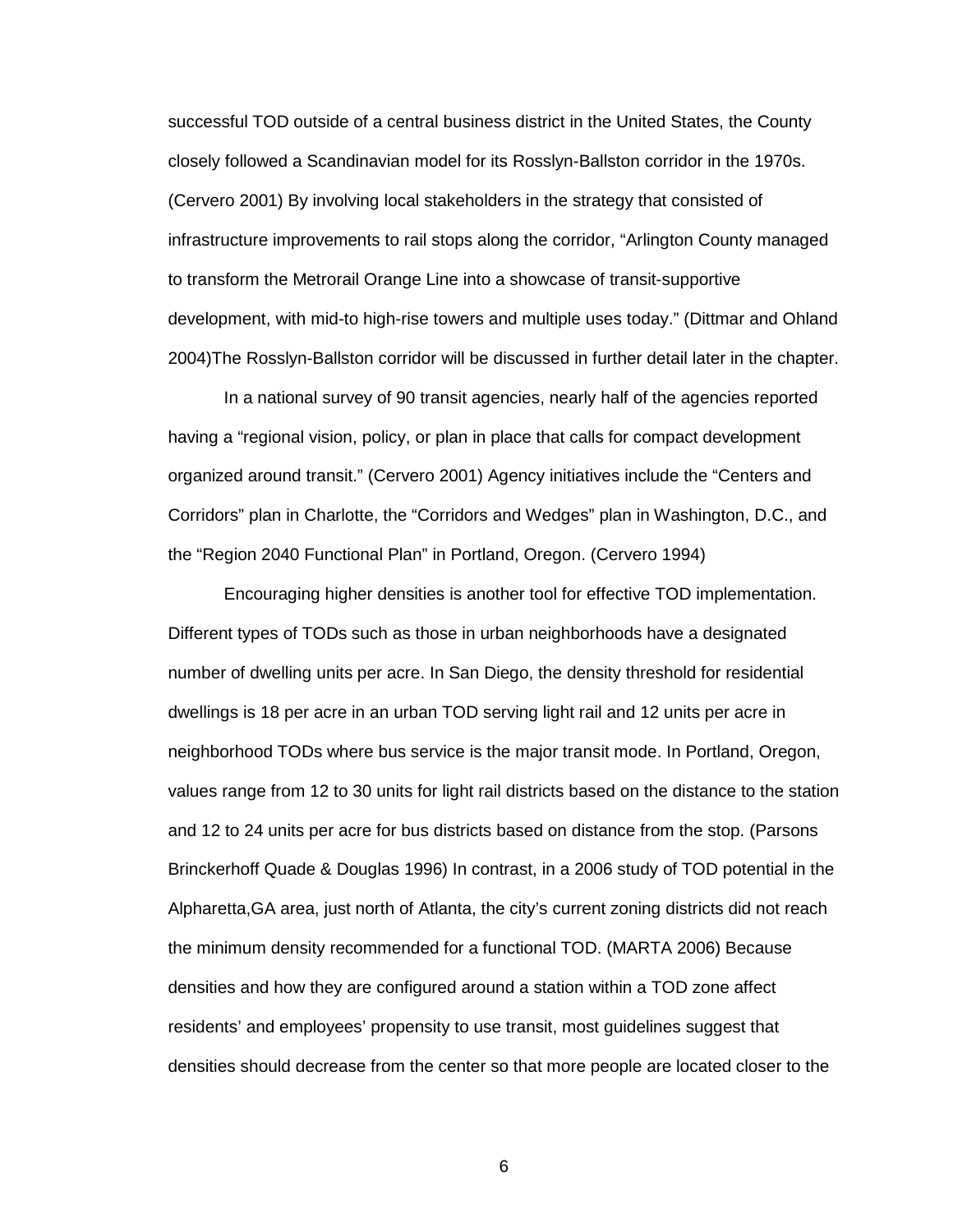transit station. According to past research, "density gradients that decay exponentially with distance from a station maximize ridership." (Nelson 1992)

 To make TOD more attractive to developers implementation tools such as, zoning strategies, density bonuses, dedicated bonds, direct loans and grants, relaxed parking standards, and streamlined developer reviews have been used. According to the national survey mentioned previously, the most common and widely used tool to encourage TOD is to create strategic plans for TODs, followed by zoning/density bonuses, relaxed parking standards and capital funding. For example, at Lindbergh Station in Atlanta, the City gave developers an incentive for affordable housing. The incentive included increased floor area ratios( FARs) as long as the developer agreed to keep at least 20% of the units affordable for 15 years. According to the survey, other implementation tools (less often used) included: eminent domain, tax abatement, subsidized housing, underwriting land costs, tax increment financing, and land assembly help.

# **2.3 TOD Funding**

 TODs are most commonly funded through private financing. To attract private investment, transit agencies and local governments have funded streetscape improvements such as sidewalks, putting utilities underground and developing civic plazas. Other sources of funding have included Tax Increment Financing (TIFs), Community Improvement Districts (CIDs) and pass through grants awarded by state and federal agencies. To date, no states have provided funding "explicitly" for TOD planning and development although a few "give TODS priority access to state-controlled transportation funding under certain conditions." (Dittmar and Ohland 2004)Transit agencies and local governments make it clear that in order to implement TODs successfully, they need money. From national experience, transit agencies that have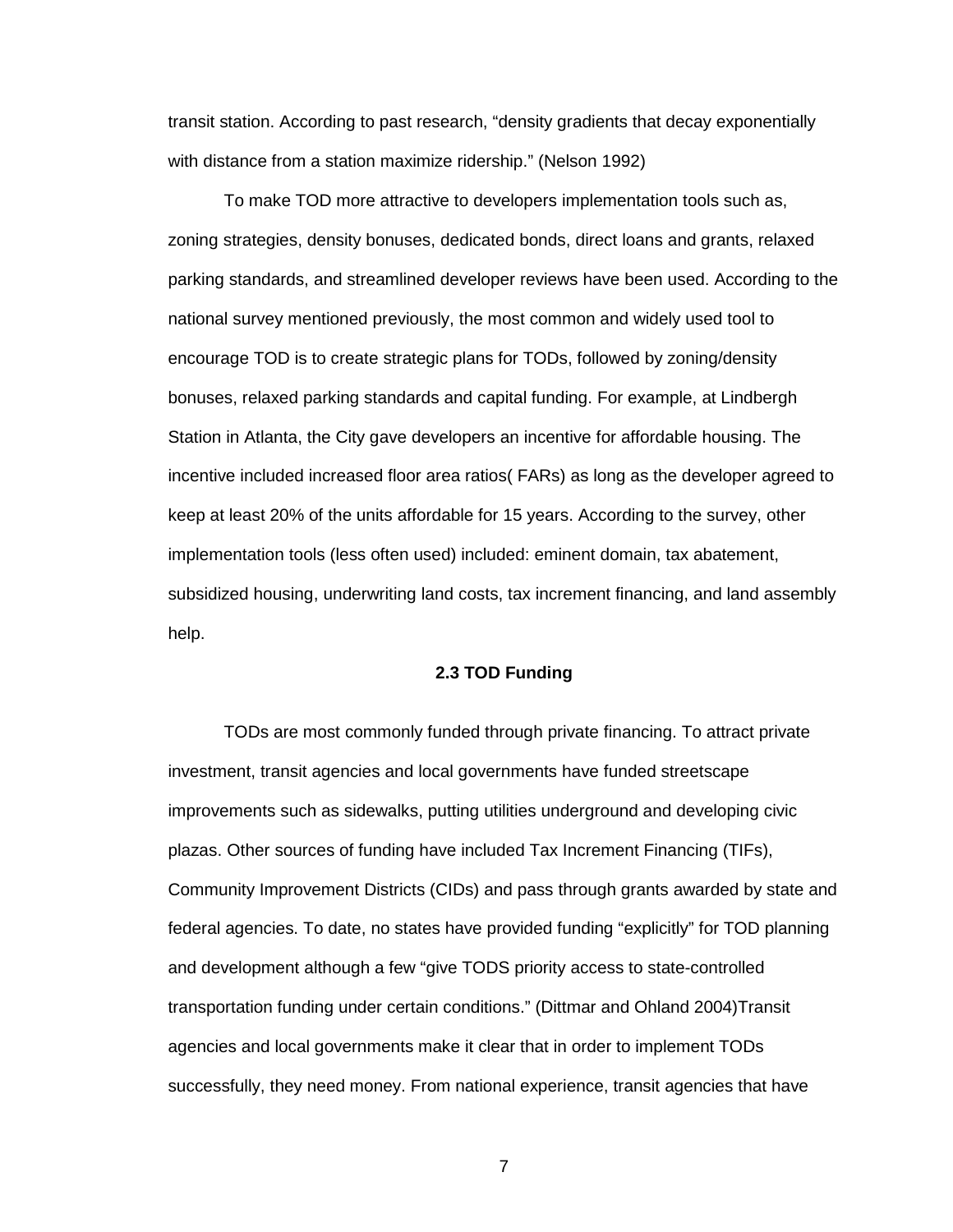minimal public financial support suffer tremendously when it comes to TOD. (Academies 2002)This explains the more recent interest in public-private partnerships or jointdevelopment projects.

### **2.4 TOD Barriers**

 Many obstacles to TOD implementation have been identified in the literature. Funding and financial support from lending institutions and the associated loan conditions are the barriers most commonly identified. TOD has higher construction costs and is considered "high risk" because of its dense development characteristics. Building around transit stations is often limited in terms of land availability and when coupled with exclusionary/inclusionary housing practices, presents tremendous obstacles for developers. Developers state that the most successful TODs have had strong public sector support and without it successful TODs are nearly impossible. The FTA's 1997 Policy on Transit Joint Development is seen as a milestone for advocates of TOD. (Dumbaugh 2004) By relaxing federal restrictions on the use of transit-area properties, this policy gives transit agencies a powerful incentive to develop TODs around transit stations. (Dumbaugh 2004) However, have transit agencies such as Atlanta's MARTA taken advantage of such opportunities?

To gain a more thorough understanding of TOD, the next section will discuss in detail several TOD case studies. U.S. studies are presented as well as an international example.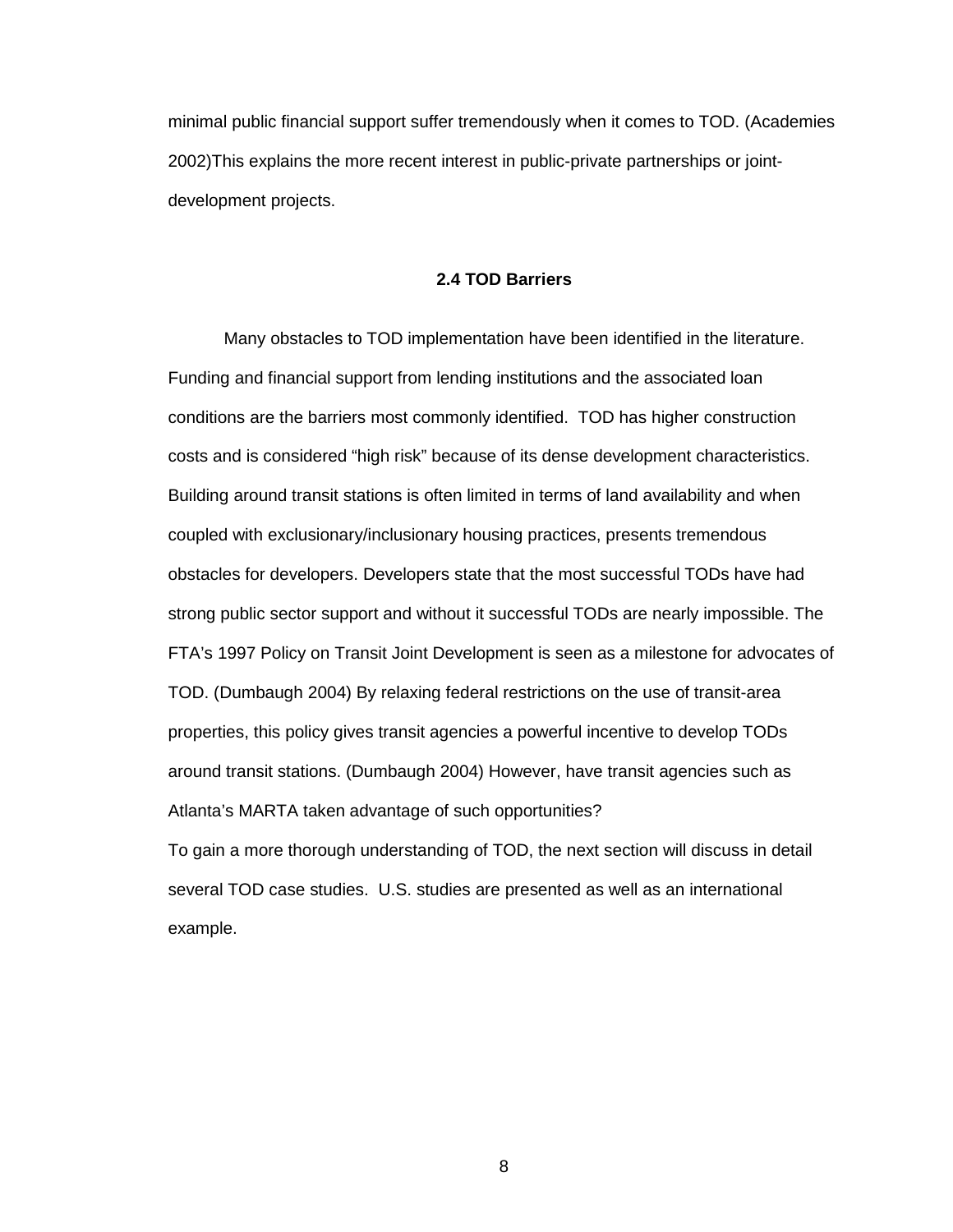# **2.5 TOD Case Studies**

### **2.5.1 Rosslyn-Ballston Redevelopment Corridor**

In May, 1996 the County Board of Arlington County, Virginia established the "Rosslyn Coordinated Redevelopment District." The corridor consists of dense, mixeduse development surrounding five Metro stations (Rosslyn, Court House, Clarendon, Virginia Square, and Ballston). As of 2004, the corridor had more than 21 million square feet of office space, retail and commercial and more than 3,000 hotel rooms and 25,000 residences. (Ryan 1999) The corridor covers roughly 2 square miles compared to approximately 14 square miles of a comparable suburban layout. During the planning stages, County officials focused on the following principles:

- Include mixed land uses
- Exhibit Compact Building Design
- Provide ranges of housing types
- Promote "walkable" neighborhoods
- Exhibit a distinct sense of place
- Preserve open space
- Utilize existing development
- Provide transportation choices
- Practice fair decision-making
- Promote stakeholder participation

Between 1991 and 2002, Metro ridership within the corridor doubled with nearly 50 percent of residents commuting by transit. Arlington County planners state that when residents are involved in developing plans they are more supportive of dense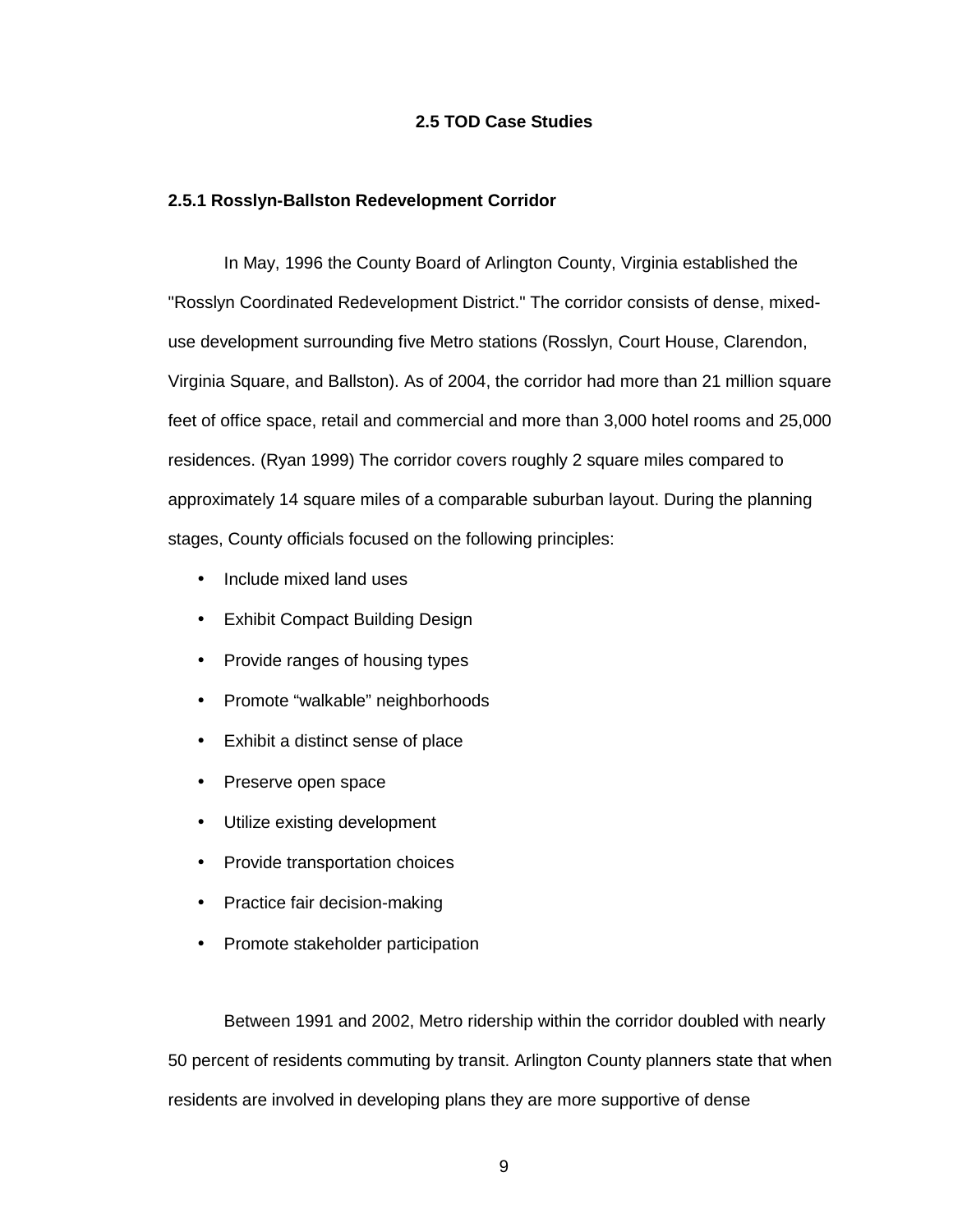development. Therefore, more than 40 Board-appointed County commissions and nearly 60 neighborhood civic associations make certain that citizens and local businesses are involved in all public and private development decisions. This interaction is made possible through community partnerships such as the Ballston Partnership, Clarendon Alliance, and Rosslyn Renaissance. As with many TODs, incentive zoning is used to attract private sector development. Because of the high demand to reside within the corridor, maintaining affordable housing was difficult for the County. In response, Arlington expanded its density bonus provisions allowing 25 percent more density.

In 2002, the Arlington Corridor was selected by the U.S. Environmental Protection Agency (EPA) as the recipient of the National Award for Overall Excellence in Smart Growth Achievement. EPA noted that many of Arlington's policies and procedures could be implemented in other communities. The EPA also supports planning density around transit as a model for "directing growth to new or existing transit corridors while protecting older neighborhoods and natural areas."

"Arlington County has maintained its political and economic commitment to transitoriented redevelopment for three decades. Residents support the smart growth program because they participate in developing plans and reviewing projects, pay low taxes thanks to the strong commercial tax base, and enjoy the convenient shops, services and transit."

- Carrie Johnson, Member of Arlington County Planning Commission and long-time resident

# **2.5.2 San Francisco Bay Area**

Several TODs are found within the San Franciso Bay area. This section will focus on three completed developments located at stations served by the local transit agency the Bay Area Rapid Transit (BART) system. Reportedly , there are seven transit villages

at or near BART property. BART's system map is pictured in Figure 2.1 below.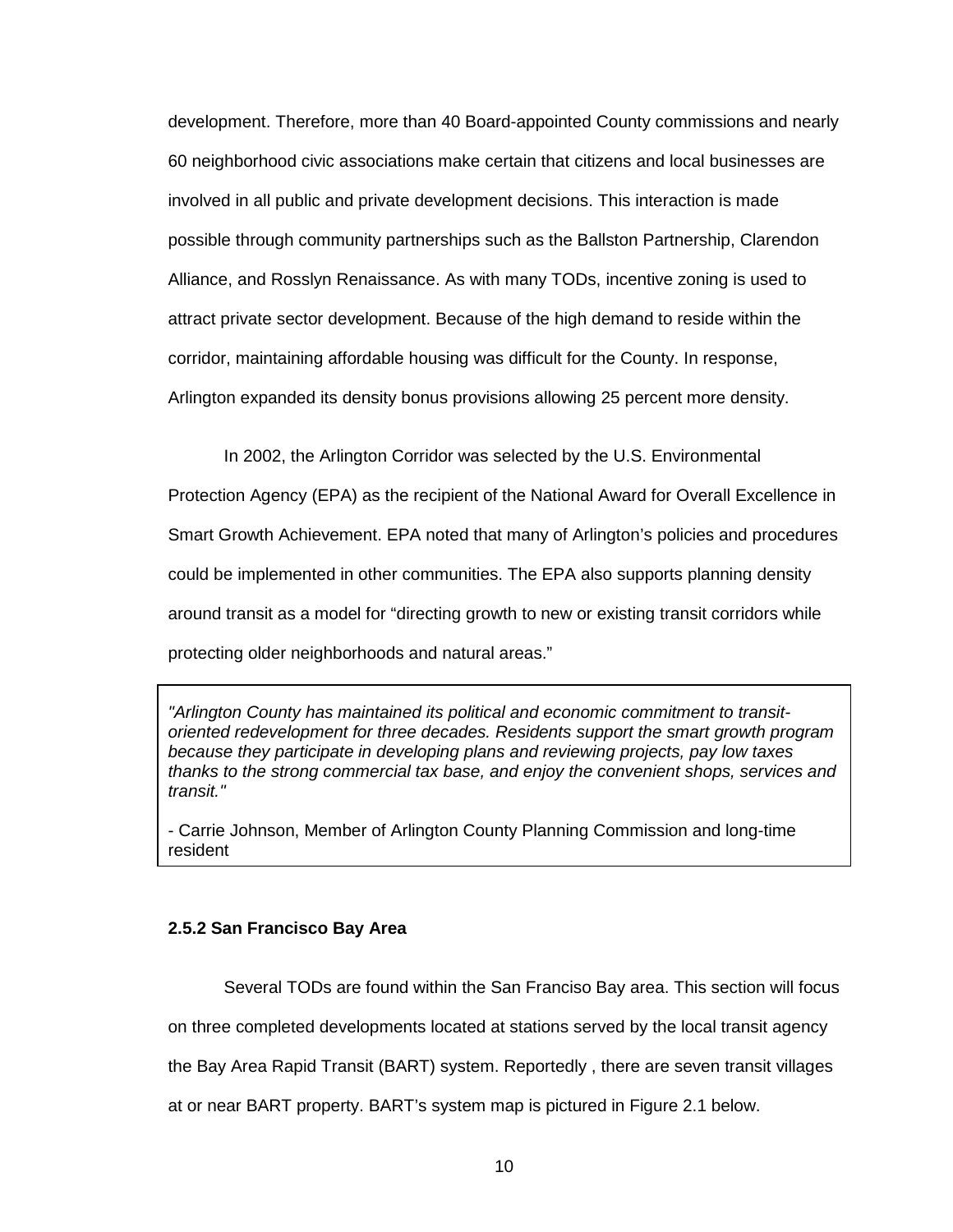

**Figure 2.1: BART System Map** 

# 2.5.2.1 Emery Station, Emeryville

The site of a former brownfield, the Emery Station is 20-acres of mixed-use development in the East Bay area. Initiated by Amtrak, construction of the rail station began in 1998 as a result of negotiations between the City of Emeryville and Chevron who previously owned the land. Anchored by an Amtrak station that makes 13 daily roundtrips, the TOD currently includes 550,000 square feet of office and 150 residential units and ground-floor retail. Residential units consist of lofts, townhomes and senior housing. With more than \$200 million invested in the station, the City also completed a pedestrian bridge over the Amtrak tracks to a nearby mixed-use center. With the nearest BART station two miles away, the City of Emeryville saw fit to provide its residents and businesses with access to BART. The Emery Go-Round, funded by local employers (5% from the city), is a shuttle bus that connects the development to the McArthur BART Station operating from 5:45 a.m. to 9:30 p.m. every 15 minutes. Figure 2.2 and Figure 2.3 are before and after photos of the Emery Station development.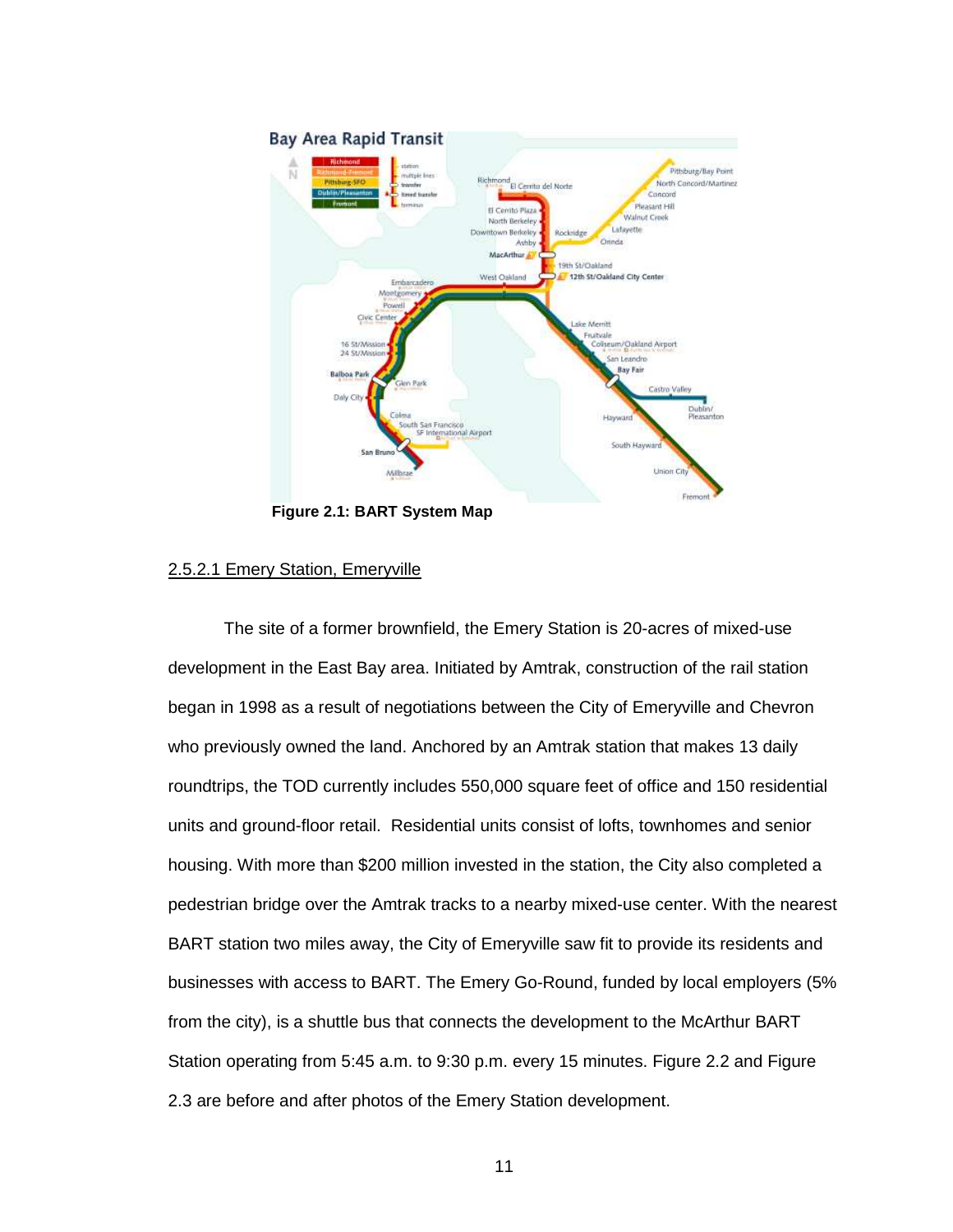

**Figure 2.2: Emery Station before development** 



**Figure 2.3: Emery Station after development** 

# 2.5.2.2 Fruitvale Transit Village, Oakland

The Fruitvale Village idea was first proposed in 1992 by community members who opposed BART's announcement of plans to build a multi-level parking facility at the Fruitvale station. Spearheaded by the Unity Council, an alternative plan was developed using Community Development Block Grant (CDBG) funds given to the Council from the City of Oakland. After ten years, with collaboration and support from several agencies such as the University of California at Berkeley's National Transit Access Center, the U.S. Department of Transportation and the Federal Transit Administration, construction on Fruitvale Village began in 1999. Its proposed goals were to (Transportation 2008):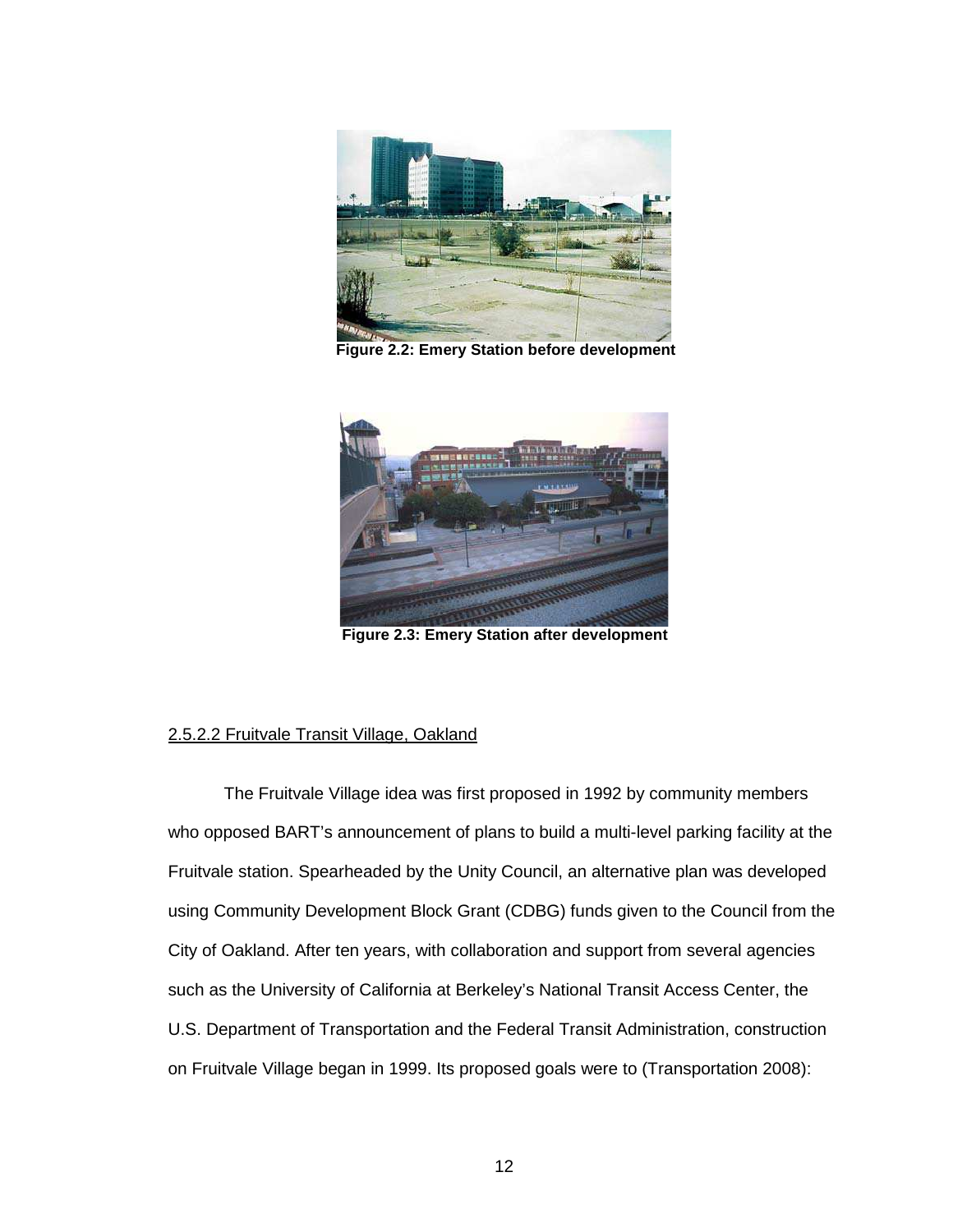- Strengthen existing community institutions and catalyze neighborhood revitalization – physically, economically and socially.
- Reduce poverty, build assets, and contribute to the local economy by providing a stable source of jobs and income.
- Encourage and leverage public and private investment.
- Enhance choices for neighborhood residents, including services and retail choices.
- Provide high quality, affordable housing.
- Improve the perception and reality of safety.
- Beautify a blighted area.
- Increase BART ridership and reduce traffic and pollution.
- Be sustainable and environmentally sound.

To date, the Village consists of 257,000 square feet of mixed-use development. There are 47 mixed-income residences, 114,000 square feet of community services such as a library, medical clinic, and senior center. Neighborhood retail, including shopping and dining, occupy 40,000 square feet of the Village and to accommodate its visitors and park-n-ride transit users, a 150-car parking garage and BART parking structure were built. The pedestrian plaza, which lies in the center of the Village, is lined with palm trees and fountains that create a colorful and festive fabric for its residents and visitors as seen below in Figure 2.4. (Transportation 2008)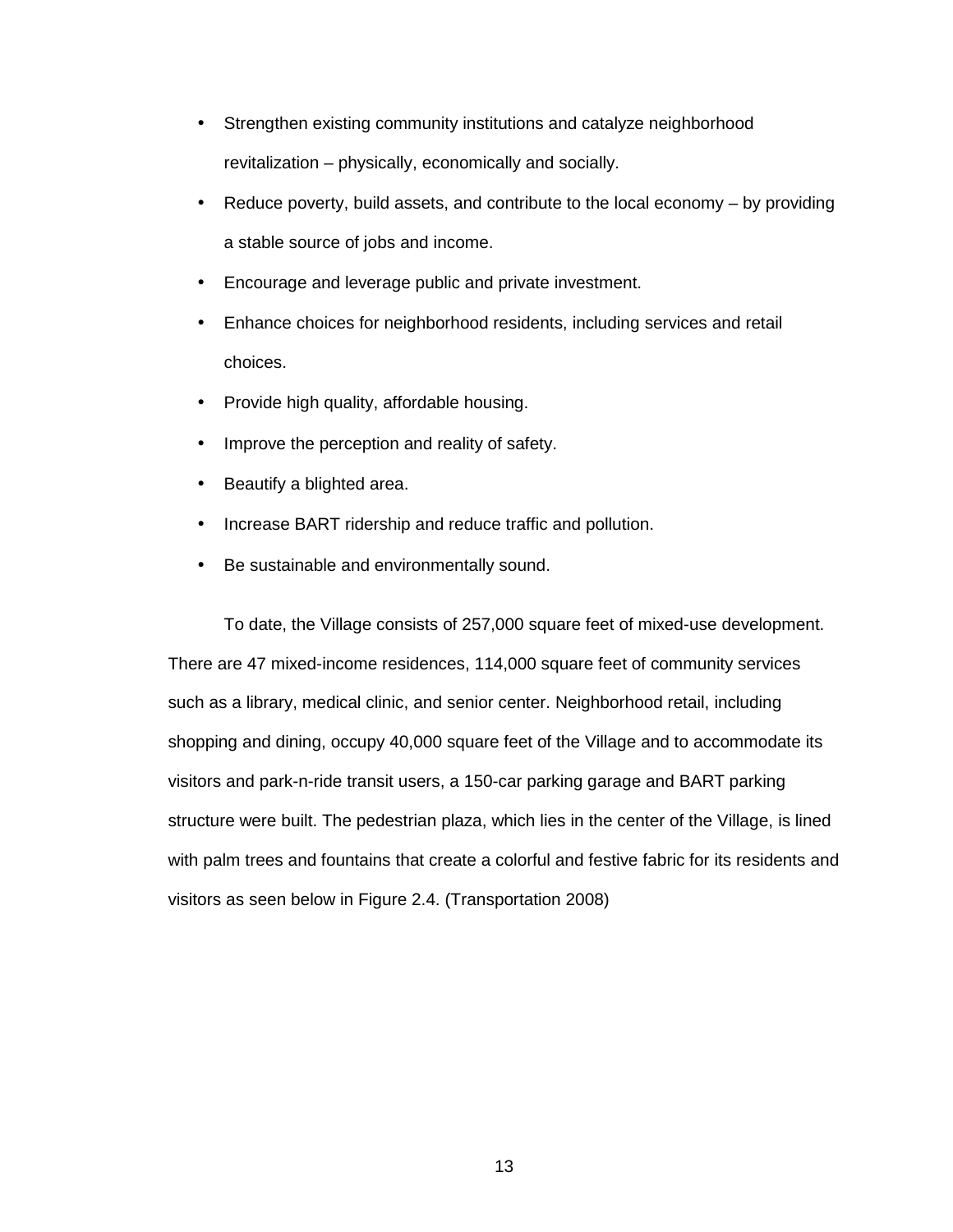

**Figure 2.4: Pedestrian Environment in the Fruitvale TOD** 

#### 2.5.2.3 Pleasant Hill BART Station

 According to Urban Ecology, Inc, the Pleasant Hill BART station shows how TOD can work and is often pointed to as one of the best examples of TOD development in the United States. (Transit 2009) Similar to the Fruitvale Transit Village, the Pleasant Hill Station project was proposed to take the place of proposed parking structures. Surrounding the Pleasant Hill BART station, the Contra Costa Centre is located at a major transportation hub. BART, Interstate 680, a regional trail and a future light-rail corridor all converge at this location. The Contra Costa Centre program is designed to locate employment and housing opportunities near transportation centers. The Specific Plan for the Pleasant Hill area was adopted by the county in 1983 and since then has earned many prestigious awards and honors. Growth management elements according to the Plan were to include (Transit 2009):

- A regional approach to addressing development and traffic concerns
- Creation of a jobs/housing center around existing regional transportation hub
- Public/private financing of infrastructure improvements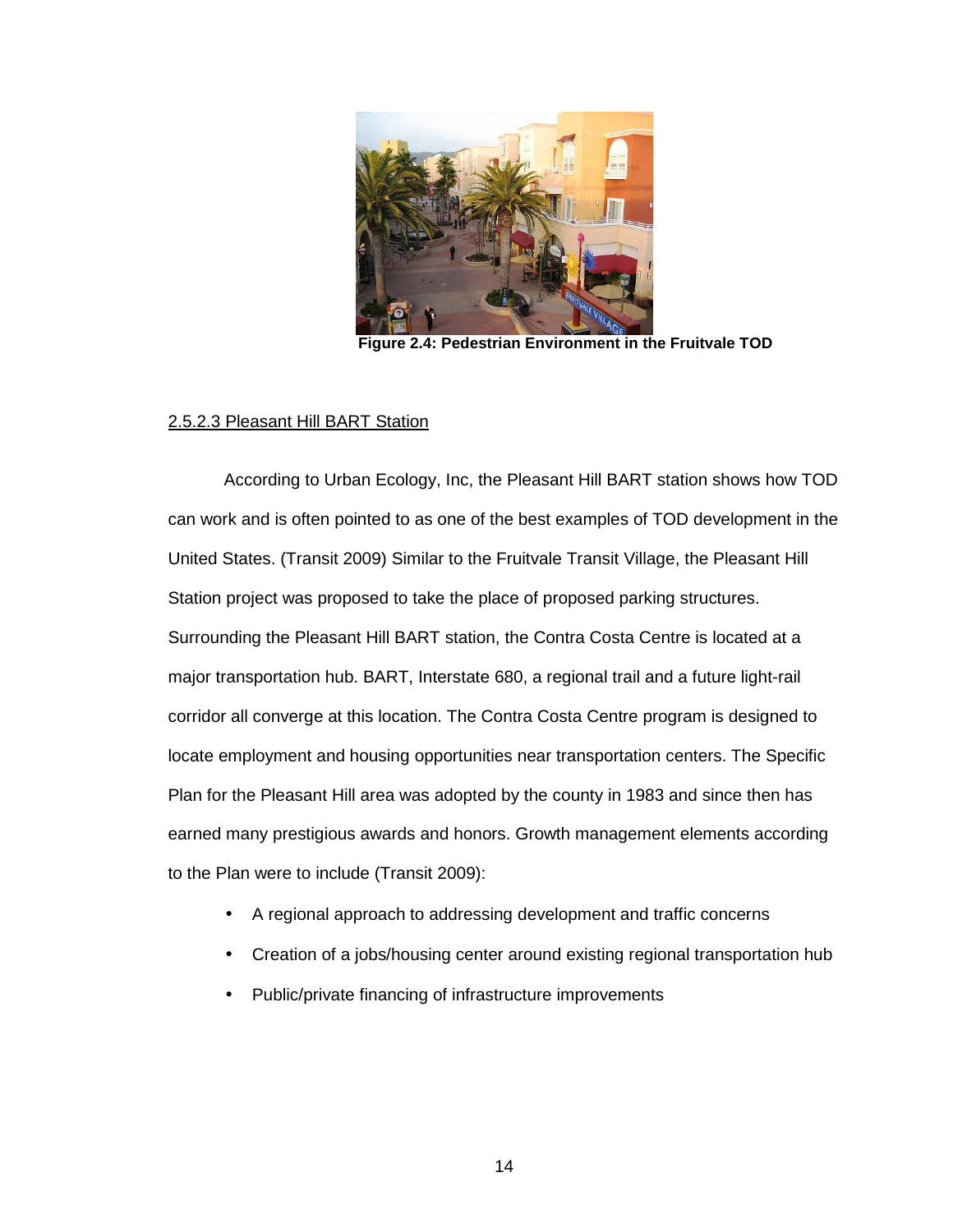- The completion of nearly \$90 million in major public infrastructure improvement concurrent with or prior to development using property owner supported assessment bonds, and redevelopment tax increments
- The capacity to finance up to \$30 million in additional infrastructure improvements through redevelopment tax increments
- Requirements for transportation demand management and child care program
- Public financing of affordable housing projects through redevelopment tax increments and tax exempt bonds
- Creation of jobs/housing balance

 Contra Costa Centre currently features approximately 2.2 million square feet of Class A office space, 423 hotel rooms (Embassy Suites and a Marriott Renaissance hotel and almost 2,300 multi-family residential units. At completion, the greater Centre area will have approximately 2.8 million square feet of office and commercial development and 2800 residential units. Because of market downturns, county officials are unable to provide a construction completion date.



 **Figure 2.5: Contra Costa Centre**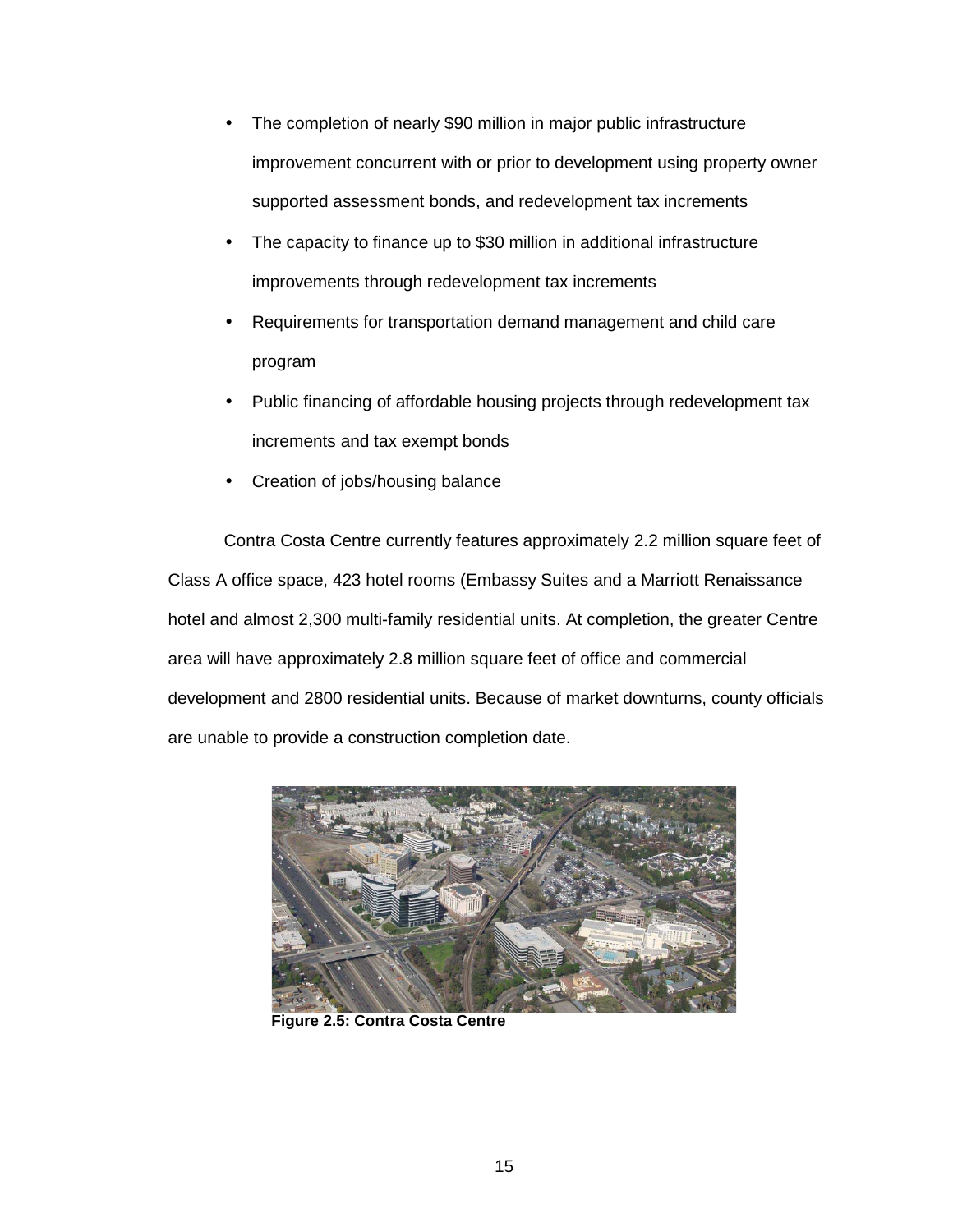# **2.5.3 Portland, Oregon**

 Many of the planning practices used in Portland serve as models to many other cities. According to Planetizen, a key strategy of the Portland region has been to rezone land adjacent to light rail stations in order to create new mixed-use development. (TOD 2008) In several Portland cases, a New Urbanist program has been followed and has resulted in well-connected, pedestrian-friendly streets and a diverse mix of housing, retail and civic uses. In 1998, Portland Metro's (Portland's metropolitan planning organization)Transit-Oriented Development Program was the first in the nation to receive authorization to use federal transportation funding to specifically acquire land for redevelopment adjacent to a light rail station. Metro utilized this program to create its 2040 Growth Concept that focused heavily on transit villages, main streets and mixeduse urban centers. The goals of the program were to (TOD 2008):

- Create new market comparables for higher density buildings near transit and urban centers.
- Cultivate developers with expertise in higher density mixed-use buildings in suburban settings.
- Increase acceptance of urban style buildings through high quality design.
- Carry out placemaking and contribute to local identity

 As a result of the TOD Program, six projects, ranging from small to large, have been completed. The six projects and short descriptions of each are outlined in Table 2.1.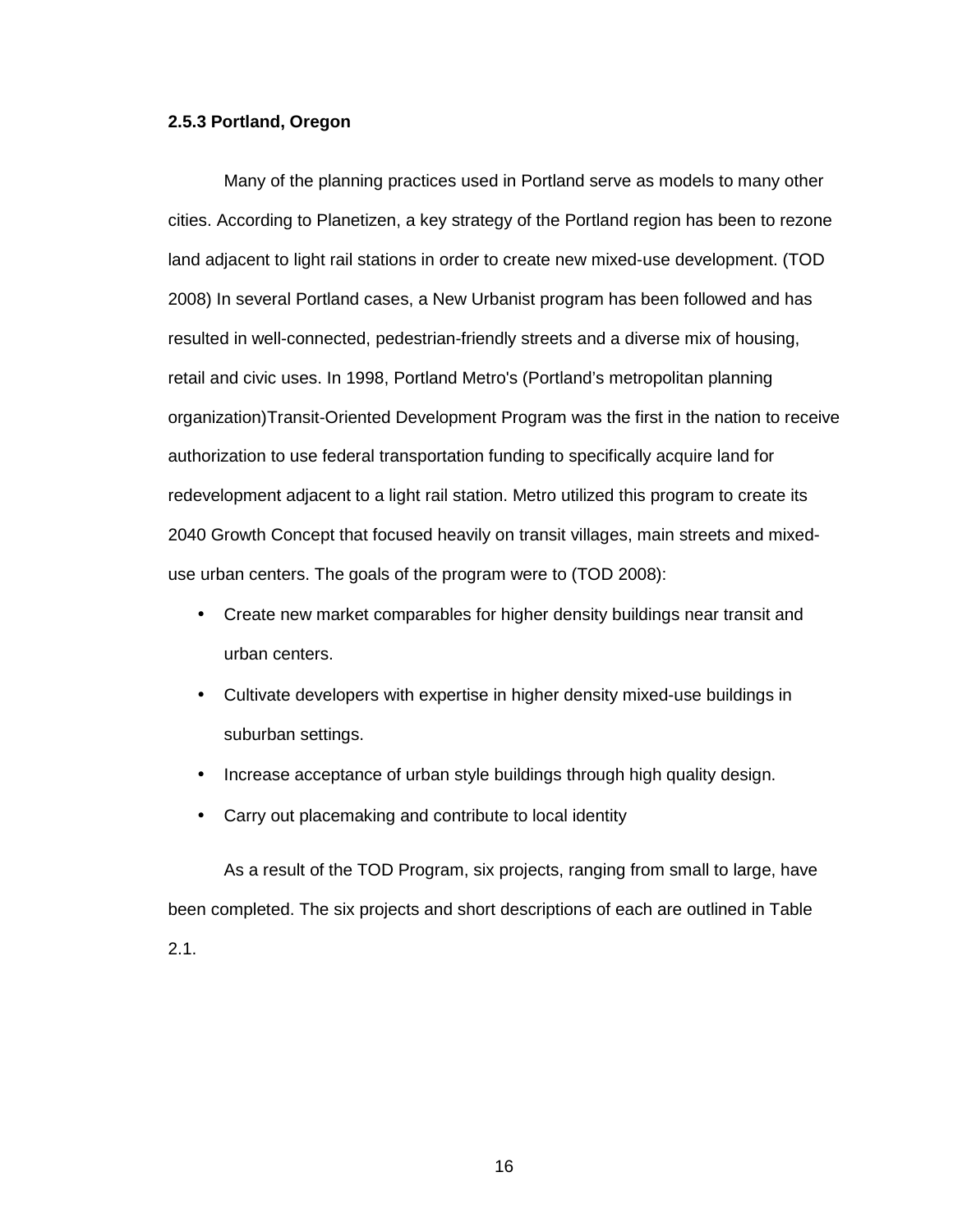|  | Table 2.1: Summary Table of Portland TOD |
|--|------------------------------------------|
|--|------------------------------------------|

| Project                        |                |                                                                                                                               | <b>Completion</b> |               |                  |
|--------------------------------|----------------|-------------------------------------------------------------------------------------------------------------------------------|-------------------|---------------|------------------|
| <b>Name</b>                    | Location(city) | <b>Description</b>                                                                                                            | <b>Date</b>       | <b>Size</b>   | <b>Cost</b>      |
| <b>The Merrick</b>             | Portland       | 6 stories<br>$\bullet$<br>185 apartments<br>15,000 sq. ft of retail<br>206 structured<br>parking spaces                       | 2005              | 0.9<br>acres  | \$24<br>million  |
| <b>Nexus</b>                   | Hillsboro      | 422 market rate<br>apartments<br>7,100 sq. ft of retail                                                                       | 2008              | 10.4<br>acres | \$50<br>million  |
| <b>Russellville</b><br>Commons | Portland       | 576 apartments<br>$\bullet$<br>(market and senior<br>units)<br>6,600 sq. ft of retail<br>13,600 sq. ft of<br>commercial space | 2002              | 10.1<br>acres | \$73<br>million  |
| Pacific<br><b>University</b>   | Portland       | 5-stories<br>$\bullet$<br>Classrooms, health<br>and physical therapy<br>clinics<br>Ground floor retail                        | 2007              | 0.88<br>acres | \$30<br>million  |
| North Main<br>Village          | Milwaukie      | 64 apartments<br>$\bullet$<br>33 condos, flats, and<br>townhomes<br>8,000 sq. ft of retail                                    | 2006              | 1.90<br>acres | \$14<br>million  |
| The Rocket                     | Portland       | 16,037 sq. ft of<br>commercial space                                                                                          | 2007              | 0.09<br>acres | \$4.1<br>million |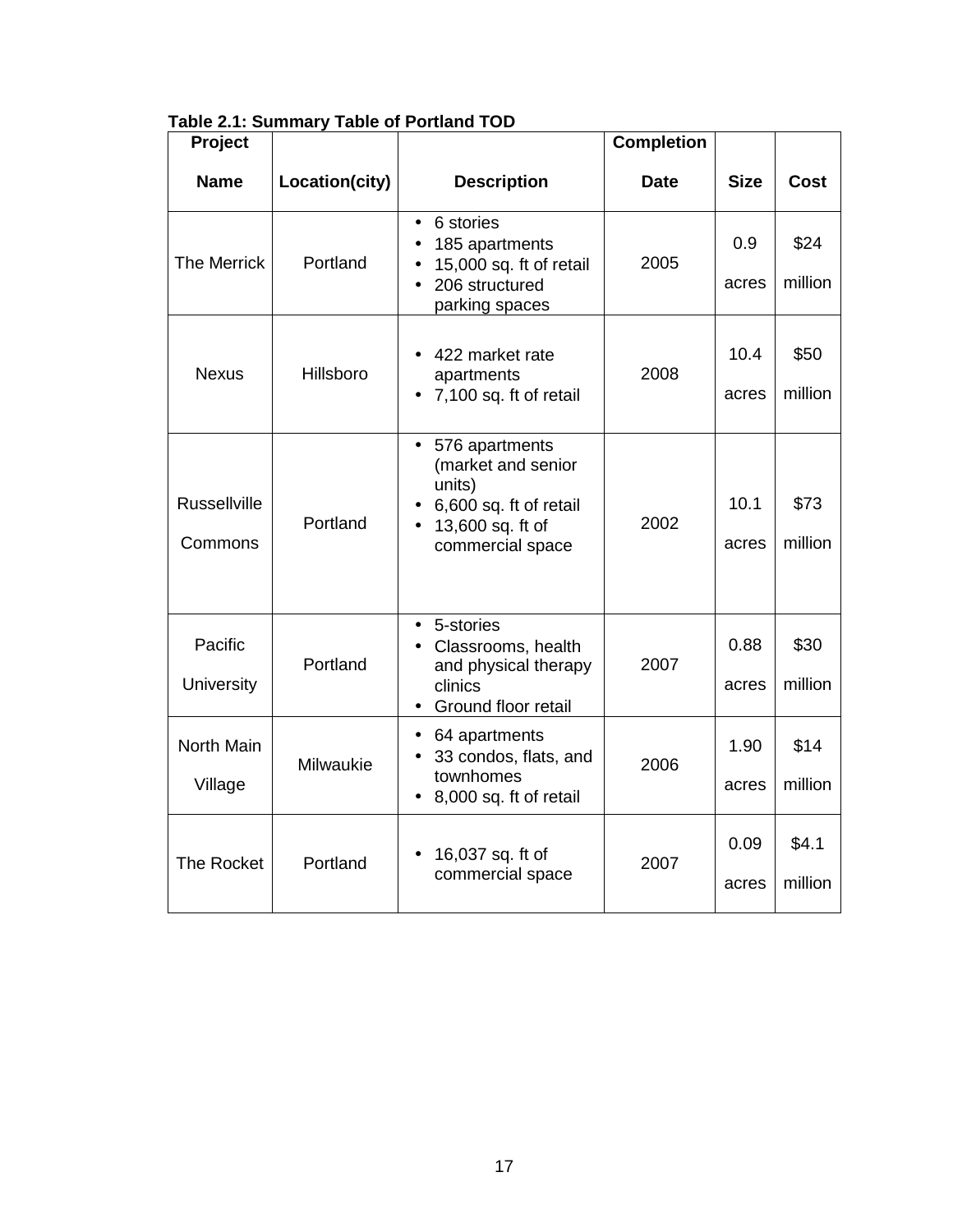### **2.5.4 Curitiba, Brazil**

 Curitiba is the capital of Paraná, one of Brazil's most southern states. City planning began nearly three centuries ago when city leaders first established building regulations such as limiting the number of trees that could be cut and requiring that homes have roofs made of tile, not wood. During the second half of the nineteenth century, Curitiba's population tripled due in part to immigrants from Japan, Lebanon and Syria. Many of Curitiba's sister cities experienced high unemployment rates, impoverished conditions, and congestion. However, in 1964, the city's mayor had a different vision. Mayor Jaime Lerner, an architect and planner turned Curitiba into a metropolitan center with a preference for public transportation over the automobile. His proposal introduced plans to "minimize urban sprawl, reduce downtown traffic, preserve Curitiba's historic district, and provide easily acceptable and affordable public transit." (Parsons Brinckerhoff Quade & Douglas 1996) In 1968, Lerner's proposal was adopted and became known as the Curitiba Master Plan.

 From 1950 and 1990, Curitiba experienced high rates of growth going from 300,000 residents to 2.1 million. Once an agricultural center, Curitiba became an "industrial and commercial powerhouse." To accommodate this growth, Curitiba made the decision to plan for the mobility of people rather than cars, giving both pedestrians and mass transit priority over automobiles in highly congested corridors. Between 1974 and 1995, the city's accessibility network developed dramatically. Today, it includes high-capacity buses operating on dedicated transitways, express bus service, orbital routes that connect busways, and over 100 feeder lines that run between low-density neighborhoods and trunkline services. The network passes through 13 municipalities carrying 2.4 million passengers per day with 34 terminals over 385 lines. Many attribute the success of the system to its corridor policies. A Parsons Brinckerhoff' study also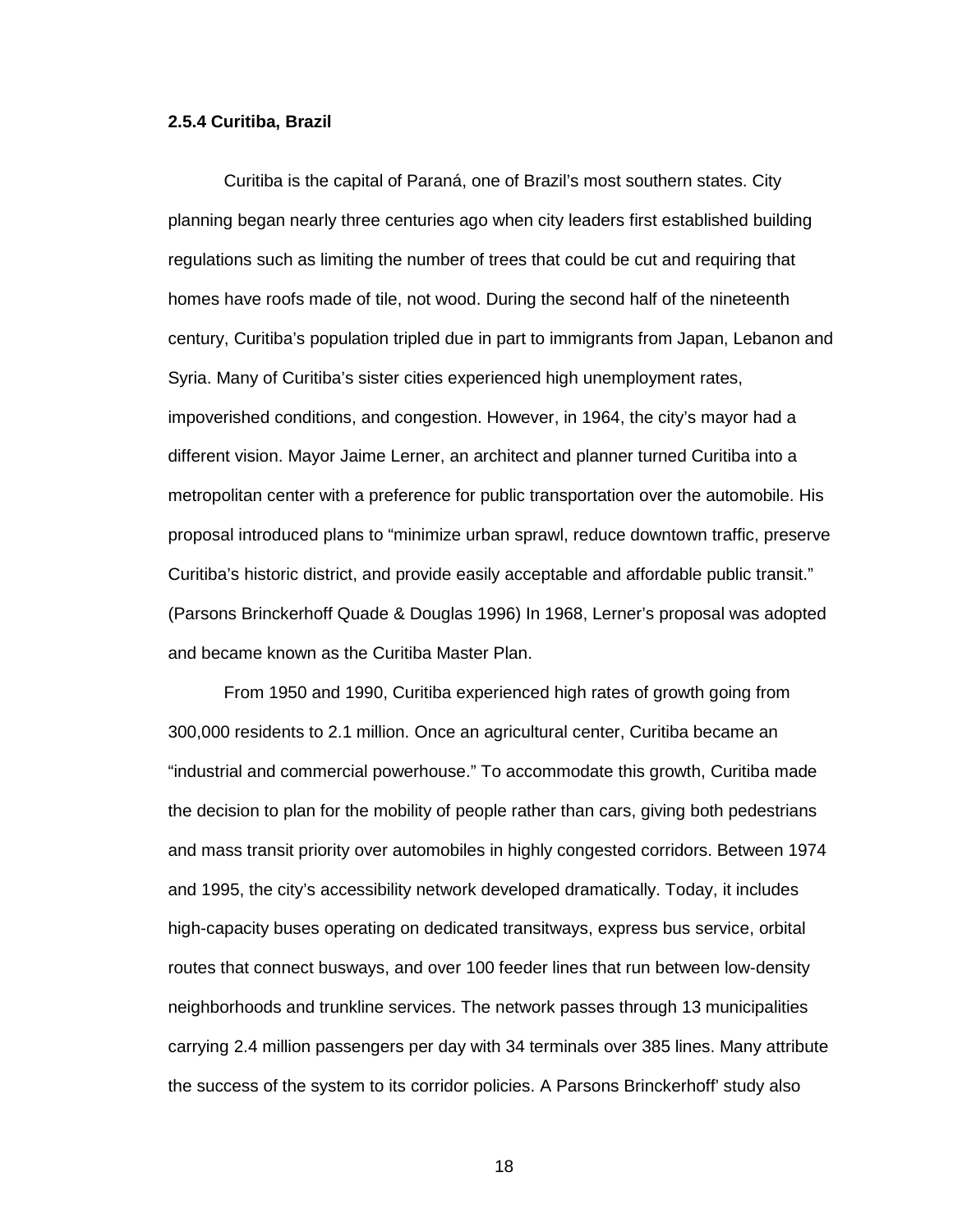attributes Curitiba's TOD success to officials' willingness to experiment and take risks and their desire to get people moving and get things done quickly and cheaply. (Parsons Brinckerhoff Quade & Douglas 1996) From an urban management perspective, other planning agencies would benefit greatly from Curitiba's corridor policies. These policies are:

- Transit corridors zoned for mixed-use residential and office development to guarantee that buildings both produce and attract trips
- Density bonuses that encourage retail shops and restaurants on the first two floors of all buildings fronting on the transitways
- Areas outside the transit corridors zoned for residential neighborhoods
- Large-scale shopping centers only allowed in transit corridors
- Public housing for low-income families built along the transitways
- In downtown, a restricted parking supply with a pedestrian environment emphasized

 One common theme for each of the case studies was an effort to define a set of goals and a TOD vision. Walkability, increased density, more open space, private funding support, job creation, and intense community involvement were all a part of a vision or goal and became an essential part of the planning in each of the case studies. Having a distinct set of goals in mind prior to a projects' development simplifies the process of evaluating the impact a project has after its development.

# **2.6 TOD Impacts**

 TOD has the potential to have significant impacts in nearby neighborhoods. It can, as stated above, create more liveable, walkable and bikeable neighborhoods, increase transit ridership and decrease automobile congestion, create mixed-use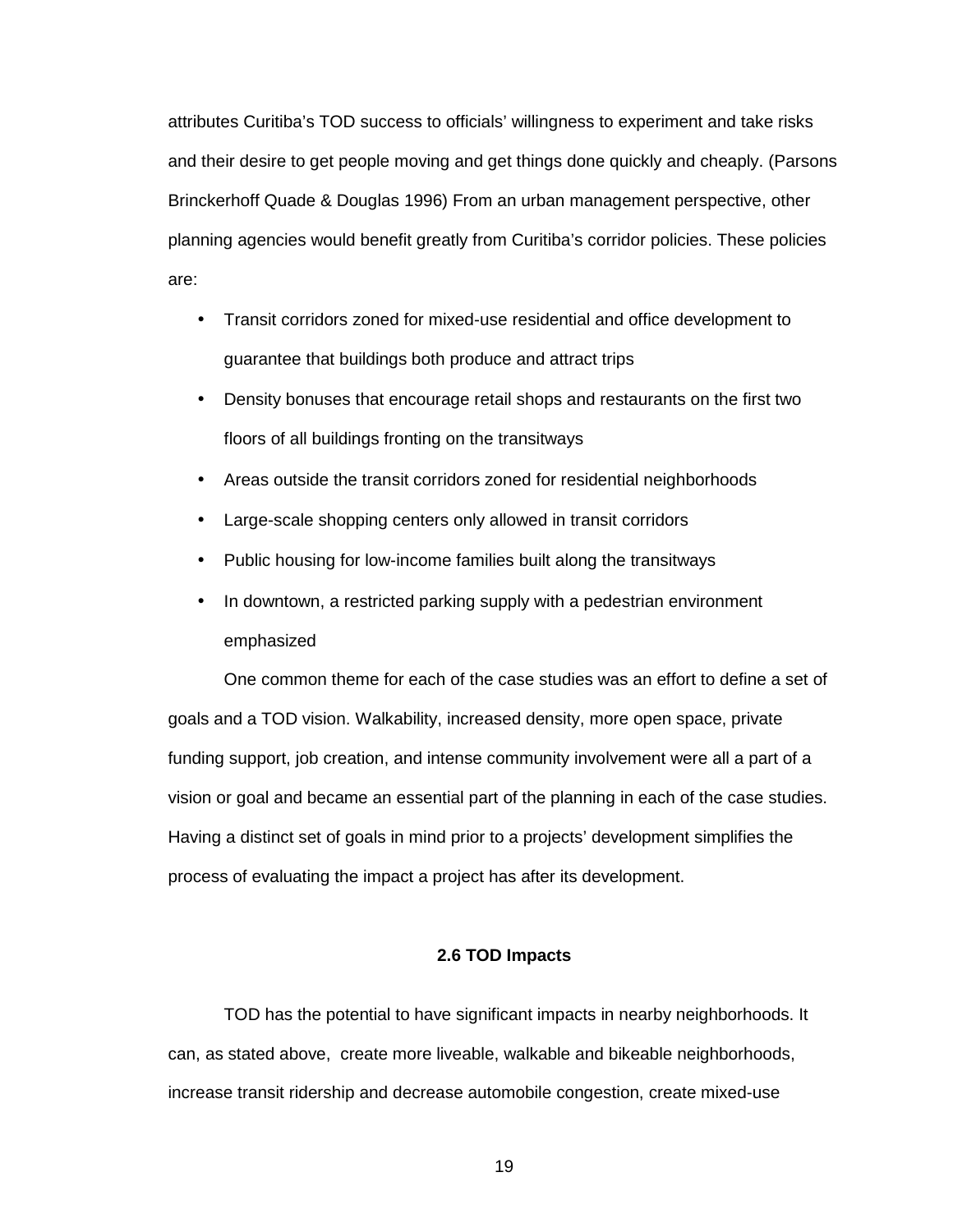communities where residents have different housing choices and can walk to places like the grocery and movie store, generate revenues and provide a community where residents enjoy living.

As stated previously, because a universal definition for TOD does not exist, its successes are difficult to measure. However, two metrics that are often used to gauge TOD success are transit ridership and property values. Research to date shows that TODs can increase ridership from 5 to 6 times that of ridership in similar developments not centered on transit. (Knight and Trygg 1978) Knowing the effects of TOD on transit ridership helps to steer public policy changes. In a 1992 survey of residents living near BART rail stations, 32% responded "yes" when asked if they take transit to work compared to the regional average of only 5%. (Webber 1976) Along the 4-mile Rosslyn-Ballston corridor in northern Virginia, 39% take transit to work, three times the Arlington County average. (Grass 2001)Research supports the concept that residents who live within ½ mile proximity to rail stations are more likely to use transit.TOD and its effect on property values will be discussed in the next section.

#### **2. 7 TOD and Property Values**

Dating back to the mid  $19<sup>th</sup>$  century, researchers worldwide have attempted to find the correlation between transit and its effect on housing property values. In the mid-1800's, London's Royal Commission on Metropolis Railway Termini conducted a doorto-door survey to determine the impact that London's rail lines had on rent premiums in the poor working districts of the city. The survey determined that weekly and monthly rents rose from 10% to 25% within the district based on their proximity to rail stations. (John A. Kilpatrick 2007) Although the London study suggested an increase in monthly rents, more recent studies have found mixed results. This review of relevant research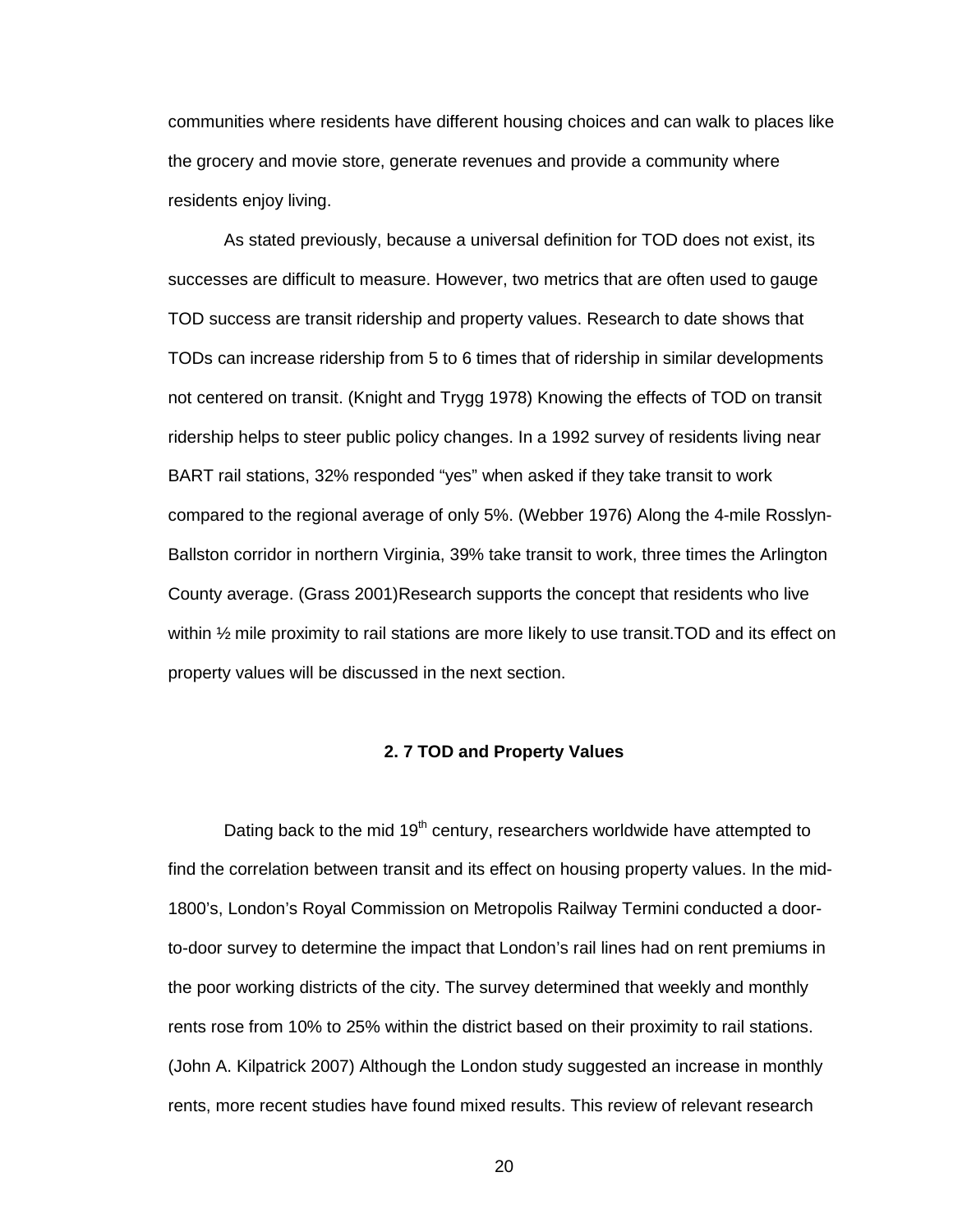will focus on studies that have evaluated the impacts of rail (heavy and light) on residential and commercial property values in several U.S. cities.

# **2.7.1 San Francisco, California**

San Francisco's BART (Bay Area Rapid Transit) system is the most studied and documented transit system in the United States. However, many researchers argue that most BART studies were carried out too soon after its inception, too early to produce reliable results. In the 1978 BART Impact Study, just five years after its opening, researchers found that BART played a modest role in shaping city growth and development patterns. (Bernick, Hall et al. 1993) It had improved accessibility and induced policies like incentive zoning and redevelopment financing, but it had not created new growth. Instead, it had redistributed growth that authors determined would have taken place without the presence of rail. BART's impacts in the late 70s were also more local than regional. Downtown San Francisco's office construction was attributed to BART, but not without the help of a redevelopment authority formed in the same year as BART that encouraged development in that downtown market. (Cervero and Landis 1998) In a 1992 study on transit-based housing in the Bay area, Cervero found that residents were most commonly young professionals earning middle-class wages. Focusing on multi-family housing, Cervero suggested that there exists a rent premium for multi-unit projects that form "benefit assessment districts." Therefore, these districts could be used to help finance rail systems. (Cervero 1984)

 To revisit BART's impact on transit-based development and economic growth trends, Cervero and Landis conducted a follow-up to the 1978 BART Impact Study. According to the authors, BART was expected to strengthen the Bay Area's urban centers and guide suburban growth that would lead to minicommunities around its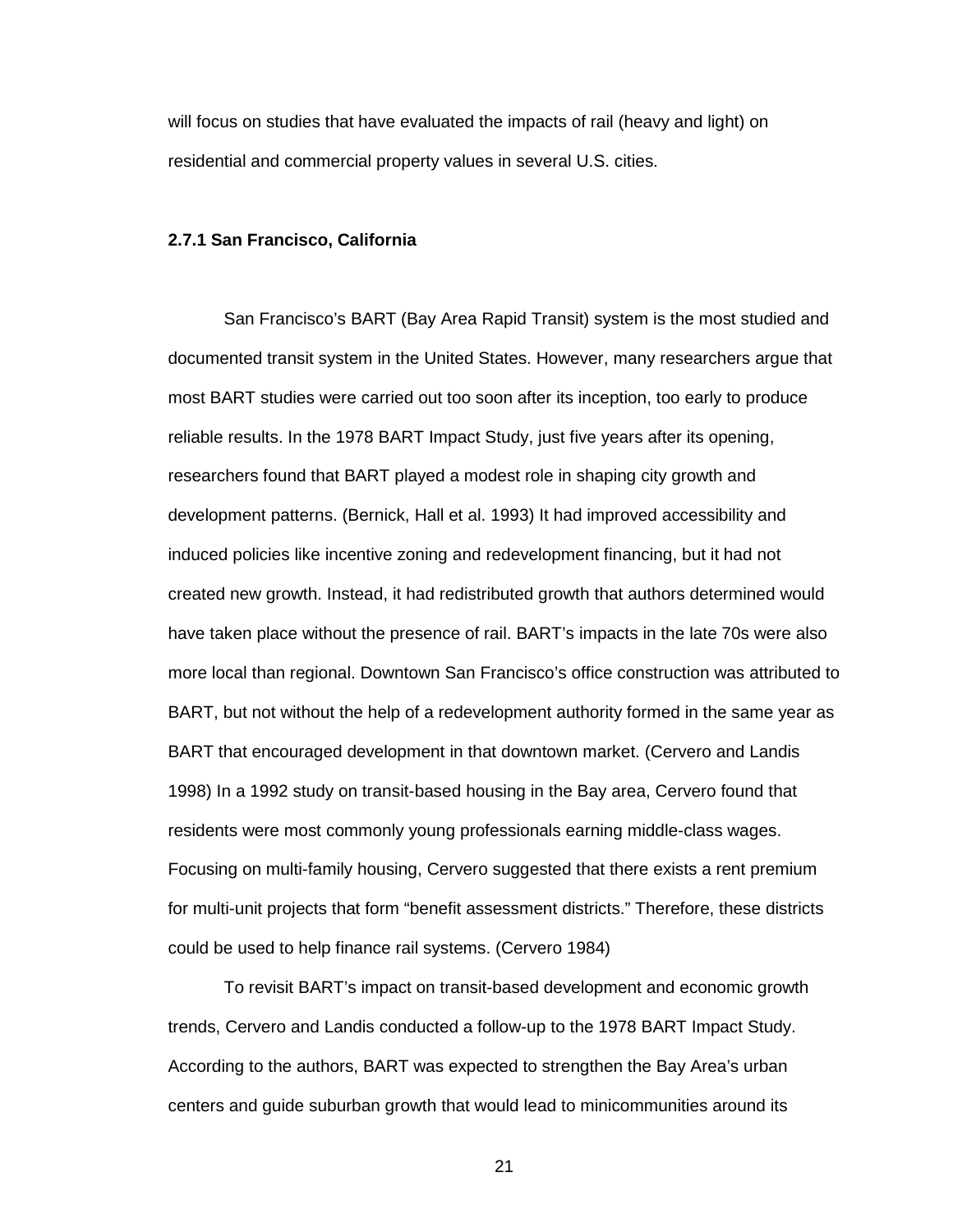suburban rail stations. (Cervero and Landis 1998)Their report, called BART at 20, found the system to have had modest impacts on land use and urban development in San Francisco. Cervero and Landis made note that BART affected land uses only when supportive conditions such as zoning, community support and market demand were present. The BART at 20 study did compare residential and commercial property values near rail stations, but found that neither was statistically significant. (Cervero and Landis 1998)

### **2.7.2 Buffalo, New York**

In a 2006 study on property values around light rail transit (LRT) in Buffalo, New York, the authors used a hedonic pricing model to assess the impact of proximity to light rail stations on residential property values. Hedonic regressions are regressions of rent or house value against characteristics of the unit that determine that rent or value. (Malpezzi 2002) With a declining population and increasing ridership, research found that for homes located within a half mile of fourteen rail stations, every foot closer to the station increased average property values by \$2.31. Using a hedonic model allowed researchers to incorporate other control variables such as: the number of bathrooms, the size of the parcel and location on the East or West side of Buffalo. As a result, it was suggested that these independent variables were more telling of property values than proximity to the station. Similar to past research, the authors determined that proximity effects differ between high and low income areas. The Buffalo study also conducted a straight-line distance and network distance analysis and found that the network model was more statistically significant, but the effects were greater with the straight-line distance model. This suggested that proximity to rail stations is an added locational advantage when compared to physical walking distance to the station. Adversely, the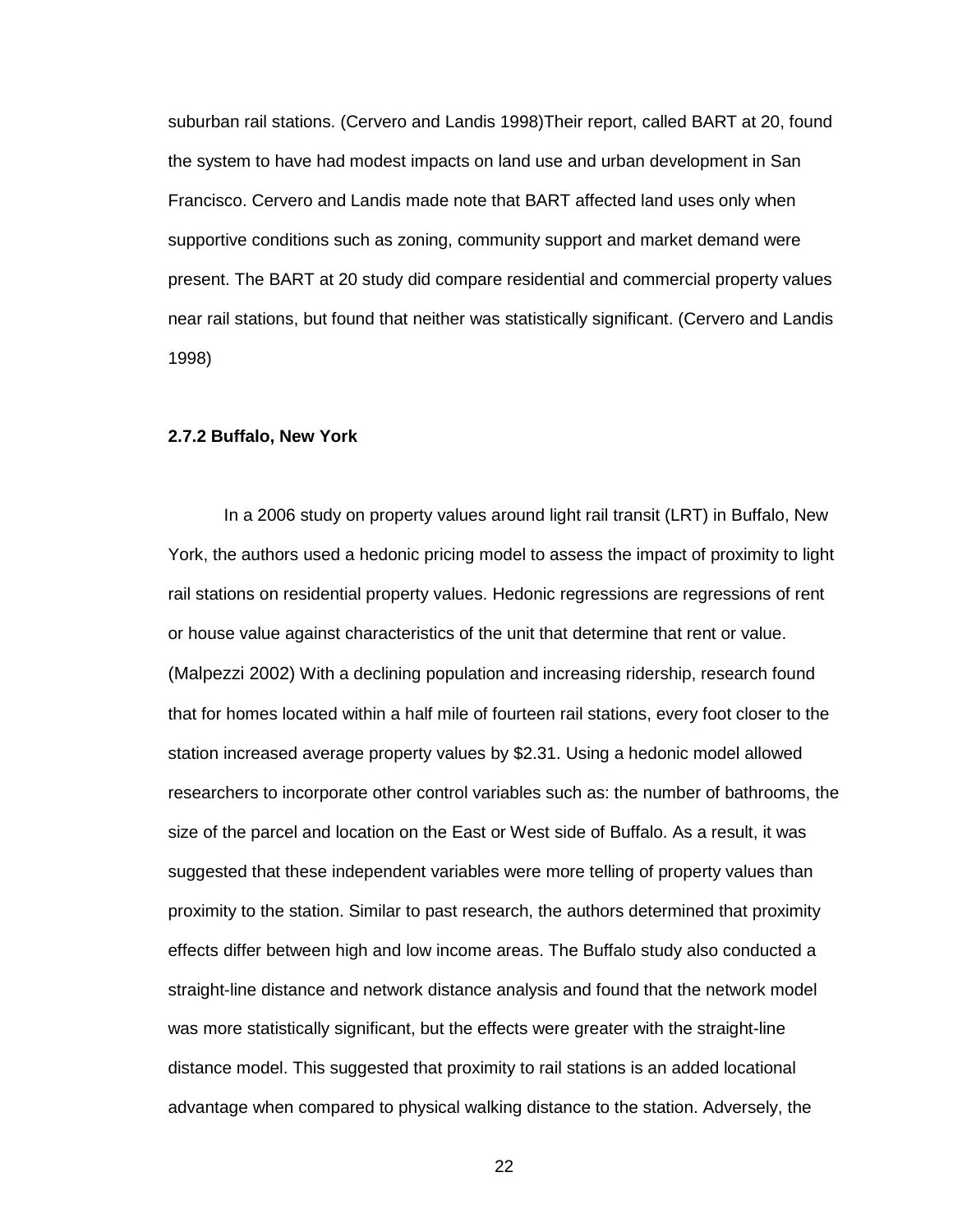Buffalo study concluded that proximity effects are positive in high income station areas and negative in low income areas, the exact opposite of Nelson's 1992 study of Atlanta's MARTA (Metropolitan Atlanta Rapid Transit Authority) which will be discussed in its entirety later in the literature review. This might suggest that LRT and heavy rail have different effects on property values and proximity to stations. (Hess and Almeida 2006)

# **2.7.3 Portland, Oregon**

In Portland, Oregon, where no heavy rail system exists (only light rail), the Portland State University Center for Urban Studies took a GIS approach to determine the impacts its light rail system had on single family home values. Using the distance to rail stations as a proxy for accessibility and distance to the line itself as a proxy for nuisance effects, the authors suggested that previous studies using hedonic pricing models may have reached contradictory results because nuisance effects differ with different types of rail or other local characteristics. Considering proximity to rail to have both negative and positive effects (regardless of neighborhood income) was unique to the Portland study. Authors found that the positive effect (accessibility) outweighed the negative effect (nuisance), implying a decreasing price gradient as the distance from the LRT stations increase. (Parsons Brinckerhoff Quade & Douglas 1996) The authors concluded that without controlling for the nuisance effect of the distance to the rail line, estimated coefficients on distance from stations appear to be biased and underestimate the accessibility effect. Researchers who used hedonic price models would argue that they controlled for other variables in their model that focused on housing characteristics and that proximity should be a single variable. (Chen, Rufolo et al. 1997)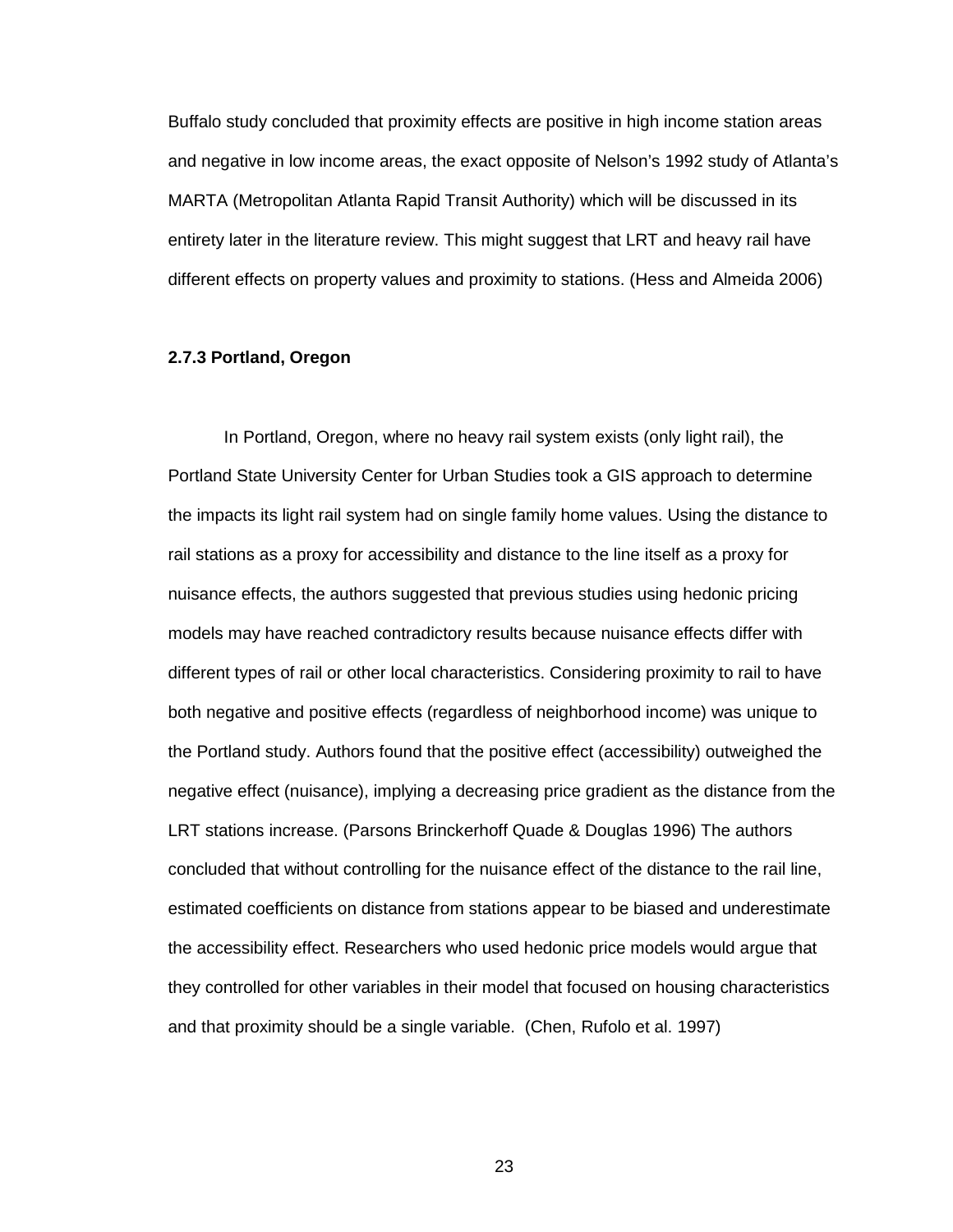### **2.7.4 Miami, Florida**

The city of Miami and its automobile- oriented character are very similar to that of Atlanta. The Miami Metrorail began its operations in the mid-1980s during a time when Miami saw an exponential spike in population growth but a decentralized growth pattern. Metrorail had underperformed its ridership expectations, so unlike cities such as Washington, D.C. and San Francisco, Miami residents were not switching to transit. According to Galtzaff and Smith, "rail transit has had its greatest impact on central business district development decisions…" Because Miami did not have this "booming" metropolitan center, the authors saw fit to examine Metrorail's effects before and after the announcement of the system. Galtzaff and Smith found weak evidence in support of change to residential values after the announcement of the Metrorail system. Eight stations were chosen for the study. (Gatzlaff and Smith 1993) The repeat-sales method used for data manipulation assumed the eight stations selected were a representative sample of the entire county. According to Ryan, "when study areas are more focused around a facility, the results tend to show the expected negative correlation between property values and distance to the transportation facility." (Ryan 1999)

# **2.7.5 Washington, D.C.**

In Grass' 2001 study of the relationship between public investment in METRO and property values in Washington, DC, the author took a more desirable approach by selecting time points before and after the start of METRO operations. Five stations impacted by METRO were selected. For each of these, a control station was also selected. The control stations were not located near an active or proposed METRO station. (Grass 2001)The neighborhoods chosen were considered to be economically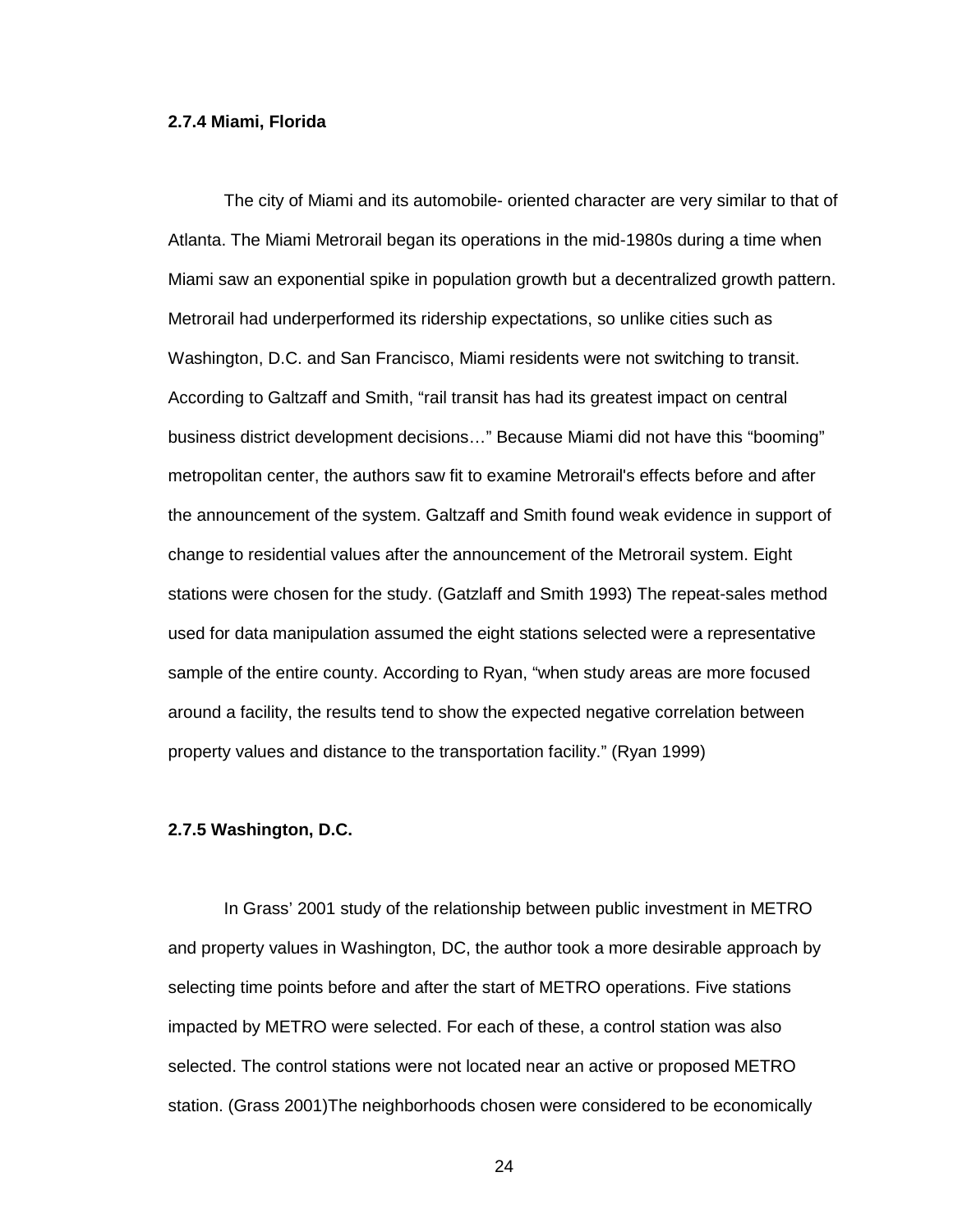stable and experienced few negative effects from METRO. The study failed to express how this economic stability was measured and how the "negative effects" were calculated. Similar to previous studies, Grass used a hedonic price equation to conclude that the average property value increased by 19 percent in the impact areas relative to the control areas. However, the study was limited to residential property values which do not account for all the types of development that occur around transit stations. (Cervero 1994)

## **2.7.6 Dallas, Texas**

No studies have specifically focused on TOD and its potential fiscal impacts in Dallas, until a 2007 publication for the Dallas Area Rapid Transit (DART) agency. Authors reported a 50 percent increase in estimated values of TOD projects between the years 2005 and 2007. They attribute this increase to the tremendous growth of TOD activity in the North Texas Region. Like Cervero and Landis, the authors agree that without local support of such development, TOD development is unlikely. The DART study also found that existing and planned TOD projects near its stations would eventually provide over \$46 million each year to area schools, \$23 million to member cities, and millions to other local taxing entities. Although these numbers sound promising, the authors were not able to provide time lines on these returns because their calculations were based on annual estimates at buildout. (Kilpatrick, Throupe et al. 2007)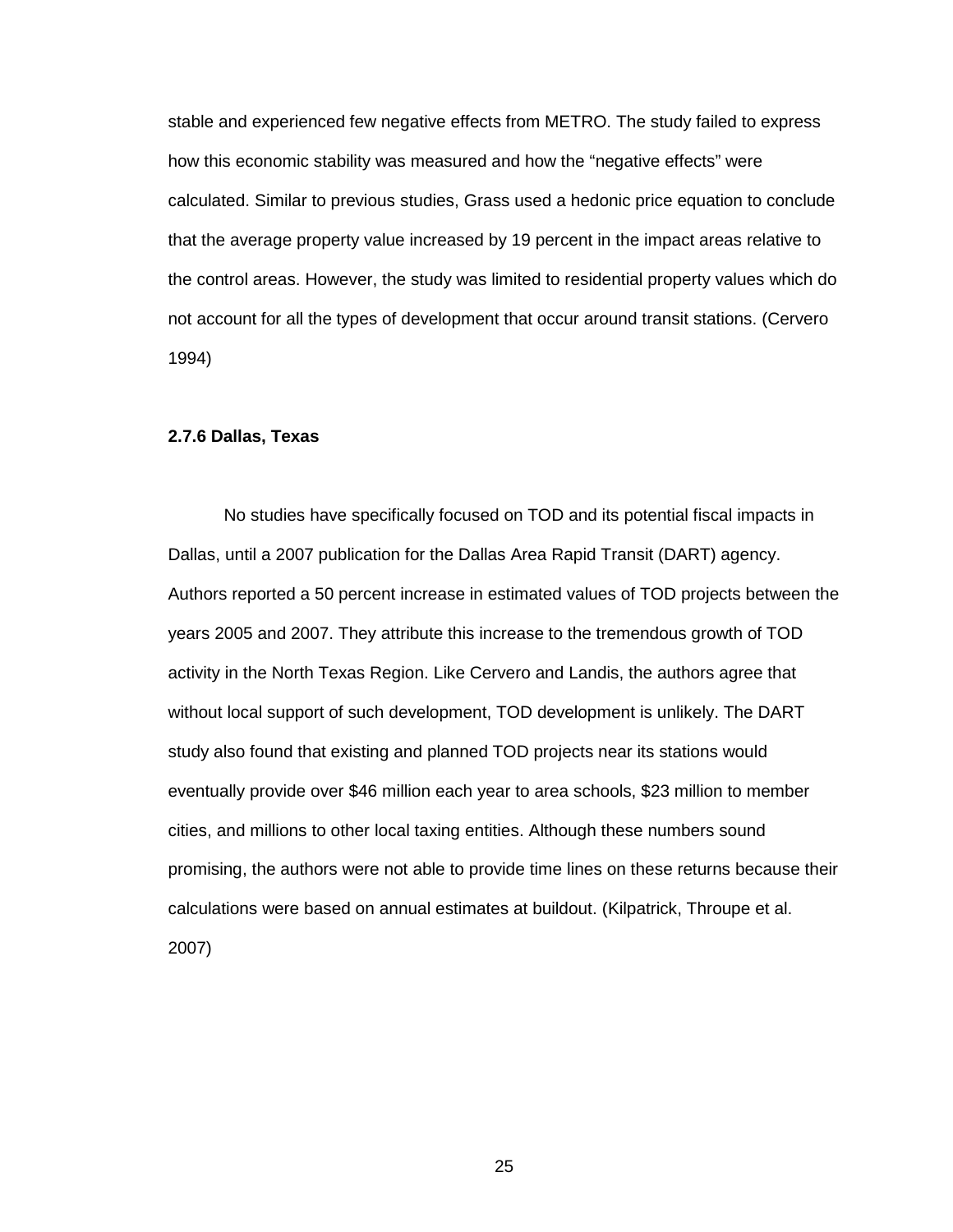# **2.7.7 Atlanta, Georgia**

To date, not many studies have evaluated the impact that MARTA stations have had on surrounding property values. In a 1992 study of MARTA's East Line, Nelson evaluated the variation in detached single-family residential property prices with respect to transit station proximity. (Nelson 1992) Unfortunately, only three rail stations were within the study corridor and therefore not representative of the entire system. As a follow-up to his 1992 study, Nelson focused on the same East line corridor, but this time split the corridor into north and south subareas. The south corridor was predominantly minority and had a lower median income. (Nelson, Sanchez et al. 1997) The north subarea was predominantly white with less than 10 percent minority population and a higher income. For the south area, Nelson reported the farther the home was from the elevated rail station, the lower its value. Adversely, in the north subarea the farther away the home was from the station, the higher its value. The author's finding of a concave and convex relationship for price gradients in the south and north subareas, respectively, do support the conclusion that in higher income areas, transit stations may reduce the property values of nearby homes. (Nelson, Sanchez et al. 1997)

 In a 1999 dissertation, Bowes took Nelson's findings another step by concluding that the effects of station proximity on property values vary greatly with neighborhood income level AND distance to the central business district (CBD). Using a hedonic price model and regression analysis, the author finds that for low income neighborhoods, close proximity to a rail station can greatly increase property values when the station is far from downtown. For higher income neighborhoods, a negative externality effect shifts the station access premium to contours farther from the station. Bowes states that at all levels of median income, the value of proximity to a rail station increases at distances farther from the CBD. Bowes also suggests that there is some evidence supporting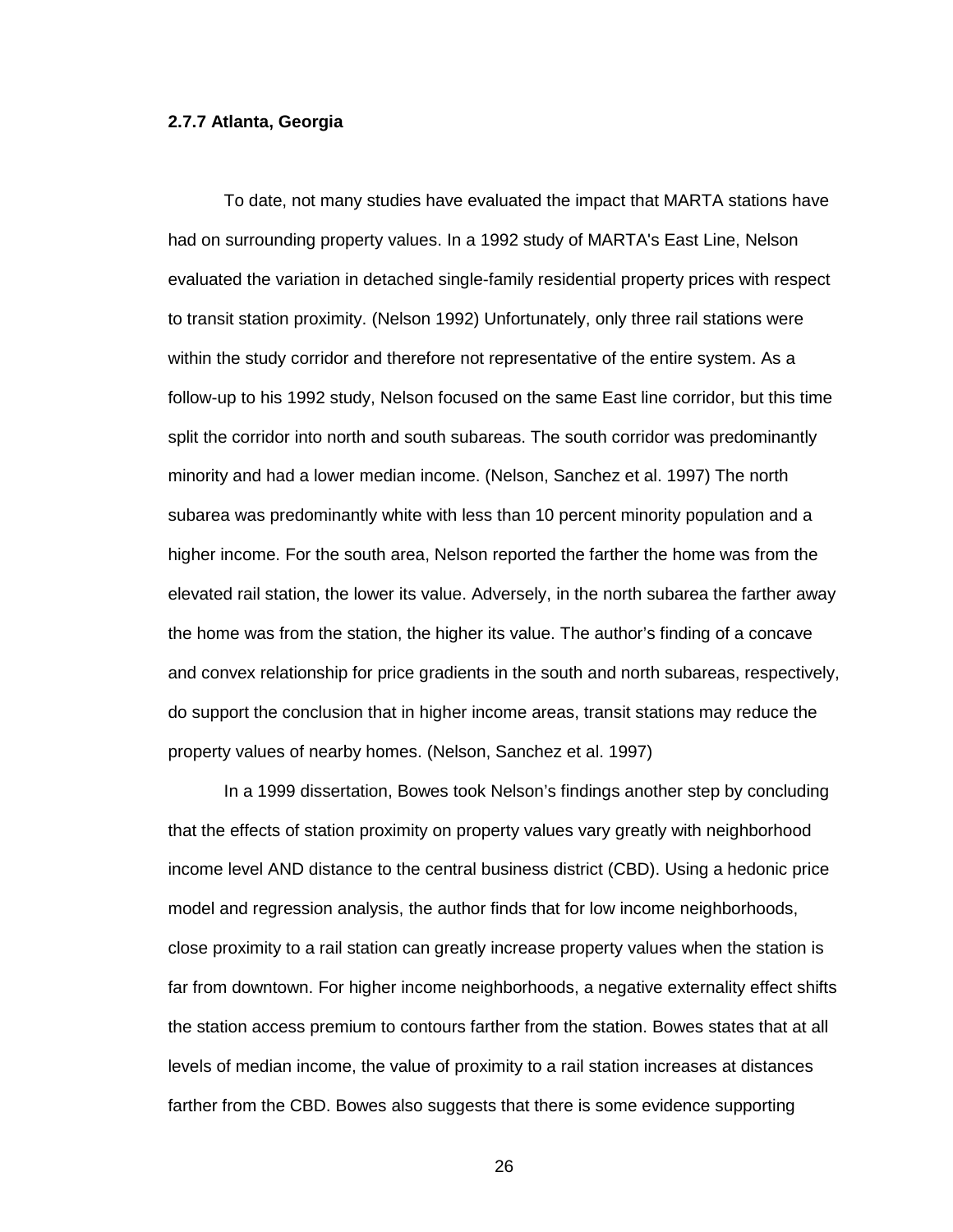arguments that rail stations increase crime in neighborhoods, but acknowledges this occurs at the CBD where crime is already an issue. (Bowes 1999)

In 2001, Bowes and Ihlanfeldt focused more closely on the factors that account for the relationship between transit stations and residential property values. The authors supported the notion that station proximity may raise property values by reducing commute costs and attracting retail. However, negative externalities (crime) can counter these positive effects.(Bowes and Ihlanfeldt 2001) Like Bowes' 1999 dissertation, the study found that the relative importance of the positive and negative effects from proximity to rail stations varied with distance to the CBD and the median neighborhood income. The authors also suggested that beyond one-quarter mile from a station, negative direct effects are generally restricted to low-income neighborhoods, suggesting that for middle and high income neighborhoods, the commuting cost savings provided by transit exceed any costs caused by negative externalities. Based on a hedonic pricing model, the research reported that rail stations have a positive impact on retail activity farther from the CBD. (Bollinger and Ihlanfeldt 1997)

Rail stations and their effect on commercial property values have not been studied as much as residential property values. In a 1999 article, Nelson took a closer look at the role public policy plays in influencing commercial property markets near rail stations. The study area was Midtown, Atlanta, where three MARTA stations are located. The study period was from the 1980s to 1994, but only 30 commercial buildings were sold during this time. Using ordinary least squares regression to analyze the data, Nelson concluded that commercial property values were influenced positively by access to rail stations and policies that encouraged more intensive development around those stations. Several other employment centers are served by MARTA within the Atlanta metropolitan area such as Lenox Mall and Perimeter Mall. Including these areas in the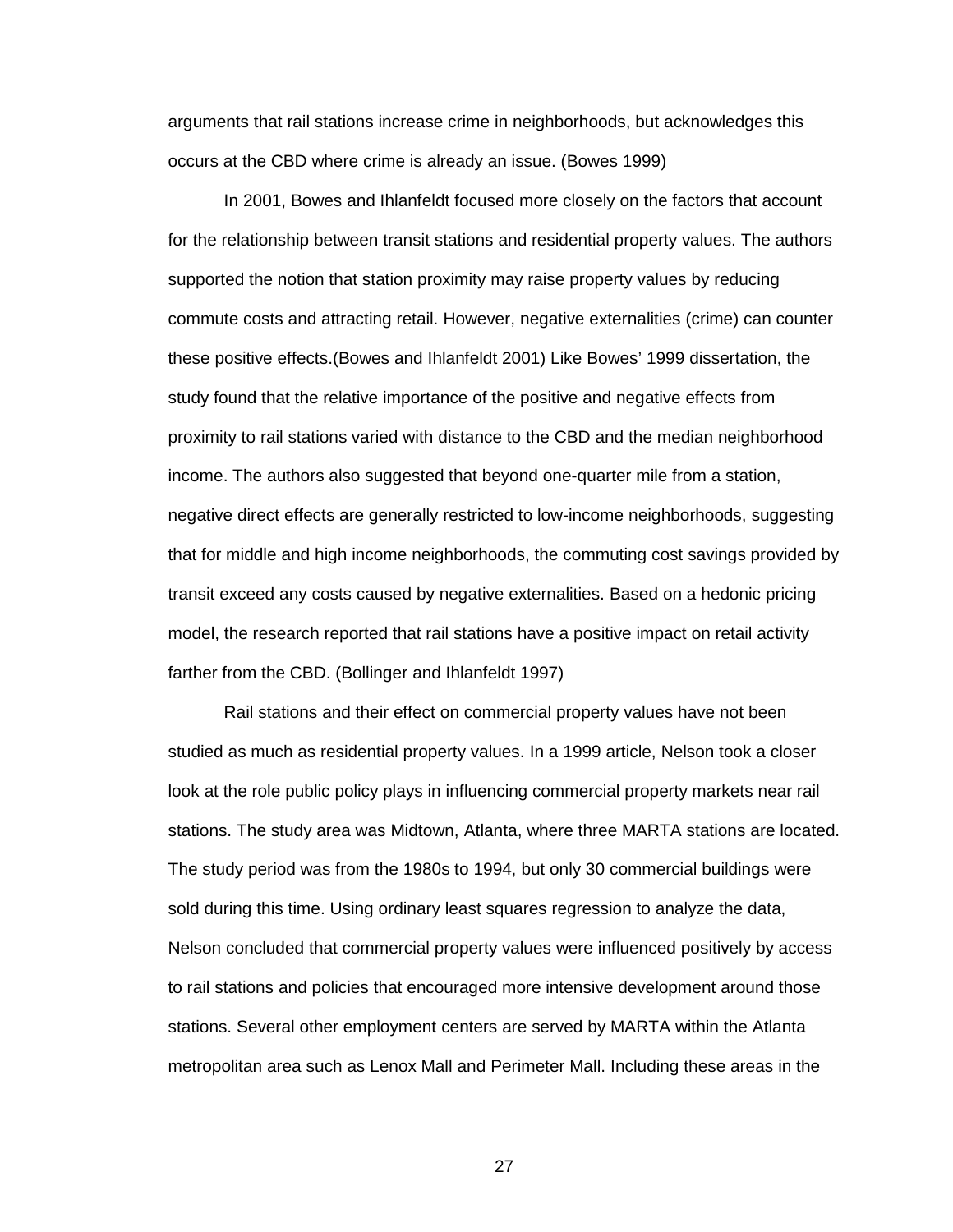study would have provided a more effective analysis of the entire Atlanta area. (Nelson 1999)

Similarly, Bollinger and Ihlanfeldt's 1996 study found that MARTA had altered the composition of employment in favor of the public sector, but only in areas with high levels of commercial activity. Just two years prior, Cervero conducted a land markets impact study on Atlanta. Focusing on the Arts Center and Lindbergh rail stations, Cervero found that in station areas with joint-development activities, vacancy rates tended to be low, and that joint development was positively associated with project size and a healthy local real estate market. (Cervero 1994)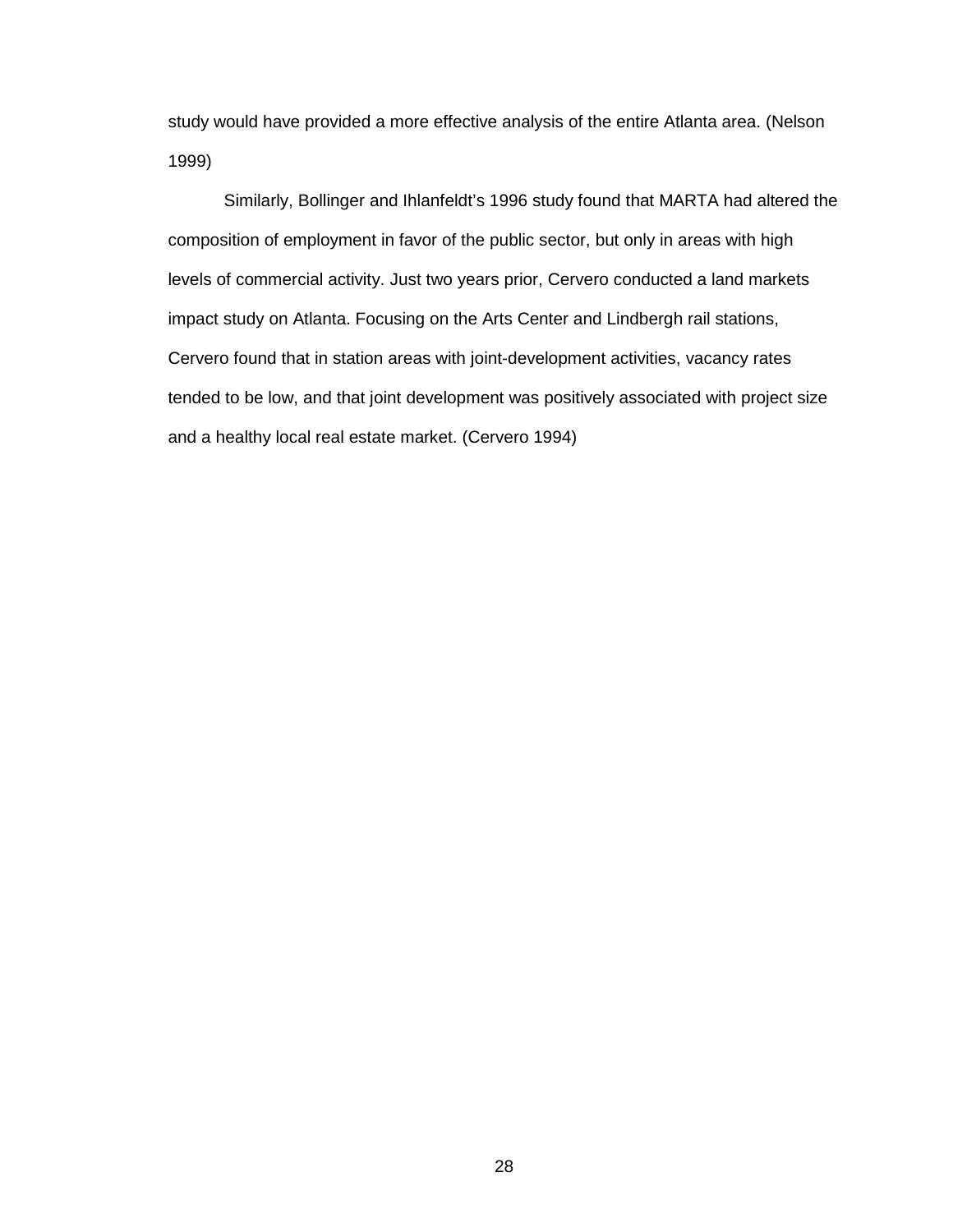## **CHAPTER 3**

# **DATA COLLECTION AND METHODOLOGY**

The data used in this study came from a limited number of sources. Quantitative data in the form of GIS shapefiles were obtained from MARTA and from the Atlanta Regional Commission (ARC) website. Folders titled "Buildings", "Maps", "Parcels", "Routes" and "Ridership" were provided by MARTA. Each folder contained GIS shapefiles pertaining to its title. Shapefiles obtained from ARC's website were titled: "Community Facilities", "Counties", "Activity Centers" and "Local Highways". Demographic information on each area within one-fourth, one-half and one mile of the stations was electronically provided by MARTA in tabular form. A series of meetings were held with MARTA officials augmented by phone and email communications. This interaction helped to determine which MARTA stations would be used for analysis. This selection process is further described later in the chapter.

# **3.1 Parcel Data**

## **3.1.1 MARTA**

 Of the GIS data provided by MARTA, the Parcels, Maps and Routes folders were used. The Maps folder contained the shapefiles for the locations of the rail stations. The Routes folder contained the shapefile outlining MARTA's rail line map. The Parcel folder and its contents are described in further detail below.

 Parcel data for entire Fulton County, Georgia for the 2007 tax digest was provided in a GIS shapefile. Thirty-seven attributes were provided within the parcel shapefiles; however, only five were relevant to the analysis of the study which were the property class, the appraised value, the land value and tax digest year.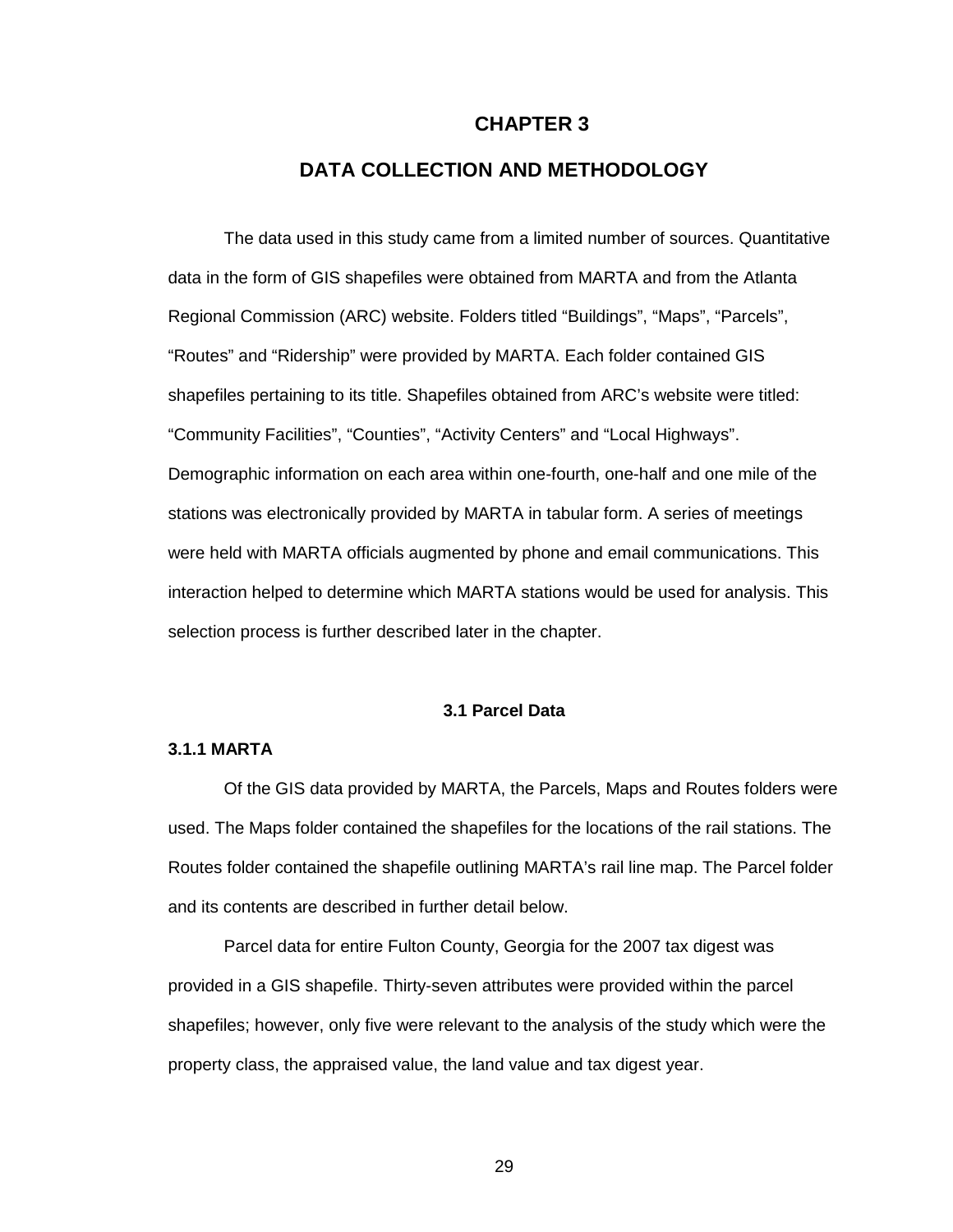Property classes provided in the parcel data were defined as follows: "C" is commercial, "E" is properties exempt from property taxes, usually government owned, "H" is a historical property, "I" is industrial, and "R" is residential. Property values were separated by property classes to get a more in-depth picture of transit station proximity effects. The Appraised Value is the value of the home, which Fulton County determines annually as the amount the home is worth. The Land Value is the total land value which includes only the land the home is on and not the value of the home itself. The digest is the year (2007) in which the tax assessment was conducted.

 Demographic statistics were generated by MARTA using the Environmental Systems Research Institute (ESRI) 2008 version software of Business Analyst Online. The tabular data included an Executive Summary, Demographic and Income Profile, Income-Employment Profile, Housing Profile, Retail MarketPlace Profile, and a Specialty Housing Profile for the stations of interest within one-fourth, one-half, and one mile distances from the station. ESRI forecasts were based on the U.S. Bureau of Census, 2000 Census of population and housing.

#### **3.1.2 Atlanta Regional Commission**

 In order to provide local and state data on its website, the ARC works with local government municipalities. ARC obtains written approval from these entities to provide online access to such data. The data contained within ARC's GIS database is updated annually.

 The Community Facilities shapefile contained spatial locations of schools, fire and police stations, airports, hospitals, libraries, and colleges and universities. Utilizing this data in GIS allowed for a visual perspective of where community amenities are located around the stations of interest.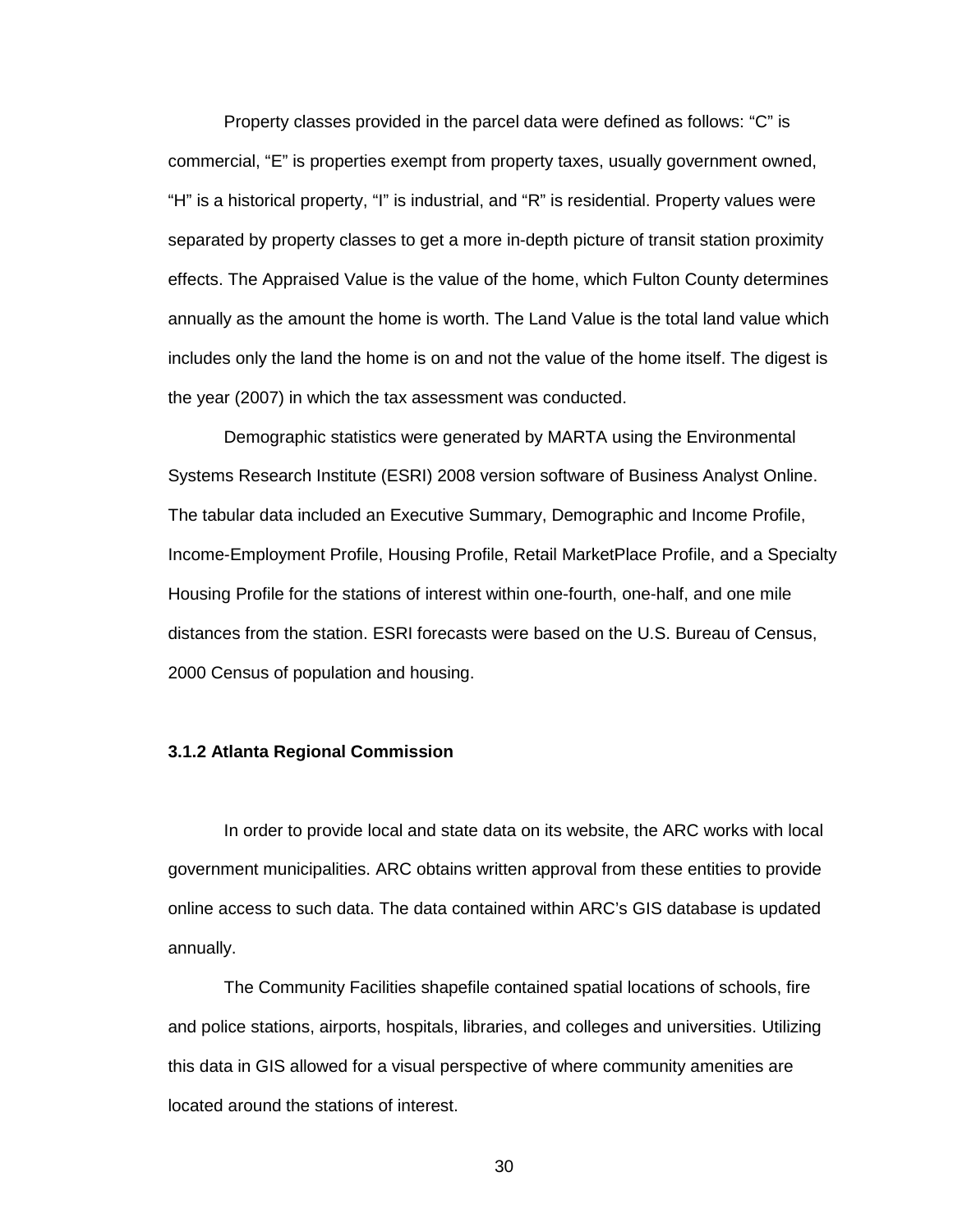The Counties shapefile contained 29 counties within the Atlanta metropolitan region, which included the ARC's ten-county area and the surrounding counties.

 The Activity Centers shapefile designated areas as Regional Centers, Town Centers and Station Communities. The attributes within these shapefiles located the places where major activities occur such as shopping, dining, and recreation.

 The Local Highways shapefile consisted of the major highways located throughout the Atlanta metropolitan region. Major expressways and their onramps from the north, south, east and west bound approach were included.

## **3.1.3 Data Preparation**

 Shapefiles obtained from both MARTA and the ARC were already projected into the same coordinate system, NAD\_1983\_StatePlane\_Georgia\_West\_FIPS\_1002\_Feet. Therefore, no projections were required for GIS analysis.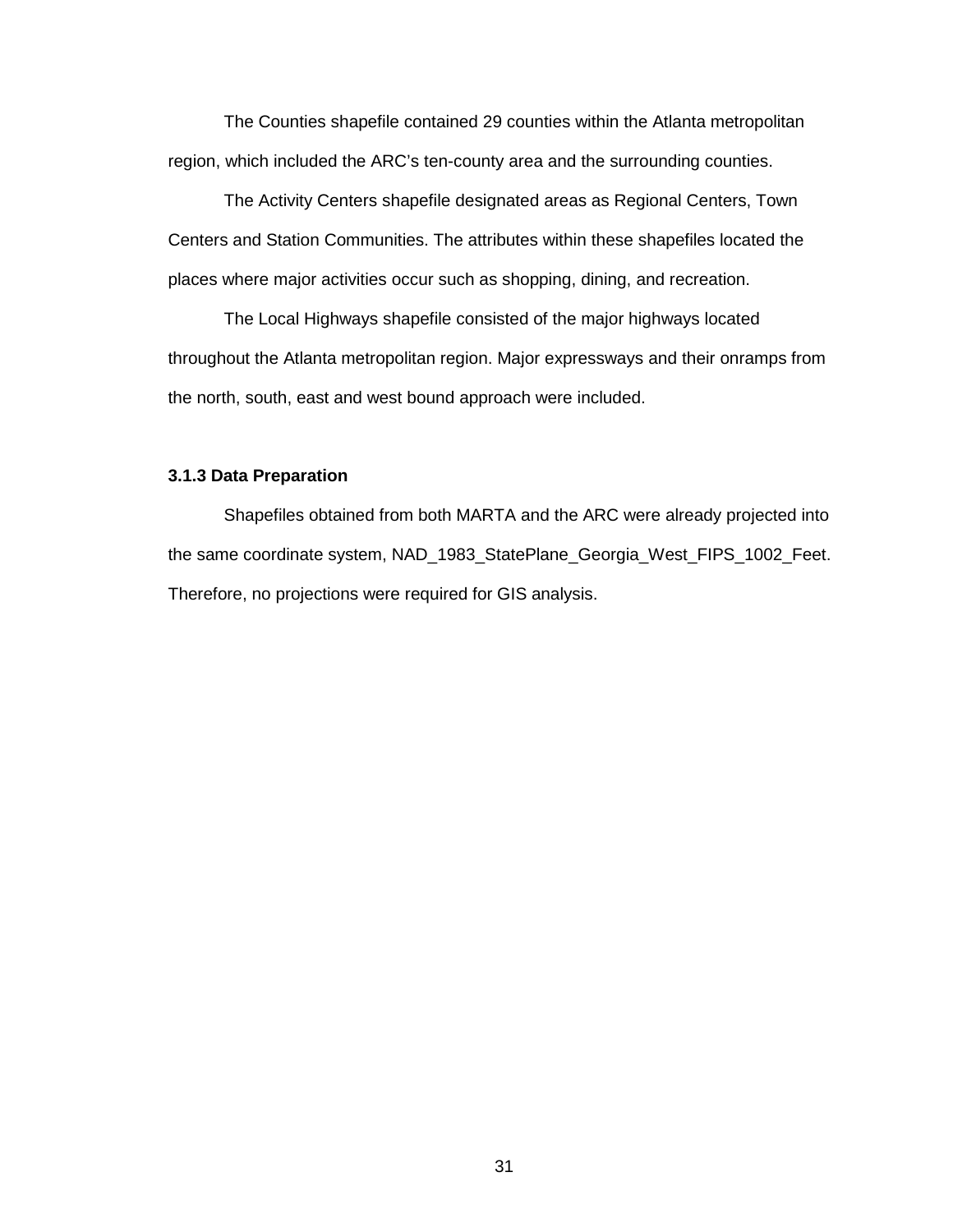## **3.2 Methodology**

To determine the effects that proximity to rail has on property values around the stations of interest, a two-part approach was used. First, GIS software was used to identify the parcels located within the chosen proximities from the stations. Identifying these parcels provided the necessary elements used in the second part of the approach. Second, Microsoft Excel manipulation techniques were used to determine the average property value in each property class previously described in the data preparation section. Because data was limited to only one instance of time (2007), the crosssectional snapshot method used to determine property values is arguable. However, based on the data available, what was determined to be the most proficient methodology is outlined in this section.

## **3.2.1 Station Selection**

As mentioned in the data collection section, the stations of interest were chosen after several meetings (in person, phone and email) with MARTA officials. The first criterion was that each station be located within the same county, namely Fulton County. Choosing stations within the same county made the data collection process manageable. Unfortunately, as previously mentioned, 30 percent of the Sandy Springs parcels were located in Dekalb County. Secondly, stations were chosen based on the amount of development surrounding the station and whether the development was planned or unplanned as described in Chapter One. One station was chosen because it had no recent development; this was used as the control station. The selection process resulted in five stations- four stations with planned and unplanned development and one station with little to no development in its immediate vicinity. Station profiles are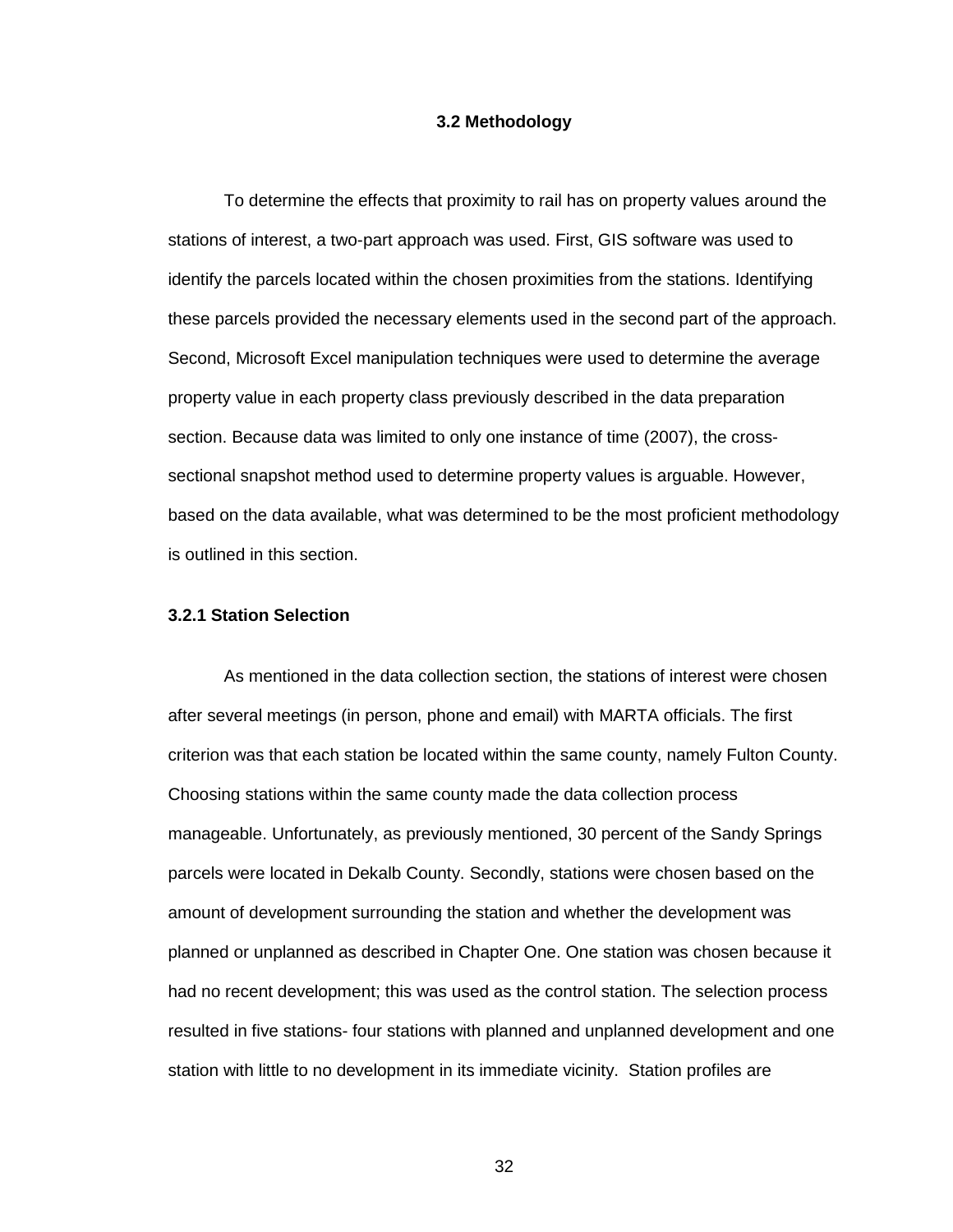provided in the following section. The number indicated in parenthesis next to the station name is the year the station opened.

#### 3.2.1.1 Ashby Station

 The Ashby Station (1979) is located at 65 Joseph E. Lowery Boulevard, just west of the downtown area. Located less than a mile from several major universities, Ashby is convenient to the Atlanta University Center which includes Morehouse College, Clark-Atlanta University, Spelman College, and the Morehouse School of Medicine. In addition to rail, the Ashby station is served by three MARTA bus routes that provide access to the Atlanta University Center, the West End Mall and the Kennedy Center. There are 161 parking spaces available at the station for transit users.

The area just west of the station is the Washington Park Historic District, a historically black neighborhood with many historic residential, commercial and community landmark buildings. The Washington Park District has many roots in the history of racial segregation in Atlanta, as Ashby Street functioned as a "color line" for the city prior to the year 1919. The district is characterized by one and two story buildings built between 1915 and 1958, similar in architecture to English and Georgian cottages. Although some of its buildings are no longer in place, at the center of the district is Washington Park, the first recreational park in Atlanta made available to Blacks. Today, the 25-acre park includes a tennis center, a library, and the Washington Park Natatorium. (Vine City LCI 2009)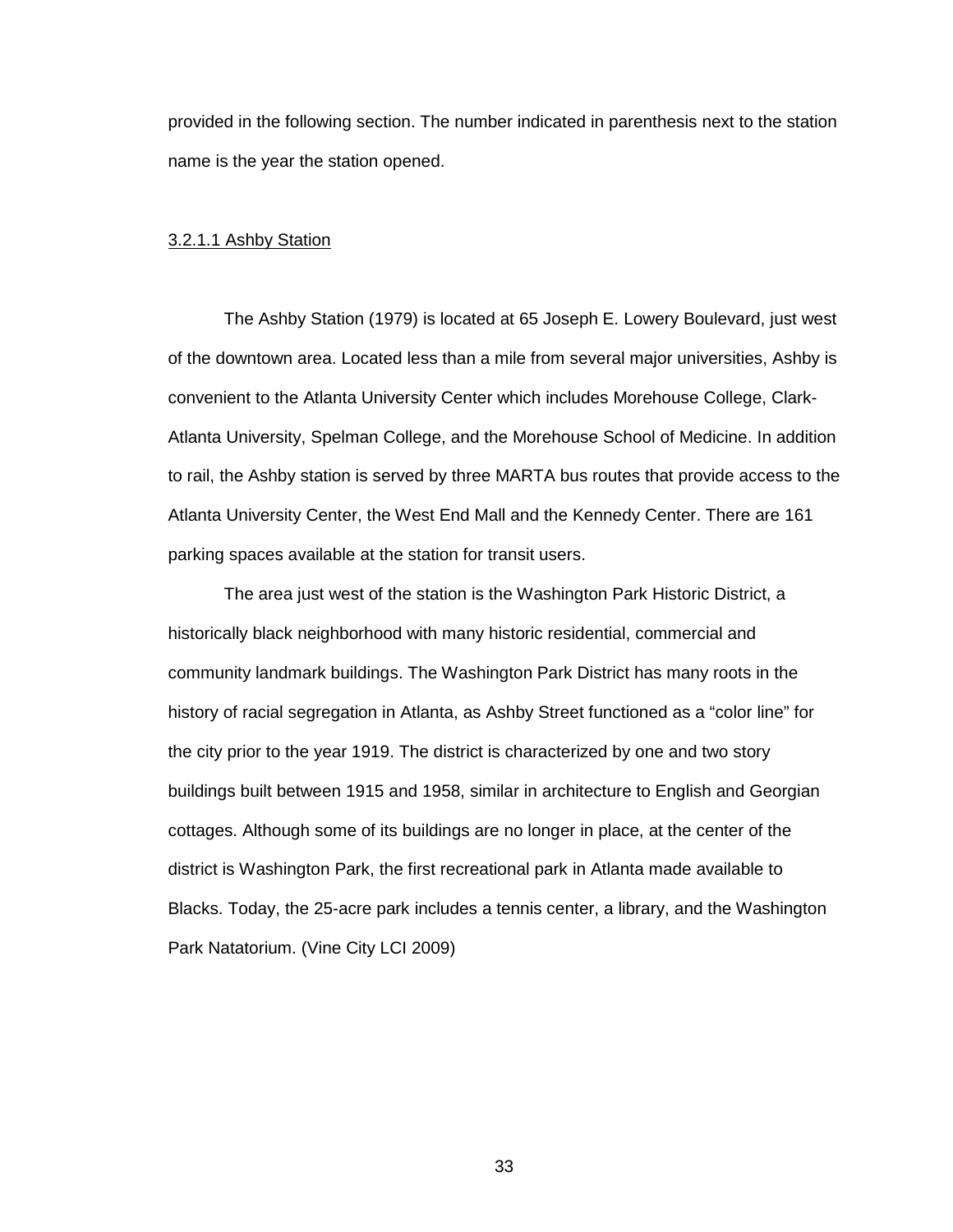

**Figure 3.1: Ashby Station and Historic Westside Village** 

In 2008, HJ Russell New Urban Development constructed The Historic Westside Village. The Village consists of 150 one-and-two bedroom luxury condos located adjacent to the Ashby station. One-bedroom units start at \$120,000 for purchase and \$850 for lease. Publix supermarket, which opened one year prior to the completion of the condos, is also on site. This development was not planned and MARTA had no involvement with its occurrence. The condos are pictured above in Figure 3.1.

#### 3.2.1.2 Vine City Station

The Vine City Station (1979) is located at 502 Rhodes Street, at the intersection of Rhodes Street and Northside Drive (U.S. 41). Located just adjacent to the Georgia Dome, the Georgia World Congress Center, Philips Arena, and the CNN Center, Vine City station serves as a major transit hub for patrons attending events at these venues. The station is also in close proximity to the Atlanta University Center and is just one station east from the Ashby MARTA Station. In addition to rail, the Vine City station is served by three MARTA bus routes that provide access to the Atlanta University Center, the West End Mall and Mosley Park. There are 27 parking spaces available at the station for transit users.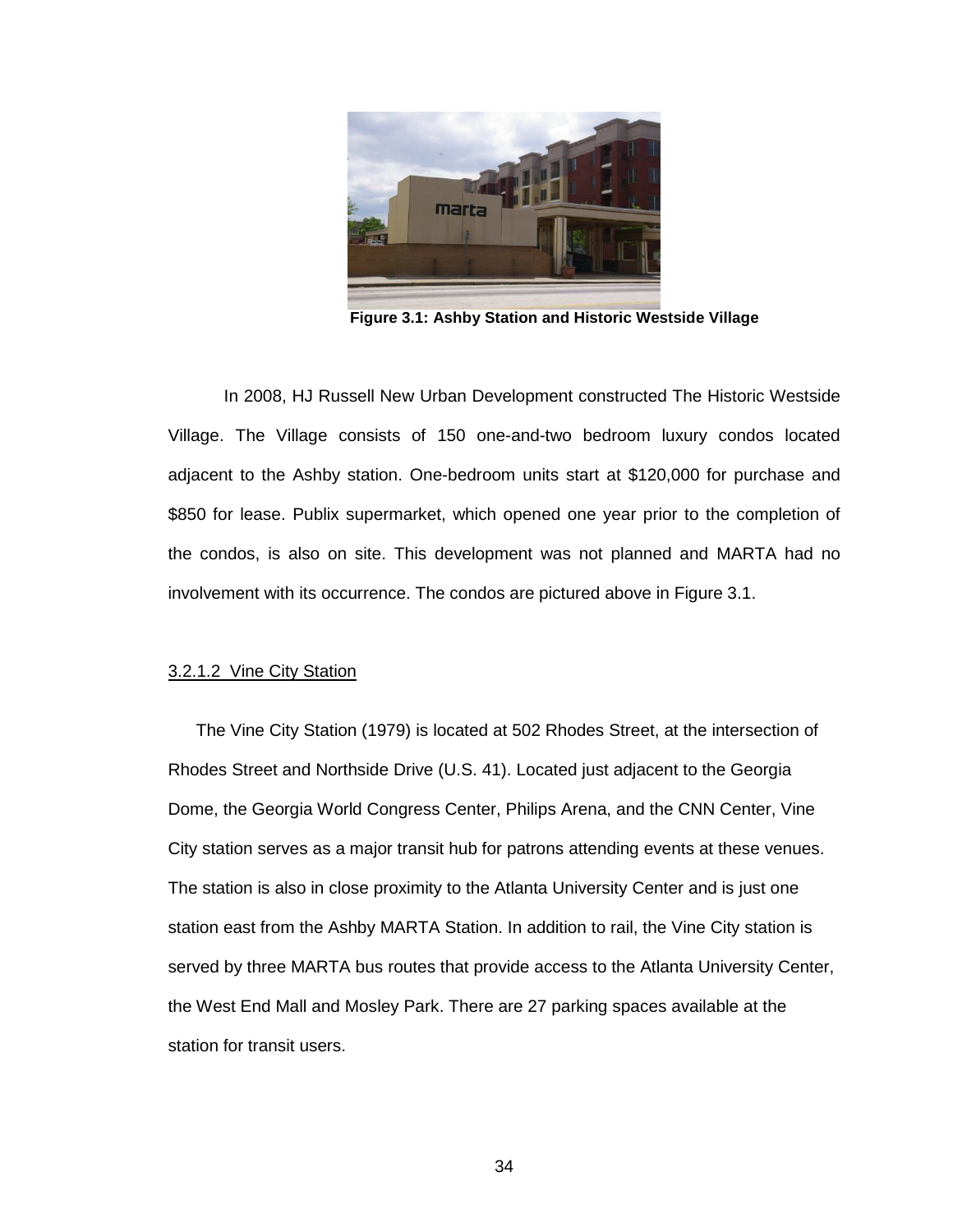In the early 2000s, the Vine City area was identified as a Livable Centers Initiative (LCI) study area. The LCI is a program offered by the Atlanta Regional Commission to "encourage local jurisdictions to plan and implement strategies that link transportation improvements with land use development strategies to create sustainable, livable communities consistent with regional development policies." (Vine City LCI 2009) The primary goals of the program are to:

- 1. Encourage a diversity of mixed-income residential neighborhoods, employment, shopping and recreation choices at the activity center, town center, and corridor level
- 2. Provide access to a range of travel modes including transit, roadways, walking and biking to enable access to all uses within the study area
- 3. Develop an outreach process that promotes the involvement of all stakeholders (ARC)

The Vine City study area includes 50 blocks and 239 acres surrounding the station, in which, the Ashby Station (including Washington Park) falls within as well. The area is often referred to as the Vine City/Ashby neighborhood. Completed in May 2009, the LCI study takes an in-depth look at the demographic and socioeconomic profile, land use, markets and housing, urban design and historic resources, transportation, environment and open space, and infrastructure and facilities throughout the area. Many recommendations for the area resulted from the LCI study in all of the facets mentioned above. To maintain relevance to this particular research, it is most important to discuss the transportation and transit recommendations.

The area immediately surrounding the Vine City station, unlike the Ashby Station, has seen no recent development. According to the 2004 Vine City Redevelopment Plan, Vine City has seen a loss of population (more than half), property disinvestment and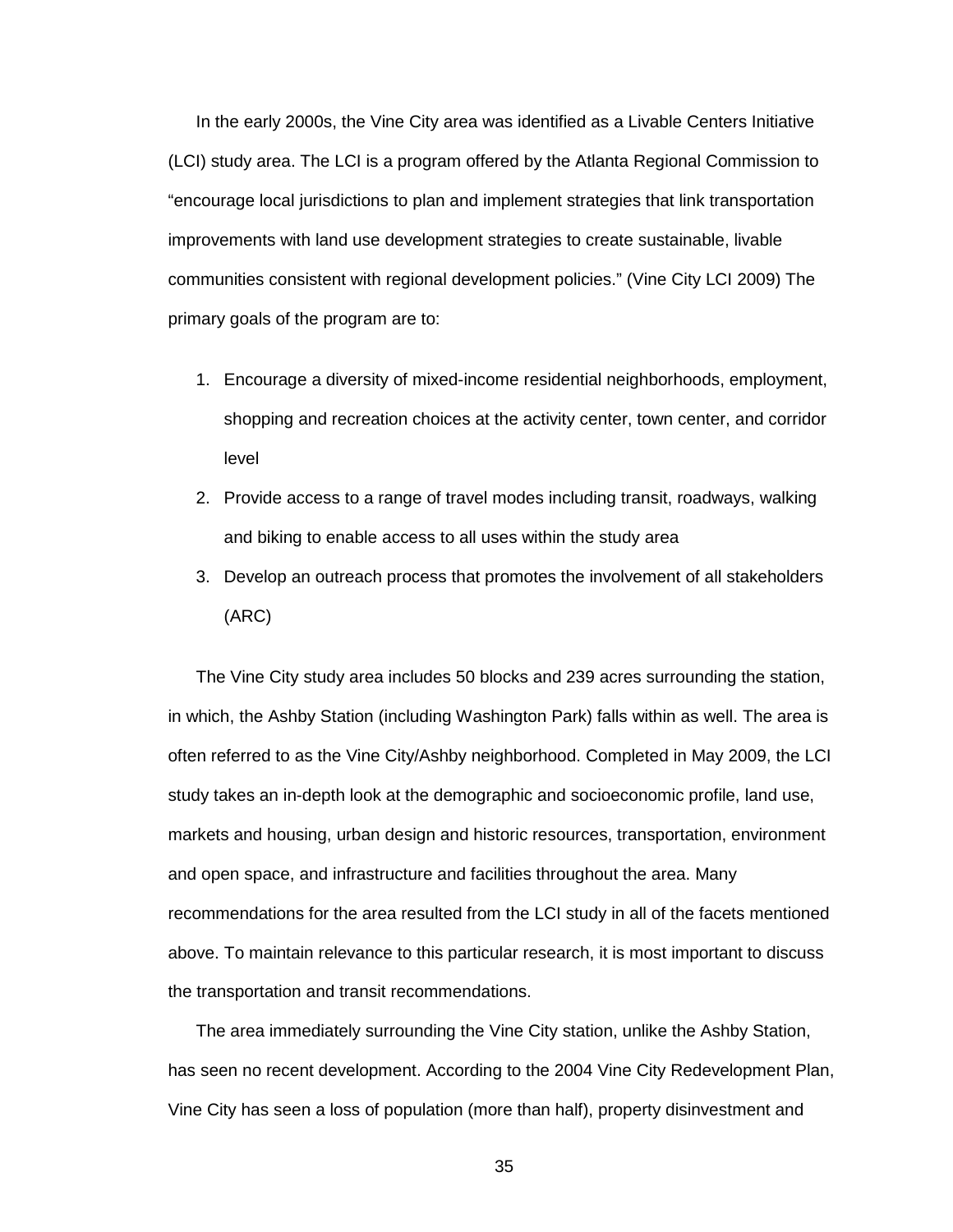general economic decline over the past 30 years. The number of vacant lots today are attributed to the redevelopment of the Magnolia Park housing unit. The goal of the 2004 Plan was to identify the current needs of the area and develop plans for improvement and growth. Several projects were named; however, very few have occurred. In response, the LCI study restated the projects to regain the City's attention and propel these projects to the development stage. In restating the projects, the LCI study focused on transit-centered development to be accessible by users of all ages and socioeconomic status. With a goal to preserve the historic fabric of the Vine City area, the LCI recommended TOD that would reflect the 2004 Redevelopment Plan and concentrate the highest density areas along Northside Drive. TOD recommendations directly surrounding the Vine City station are more commercial and retail/office space with pedestrian-friendly streetscapes with new sidewalks and trees throughout to help beautify the area. (URBAN COLLAGE 2004)

With a recommendation for an increase of density and mixed-use development adjacent to both Ashby and Vine City station, the study supports land use and zoning changes to support the vision of the area. Being chosen for a LCI study increases the opportunity for further growth and redevelopment in the Vine City/Ashby neighborhood. The study identifies both immediate and future action plans and charges city officials, NPUs (Neighborhood Planning Unit), local businesses, residents, and other organizations to remain diligent to ensure that the vision for the Vine City/Ashby neighborhood is implemented.

The Vine City/Ashby Station areas also fall within the City of Atlanta's Special Public Interest (SPI) district 11. SPI districts overlay existing zoning and generally allow for and encourage higher density development around existing infrastructure improvements, such as MARTA rail stations. SPI districts also are used to implement tailored zoning regulations to protect the historic fabrics of neighborhoods such as this. SPI-11 was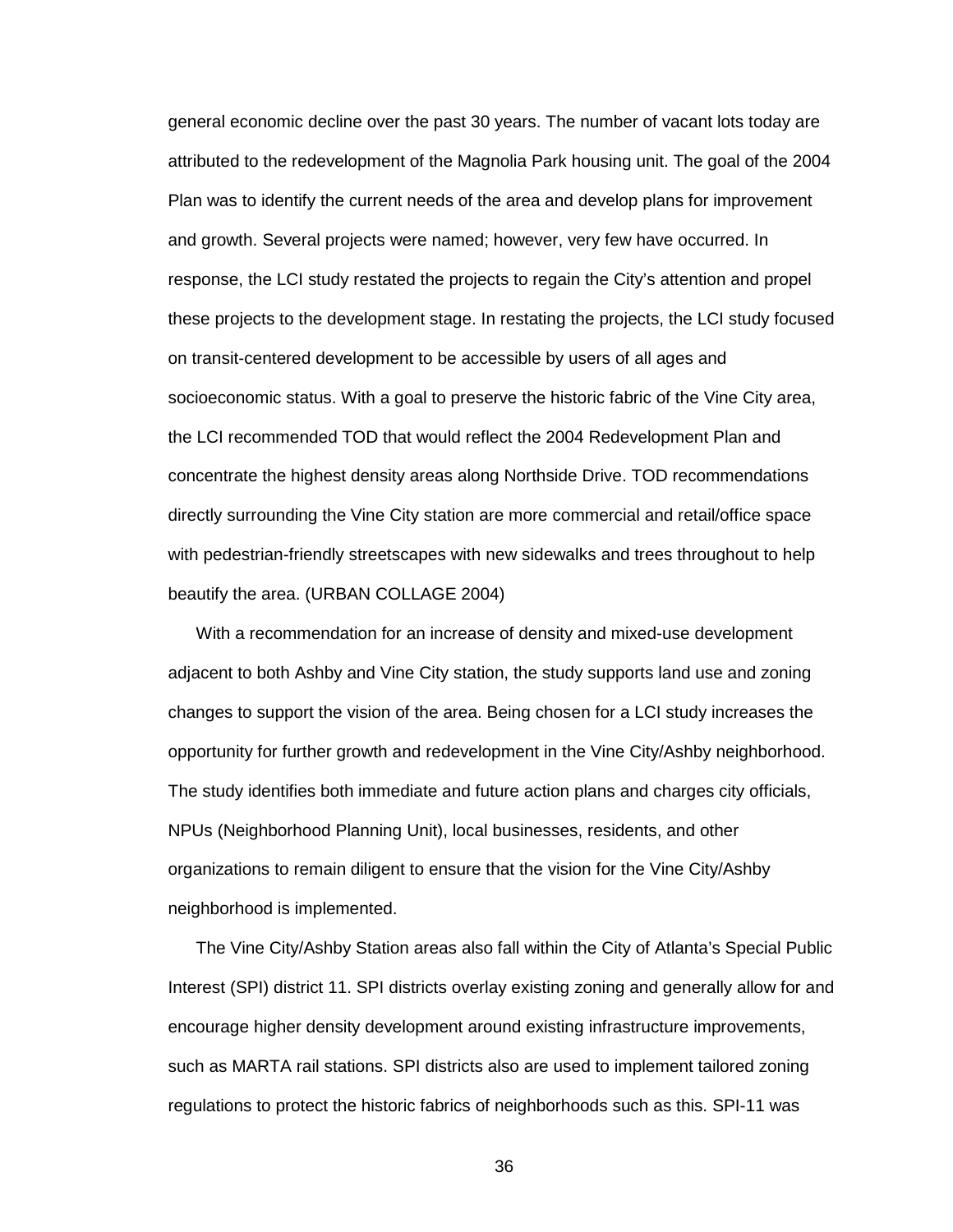created with the specific intent of preserving and protecting the existing single-family neighborhoods surrounding both Vine City and Ashby MARTA stations while encouraging residential and commercial development to a promising, yet historically underserved area.

#### 3.2.1.3 West End Station

The West End Station (1982) is located at 680 Lee Street at the intersection of Lee Street and Oglethorpe Avenue. Adjacent to the station is the West End Shopping District that includes the Mall at West End, a U.S. Post Office, and several large retailchain stores. Less than one-mile south from the Atlanta University Center , the West End serves as a meeting place for many college students to shop, mail packages, and dine. The rail station is served by 7 bus routes that provide access to Wren's Nest (the oldest Atlanta house museum), Atlanta Metropolitan College, Atlanta Technical College, and the Cascade neighborhood. In addition to bike racks, there are 547 parking spaces available at the station for transit users.

 Like the Vine City/Ashby neighborhood, the West End is an historical Atlanta area. Its development dates back to the 1830's, where it was formally called White Hall Inn. It was renamed West End after Shakespeare's famous London theatre in 1833. Once one of the most desirable and prosperous suburbs of Atlanta, the West End fell victim to drugs and poverty in the 1970s. In an effort to revive the community, the ARC named the West End neighborhood a LCI study area, with the study released in 2001. The purpose of the study was to formulate strategies to develop the West End to its highest potential. The goal was to "increase the number of people living, working, visiting and playing within the West End; specifically in the medium density mixed use nodes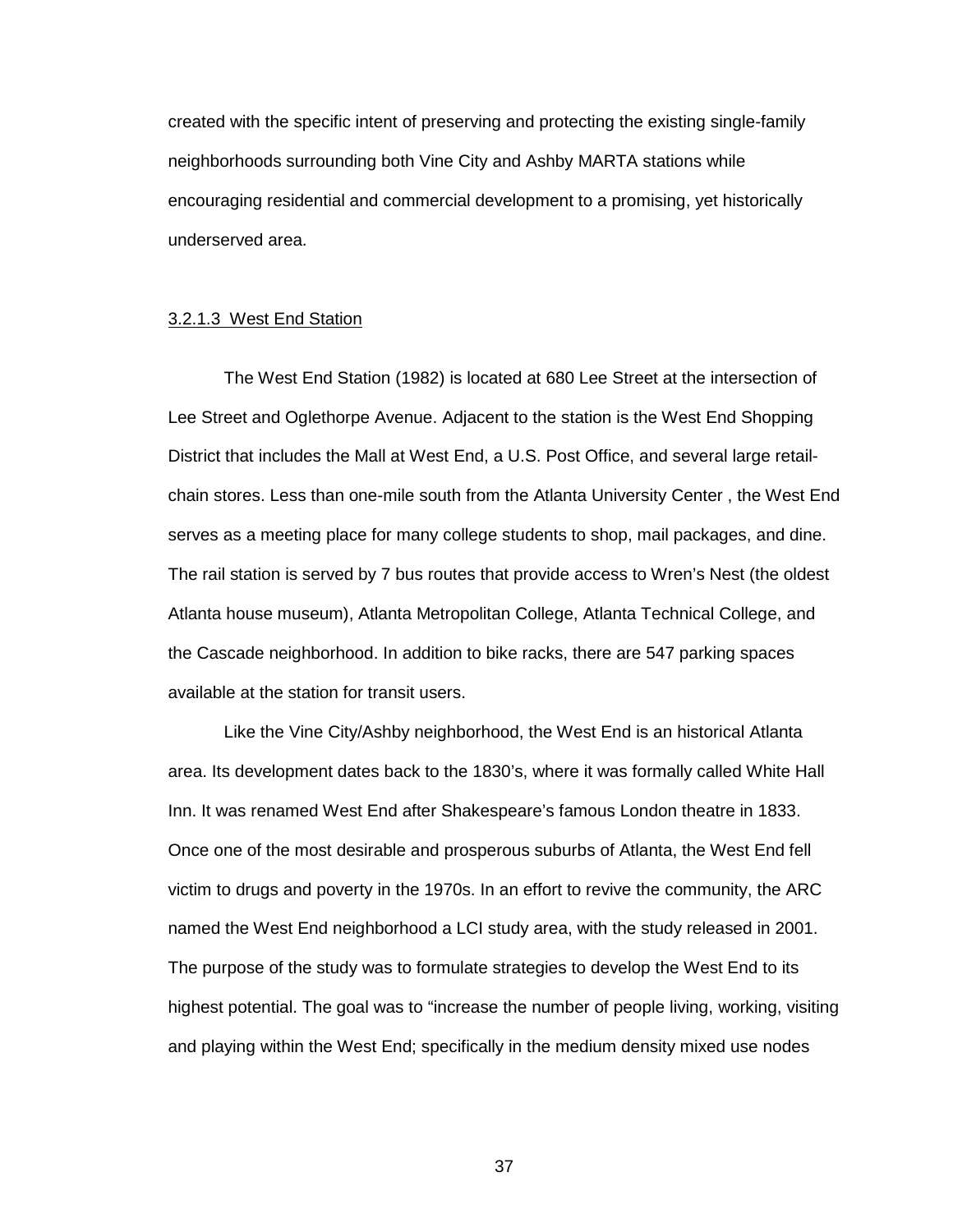located within walking distance of the West End MARTA station." This goal is clearly in support of TOD.

 The study area includes the West End and Adair Park neighborhoods, approximately 0.6 square miles. Similar to the Vine City area, the West End neighborhood saw a decline in its population after the Harris Homes housing projects were demolished in preparation for the 1996 Olympics. However, more recent trends suggest residents of greater diversity and higher incomes are moving into the neighborhood. From the LCI study, recommendations in the areas of land use, urban design, traffic and transportation, and economic development were included. Recommendations most closely related to TOD included pedestrian bridges, SPI zoning overlays (like the Vine City/Ashby neighborhood), Class A office space at the north end of the transit station, a West End streetcar, improved sidewalks, street beatification and redevelopment of the old Sears building adjacent to the Mall.



**Figure 3.2: West End Sky Lofts** 

The LCI study had a tremendous impact. In 2003, the old Sears building was torn down and by 2006, construction of the Sky Lofts was complete. The community has 207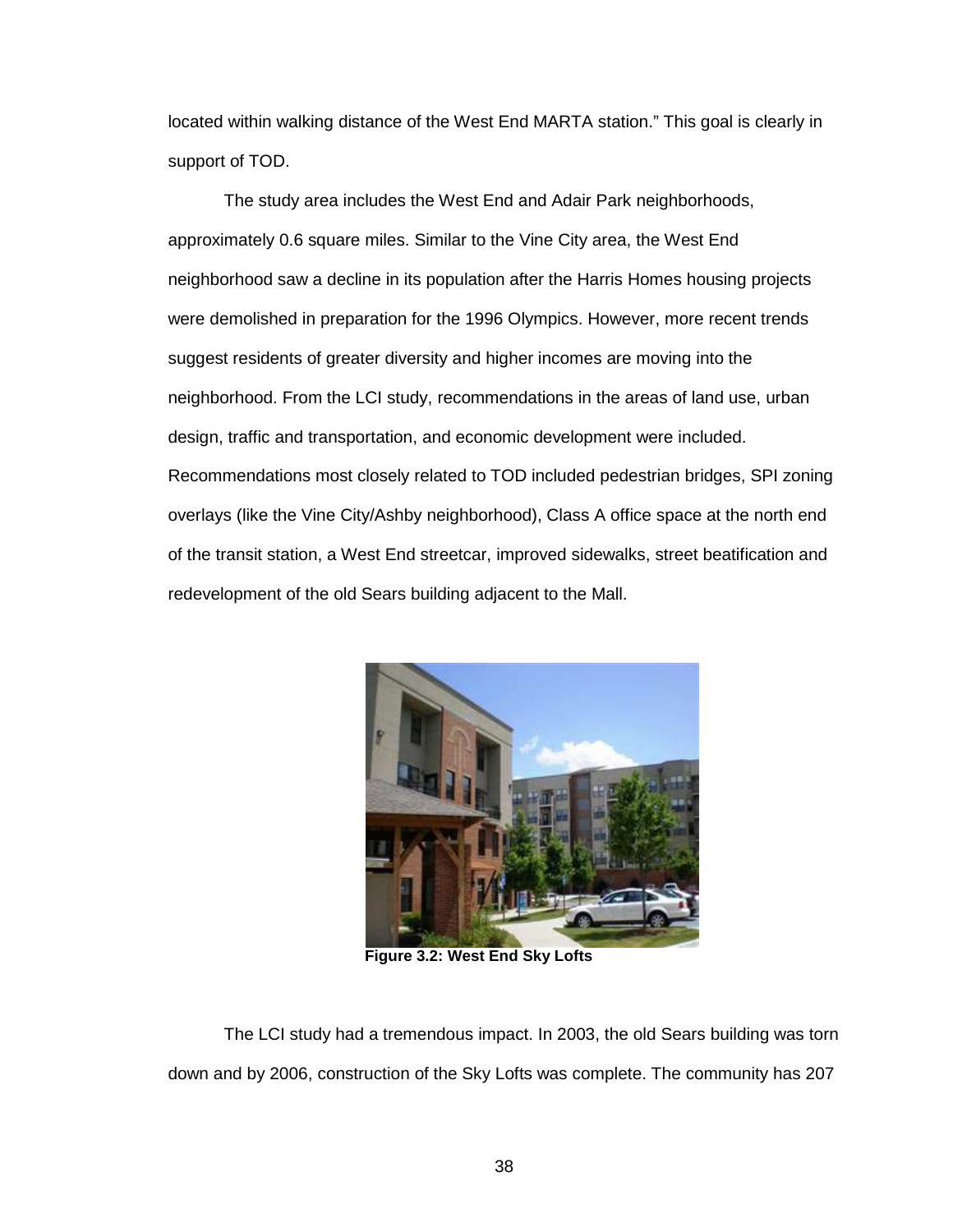units of one and two bedroom condominiums and townhomes. Prices range from \$120,000 to \$278,000. Several retail shops including a hair salon, nail salon and cleaners are on the ground floor. The building, the largest in the neighborhood, demonstrates the revitalization efforts currently underway. MARTA was involved in the planning stages and played a role in its inception. (West End LCI 2001)

In addition to Sky Lofts, the West End is experiencing redevelopment in conjunction with the Beltline project. The first walking trail, which stretches 2.3 miles and connects to Westview Cemetery, Joseph Brown Middle School and the Kroger Village Shopping Center, was cause for celebration in the West End community when it opened in late 2008. (Connected 2008)

## 3.2.1.4 Sandy Springs Station

The Sandy Springs Station (2000) is located at 1101 Mount Vernon Highway at the intersection of Abernathy Road/Perimeter Center West and Mt. Vernon Highway. Adjacent to the station is the Perimeter Point Shopping Center, Regal 10 Cinemas, and several large chain hotels. In addition to rail, the station is served by three bus routes with connections to the Perimeter Medical Center, the Dunwoody Village, and the Chamblee area. Perimeter Mall, the largest mall in the Atlanta area, is located one rail stop south of the Sandy Springs Station. Used heavily as a commuter station for nearby residents, the Sandy Springs station has 1,170 daily and long-term parking spots that carry a charge of \$4 per day.

In 2001, Sandy Springs was also the focus of an LCI study. The area had already been experiencing growth and improvement as a result of being located inside the Perimeter Community Improvement District (PCID). The PCID is a self-taxing district that uses property taxes to help accelerate transportation and infrastructure improvements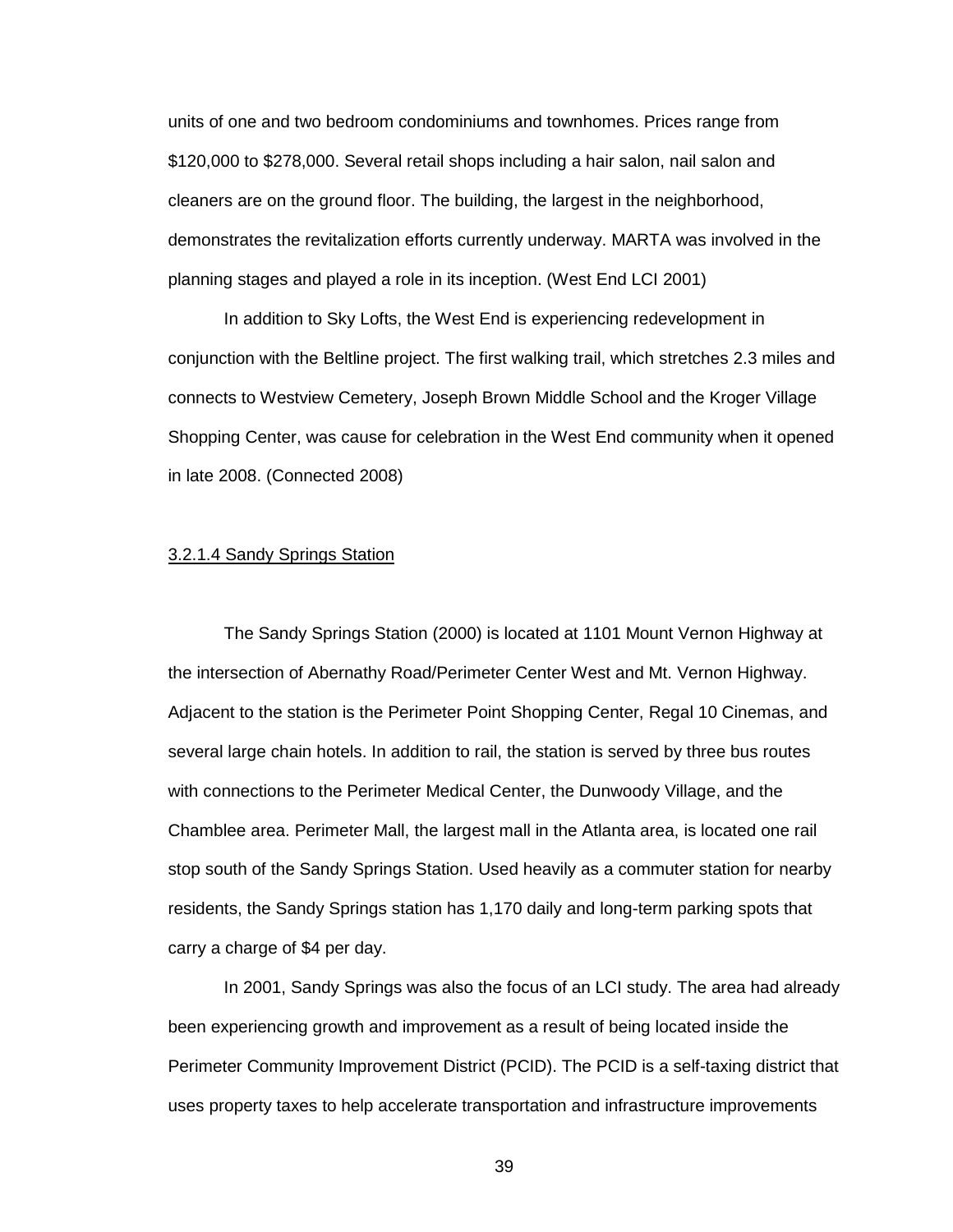and leverage state and federal funds to relieve congestion and improve pedestrian facilities. Unlike the Vine City/ Ashby and West End neighborhoods, the area surrounding the Sandy Springs Station has seen population growth that has doubled in the past 20 years. The study area for the LCI study included the Sandy Springs Overlay District of the Fulton County Zoning Resolution, characterized by low-density, autooriented commercial corridors, and many affluent households. With very little vacant land, the housing stock is considerably young with the oldest homes built in the 60s and 70s. Although the residential market is attractive, the area struggles with its aging retail centers and inability to compete with neighboring activity centers such as the Perimeter Center. The goal of the LCI study was to develop a plan to relieve congestion, improve streetscapes on major corridors, increase transit and mixed-use activity centers, and increase multi-family housing around MARTA stations. In a 2005 update of the 2001 LCI study, in an effort to increase multi-family housing around the station, the Sandy Springs Overlay Zoning District was revised. This included: redrawing of district boundaries, providing density bonus incentives, using open space ratios, and imposing maximum parking requirements. Because the Sandy Springs area has little vacant land and fairly new development, its need for "revitalization" is minimal in comparison to the Vine City/Ashby and West End areas. There has been no planned development near the Sandy Springs Station. (Sandy Springs LCI 2001)

#### 3.2.1.5 Lindbergh Station

The Lindbergh Station (1984) is located at 2424 Piedmont Road nestled at the center point between Midtown and Buckhead. Adjacent to several retail centers and residential units, Lindbergh Center is the home to MARTA headquarters, AT&T and High Tech Institute. In addition to rail, Lindbergh is served by 9 bus routes that provide access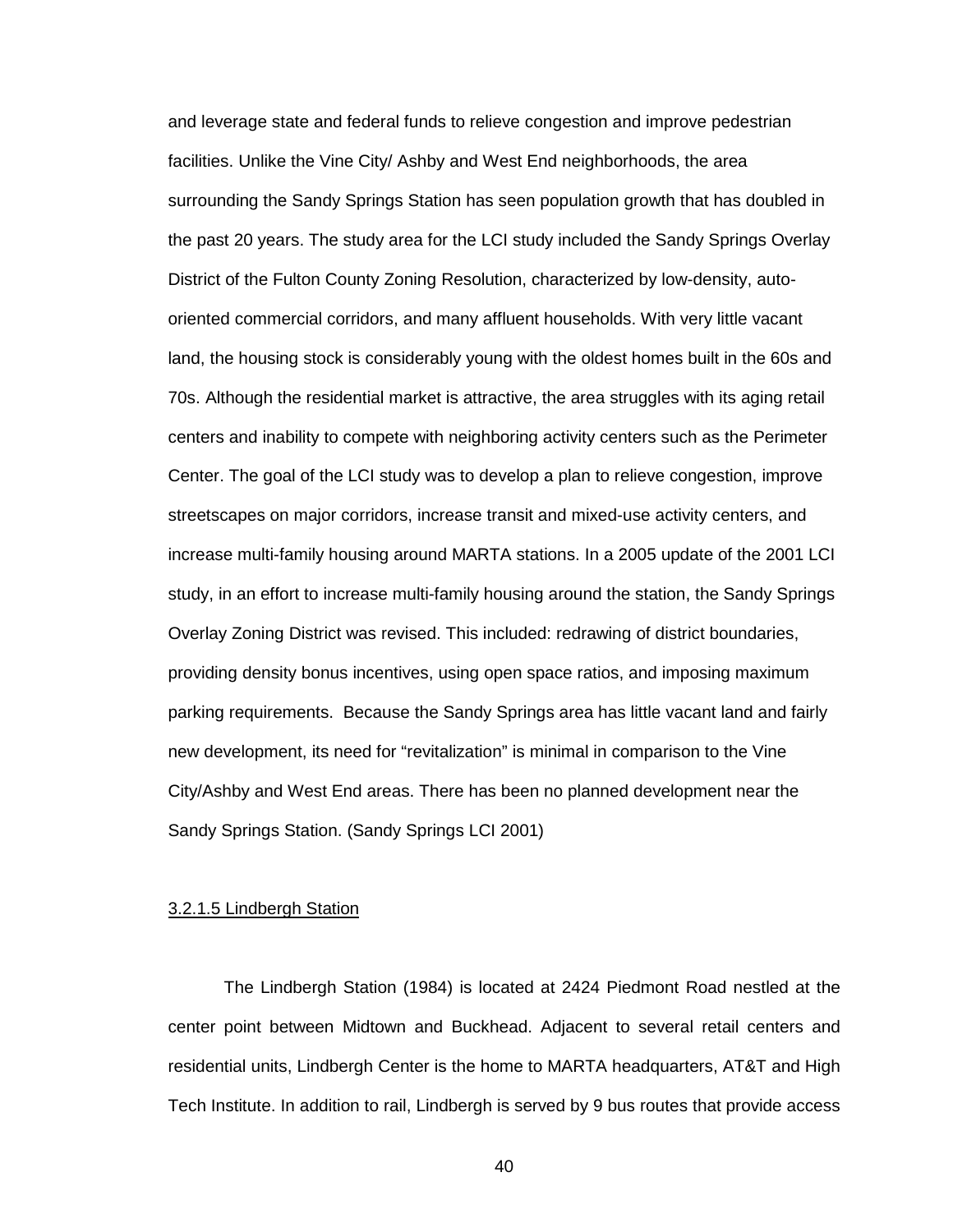to Emory University, Chastain Park, Buford Highway, and the Briarcliff neighborhood. There are three large parking decks on-site that provide a total of 2,907 daily parking spaces and 544 long-term spaces. The station also has Zipcar and RideStore services available.

 The Lindbergh Development is often considered Atlanta's first transit-oriented mixed-use development project. It was also the first development selected to pilot the Federal Transit Administration's 1997 Policy on Transit Joint Development. (Dumbaugh 2004) In 1997, MARTA announced its plan to develop the 47-acre site surrounding the Lindbergh Station into a TOD. The role that MARTA played in this development is very significant in that it was the first time a transit agency in the U.S. took the primary role in developing the properties surrounding a transit station. (Dumbaugh 2004) Prior to development, the area consisted of low-density strip mall centers and an abundance of underused park-and-ride lots. After much land assembly and financial challenges, the final plan for the site was released and included 2.5 million square feet of commercial office space, 300,000 square feet of retail, and approximately 1,300 residential units. Phase I of the project was complete in 2006 and to date includes 900,000 square feet of Class A office space, 364 apartments, 352 condominiums, and over 208,000 square feet of retail. The Uptown Apartments, a premier residential attraction in the Center, was 95% leased immediately after its opening. Other high-end residential opportunities include the EON Condominiums and the Vista Lindbergh Apartments.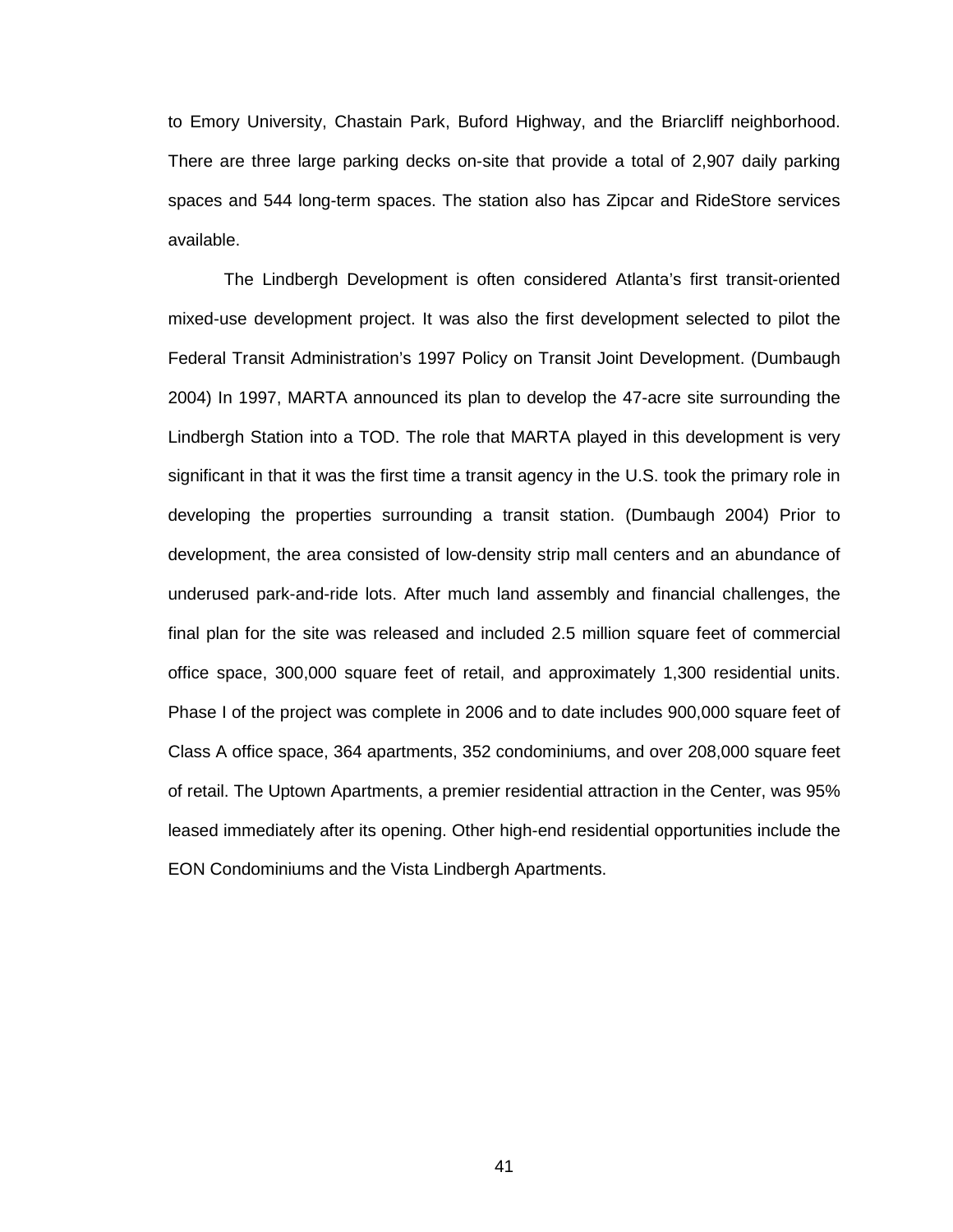

 **Figure 3.3: Lindbergh Station South End Office Complex** 

Retail attractions located within a one-half mile distance of the station are plentiful. Large chains such as Home Depot, Target, Office Depot, and Best Buy and a host of restaurants like Taco Mac, Five Guys, Tin Drum, and Chili's Grill and Bar are also in close proximity to the station.

Currently, MARTA is exploring opportunities for further development around Lindbergh Station. Expansion ideas include a 20-story apartment tower, a 150,000 square foot office tower, and a 175-plus room hotel.

Figure 3.4 displays the stations along with the LCI study boundaries surrounding each station as discussed above.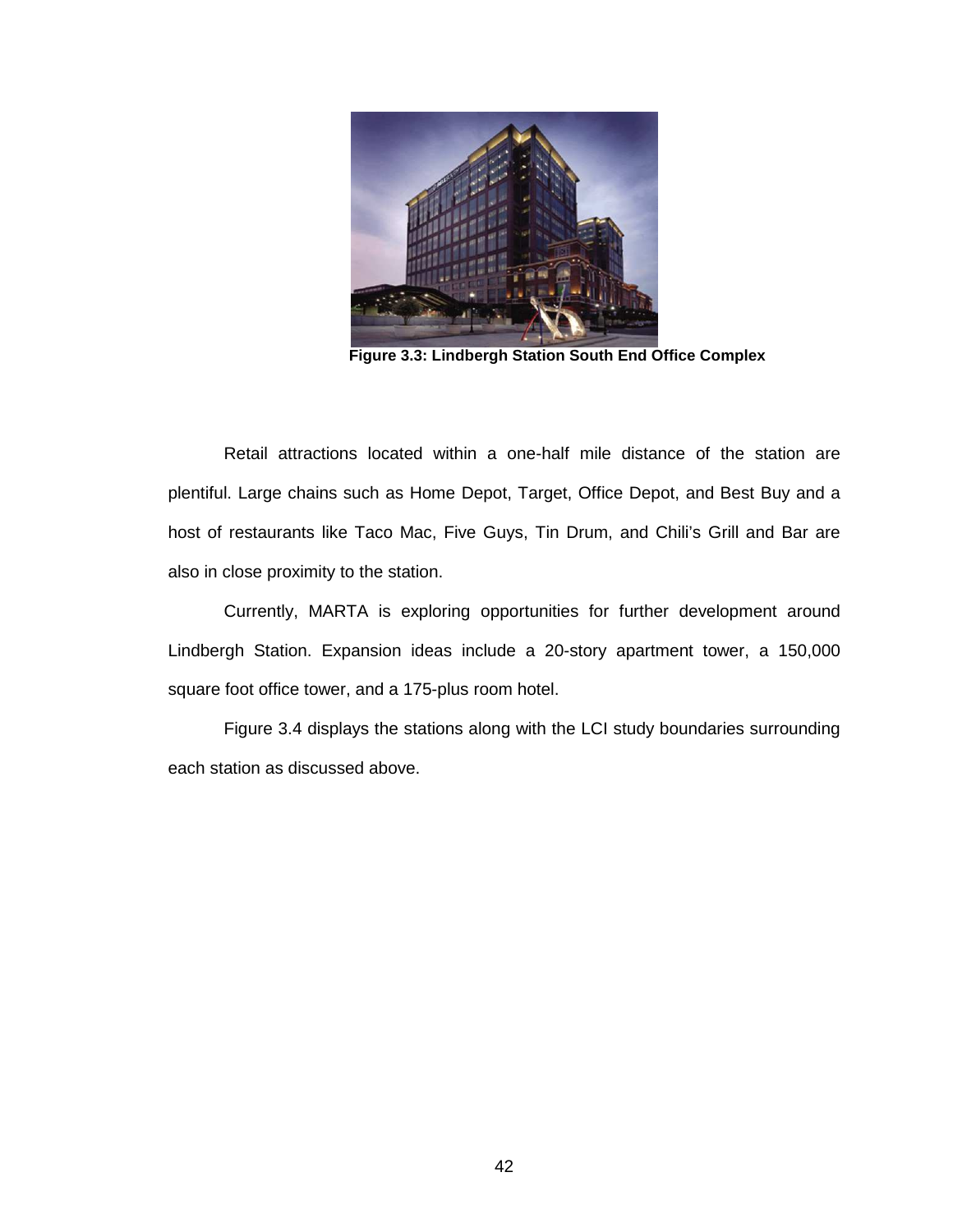

**Figure 3.4: Station Activity Centers** 

## **3.2.2 Proximity Selection**

Distance rings around the stations of interest were chosen based on a combination of previous research on proximity to rail stations and property values and data availability. Rings of zero to one-quarter mile, one-quarter mile to one-half mile, and one-half mile to one mile were selected. Creating spatial buffers in GIS software is easily implemented, therefore this method was applied. One limitation on the data as it relates to proximity was that 30 percent of the Sandy Springs station parcels were located in Dekalb County, rather than Fulton County. Because all parcel data was made available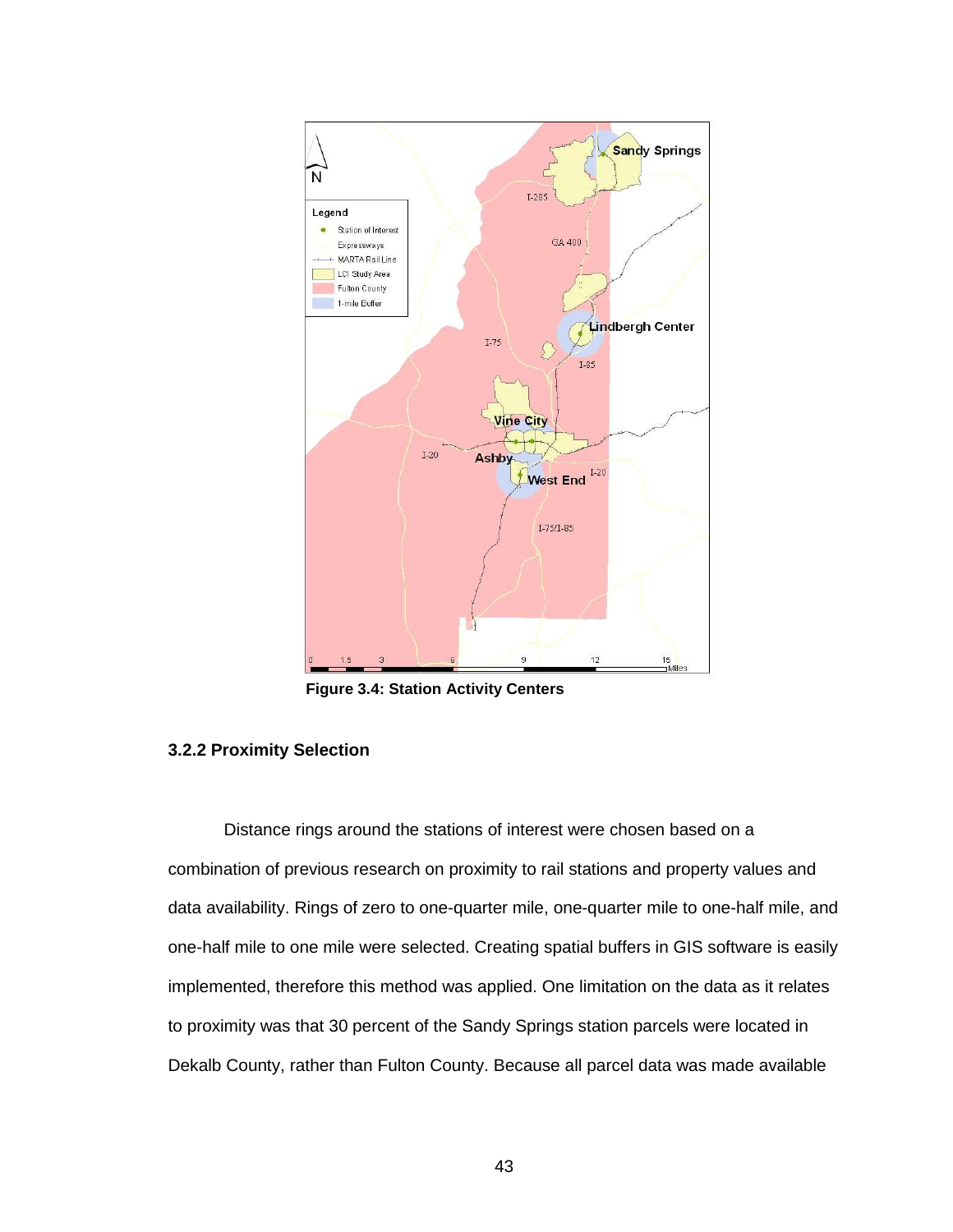by MARTA by way of Fulton County, the Dekalb County parcels were not included in the analysis process.

 Figure 3.5 below displays the stations of interest, the one-mile distance ring, and the Fulton County boundary. The area surrounding the Sandy Springs station not within Fulton County is clearly displayed.



**Figure 3.5: Station Buffer Map 1** 

## **3.2.3 GIS Analysis**

The parcel shapefile and the MARTA station shapefile were added to the dataset from the folder in which the data had been saved. As stated earlier, all shapefiles were projected into Georgia West State Plane-Feet, so no projections were necessary. In order to designate the stations of interest, a tool known as a Query Builder in GIS was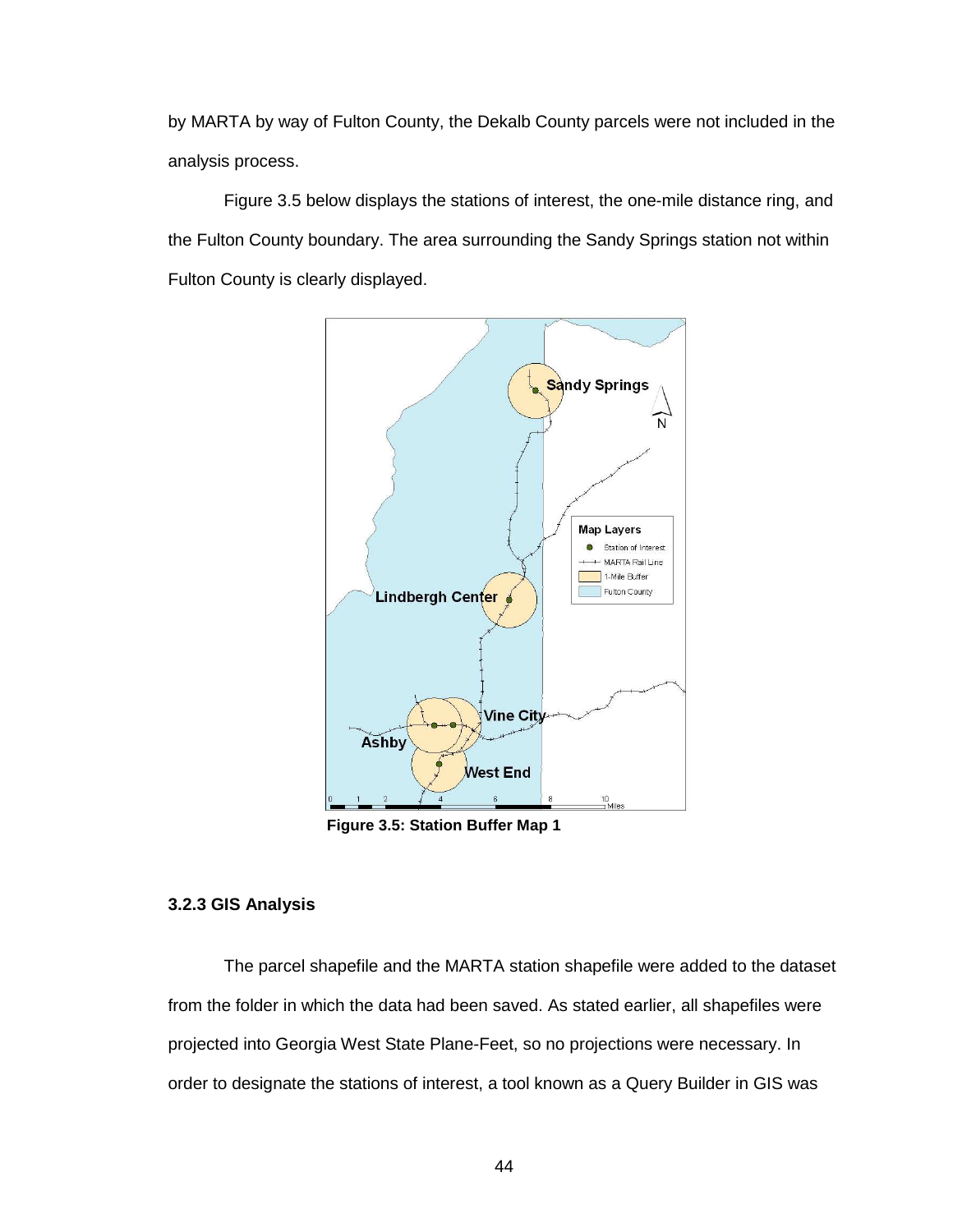used. The query was defined as follows: ""STATION" = 'Lindbergh Center' OR "STATION" = 'Sandy Springs' OR "STATION" = 'Vine City' OR "STATION" = 'West End' OR "STATION" = 'Ashby'" This code gave GIS the instruction to only display the stations indicated since they were the only ones to be used for analysis purposes.

 Next, buffers were created around each of the five stations. Creating buffers in GIS is an 'Analysis: Proximity: Buffer' tool within the software. Elements that were needed to create the buffers were the input features, output feature class and distance. The input features are the elements in which the buffers will be drawn around, the output feature class is the directory location each buffer will be saved to, and the distance (which has more than ten options ranging from feet to decimeters) are the units to be used for the buffer. In the case of this research, the input features were the five stations of interest, the buffers were saved to the C:/ drive and a unit of feet was used. Initial buffers for each station at a distance of 1,320 feet (one-fourth mile), 2,460 feet (one-half mile) and 5,280 feet (one-mile) were then created. Next, the buffers had to be manipulated so that the one-half mile buffer did not include the one-fourth mile buffer and so that the one-mile buffer did not include the one-fourth or the one-half mile buffers. Separating the buffers was necessary for more accurate analysis and so that no overlapping occurred within a station area during the parcel analysis process.

 To do the separation, ArcGIS has an erase feature which is an 'Analysis: Overlay: Erase' tool. Elements that are necessary to perform an erase are: input features, erase features and output feature class. The erase features are those that will be removed from the input features. In this case, the input features were the one-half mile and one-mile buffers created in the previous step. This step was a two-part process, being that the one-mile buffer had to have features erased as well as the one-half mile buffer. Figure 3.6 shows the distinction between each of the final buffers.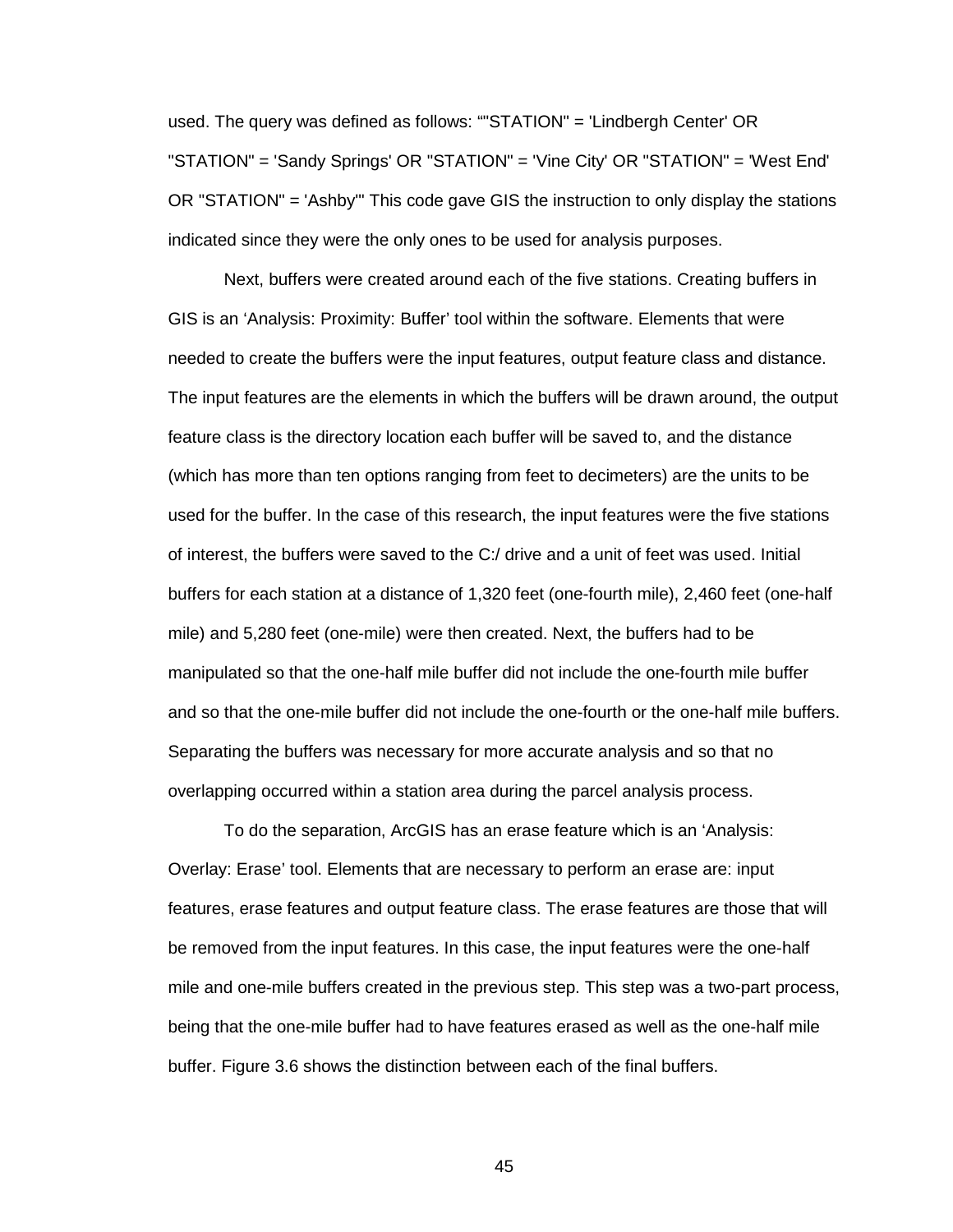

**Figure 3.6: Station Buffer Map 2** 

The next task was to intersect the buffers with the parcel shapefiles. The intersection of these shapefiles would determine the number of parcels in each buffer around the stations of interest. ArcGIS has an 'Analysis: Overlay: Intersect' tool. Elements that are necessary to perform the intersect are input features and the output feature class. The final buffers and the parcel layer were the input features. Table 3.1 below shows the number of parcels within each buffer surrounding the stations found as a result of using the intersect feature. Table 3.2 shows the property breakdown by class as the percent total.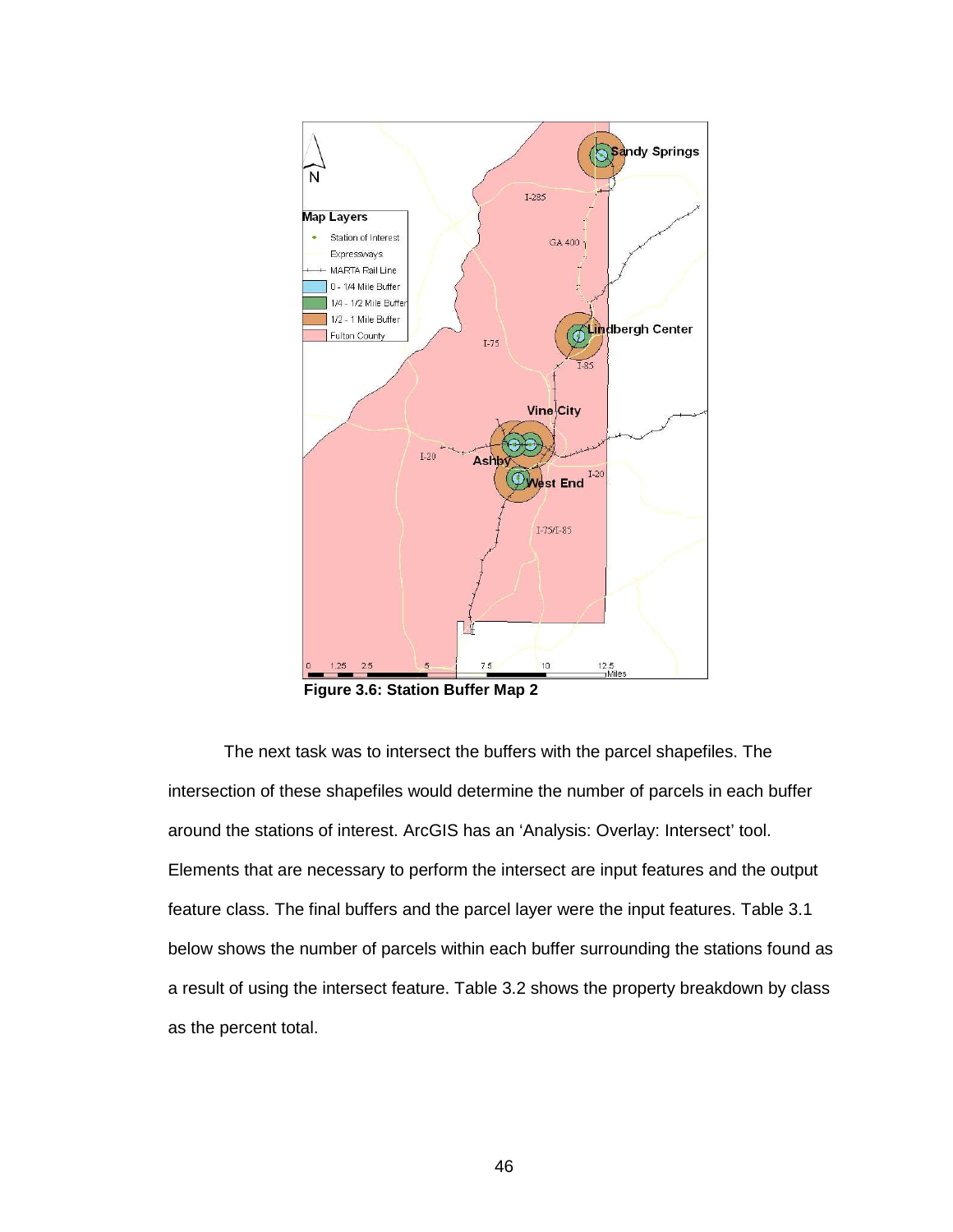#### **Table 3.1: Station Parcels**

|                      | <b>Number of Parcels</b> |             |        |  |  |
|----------------------|--------------------------|-------------|--------|--|--|
| <b>Station</b>       | $1/4$ -mile              | $1/2$ -mile | 1-mile |  |  |
| Ashby                | 537                      | 1,647       | 5,193  |  |  |
| Lindbergh            | 476                      | 1,573       | 10,086 |  |  |
| <b>Sandy Springs</b> | 302                      | 1,595       | 2,828  |  |  |
| Vine City            | 469                      | 1,723       | 7,185  |  |  |
| <b>West End</b>      | 232                      | 1,084       | 4,669  |  |  |

#### **Table 3.2: Station Parcels: % Total**

|                      |     | Е   | н  |    | R   |
|----------------------|-----|-----|----|----|-----|
| Ashby                | 11% | 13% | 0% | 1% | 76% |
| Lindbergh            | 10% | 2%  | 0% | 1% | 87% |
| <b>Sandy Springs</b> | 11% | 3%  | 0% | 0% | 86% |
| Vine City            | 15% | 11% | 1% | 3% | 70% |
| West End             | 12% | 8%  | 0% | 3% | 76% |

Property Classes: C – commercial E- exempt H- Historic I – industrial R – residential

The final step in ArcGIS was to export each intersect layer into Microsoft Excel. There were a total of three layers to export, the one-fourth, one-half mile and one-mile buffer/parcel intersects. Each layer contained the parcel data for all five stations. To export to Excel, the attribute table within the layer's option menu was opened. The export tab was selected and the layer was exported as a text file rather than a database file to have compatibility with Microsoft Office. Once the export was complete, the data could now be imported to Microsoft Excel. Excel was the most desirable method for manipulating tabulated data.

## **3.2.4 Microsoft Excel**

 To open the text file in the correct format for Excel manipulation, The Text Import Wizard had to determine the type of text to be opened. 'Delimited' was the chosen text type and 'comma' was the delimiter used to separate the text fields. The result was data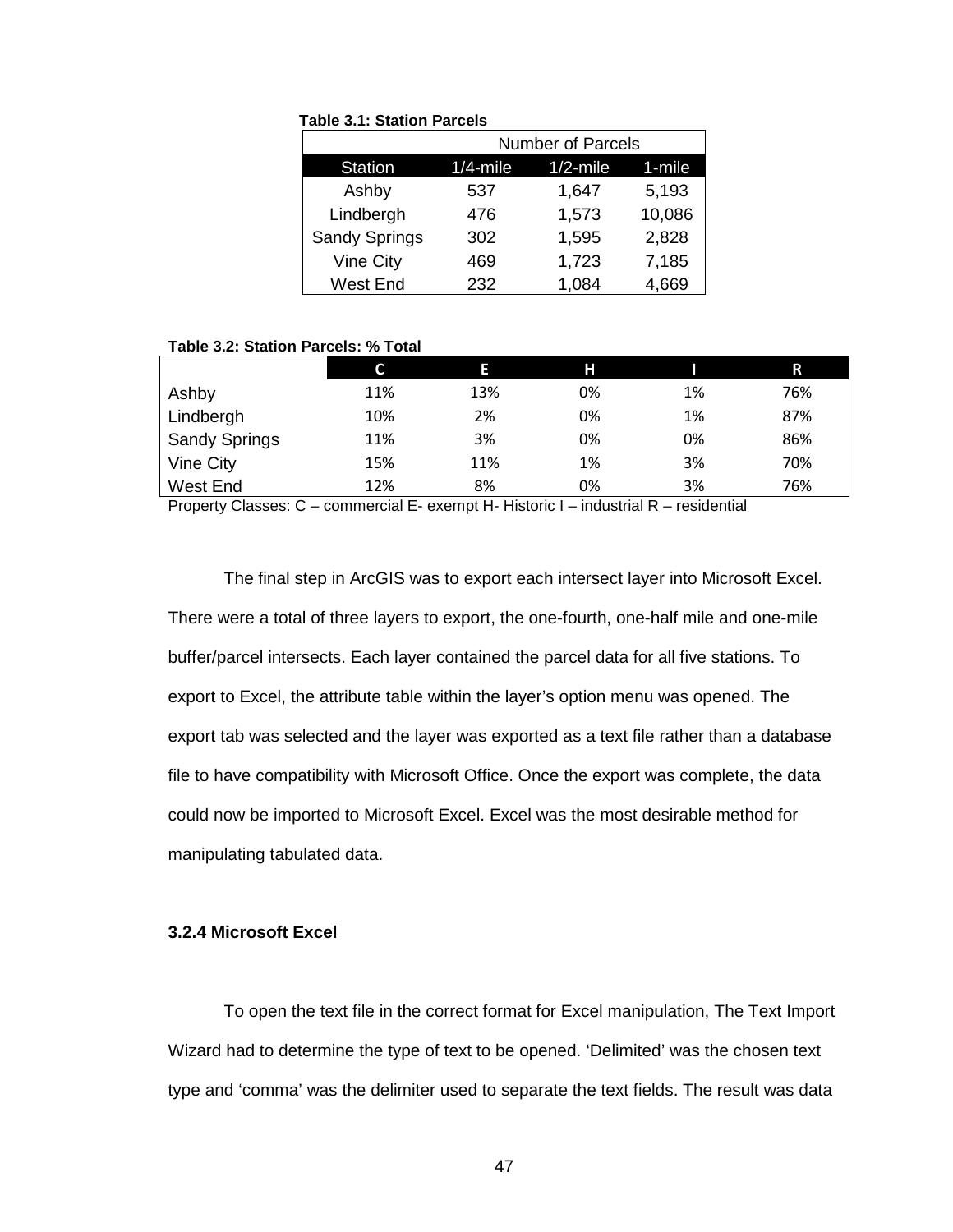consisting of thirty-eight columns and varying row lengths for each buffer distance. Next, the data was sorted based on the station name and separate tabs were made for each station where its respective data was copied and pasted. From here, the data was sorted based on property class so that all residential, commercial, industrial, historical and exempt properties were distinguishable.

 Not all thirty-eight columns were needed for analysis, so several were hidden to minimize confusion and maintain order during the analysis process. The columns of concentration were the total appraised values (TOT\_APPR) and the land appraised values (LAND\_APPR). To determine the average values for these columns, the Excel 'AVERAGEIF' function was used. This tool allows the user to input the range and criteria on the values to be used to calculate the average. The criteria for both columns was ">0" because values of zero would skew the average calculation. The AVERAGEIF was calculated for each station's one-fourth mile, one-half mile and one-mile buffer for each property class.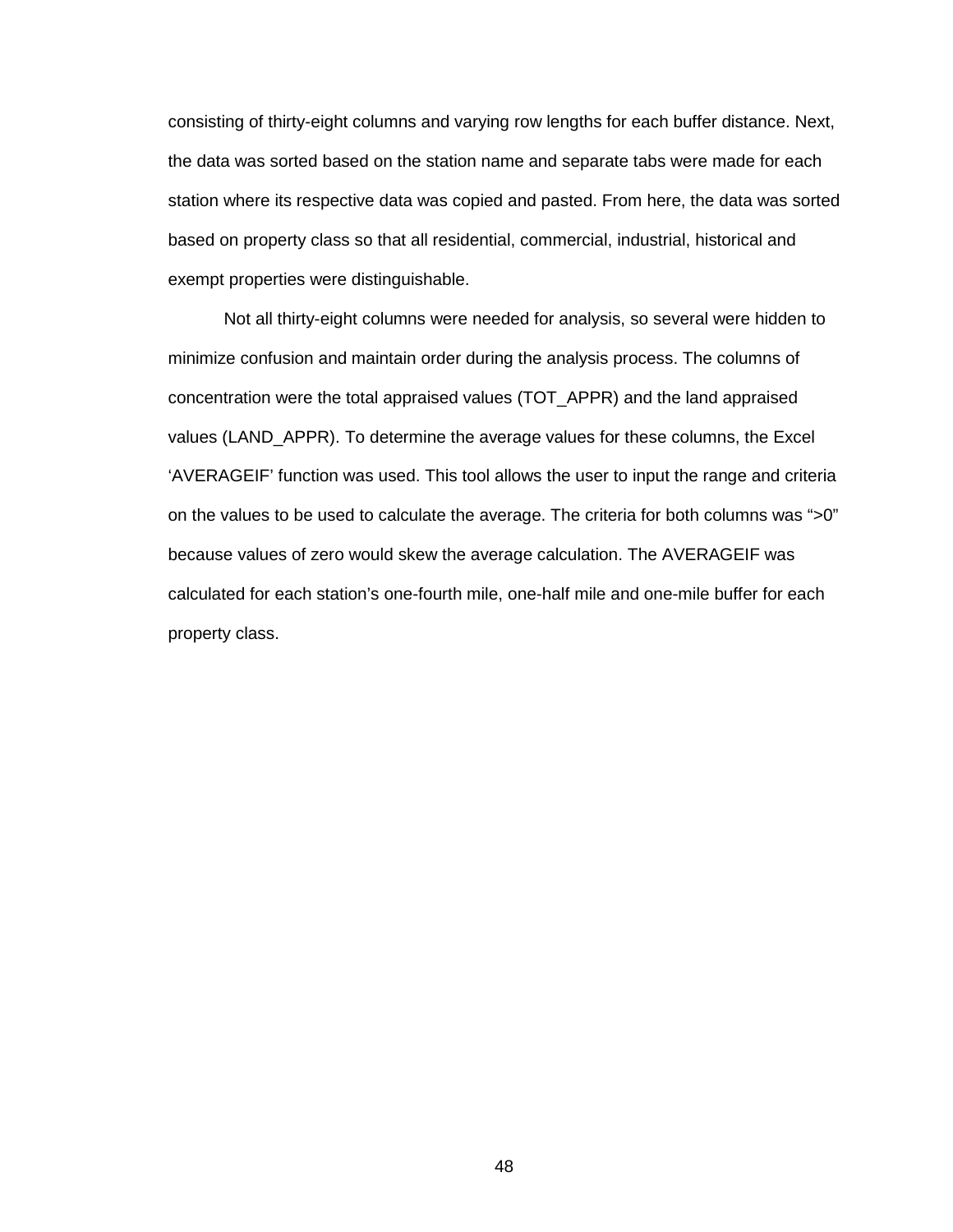# **CHAPTER 4**

# **DISCUSSION AND RESULTS**

The analysis conducted to determine the average property value around the five MARTA stations of interest provided mixed findings. Some stations showed consistently increasing or decreasing trends in the property values, while other trends were inconsistent. It was determined that the most appropriate way to present the results was station-by-station, first displaying the average appraised value, followed by the average land appraised value. Although some trends were found, the limitations of the data remain and these trends again are only a snapshot of the possible findings relevant to the data available. The results are first displayed and highlighted and will be discussed in further detail later in the chapter.

## **4.1 Property Appraisal Values**

## **4.1.1 Ashby Station**

|   | Table 4.1. ASINY Station Average Appraised Values |            |             |  |  |  |
|---|---------------------------------------------------|------------|-------------|--|--|--|
|   | Average Appraised Value                           |            |             |  |  |  |
|   | $1/4$ mile                                        | $1/2$ mile | 1 mile      |  |  |  |
| C | \$713,760                                         | \$321,902  | \$598,305   |  |  |  |
| E | \$687,595                                         | \$961,323  | \$2,206,185 |  |  |  |
|   | N/A                                               | N/A        | \$214,111   |  |  |  |
| R | \$120,090                                         | \$111,231  | \$106,158   |  |  |  |

|  |  | <b>Table 4.1: Ashby Station Average Appraised Values</b> |
|--|--|----------------------------------------------------------|
|--|--|----------------------------------------------------------|

Property Classes: C – commercial E- exempt I – industrial R - residential

The Ashby Station had clear-cut results that showed either a continuous increase or decrease in its property values. As displayed in Table 4.1, the average commercial property values decreased between one-fourth and one-half mile distances from the station, but increased between the one-half and one-mile buffer distance. The exempt properties showed an increase in value as the distance from the station increased.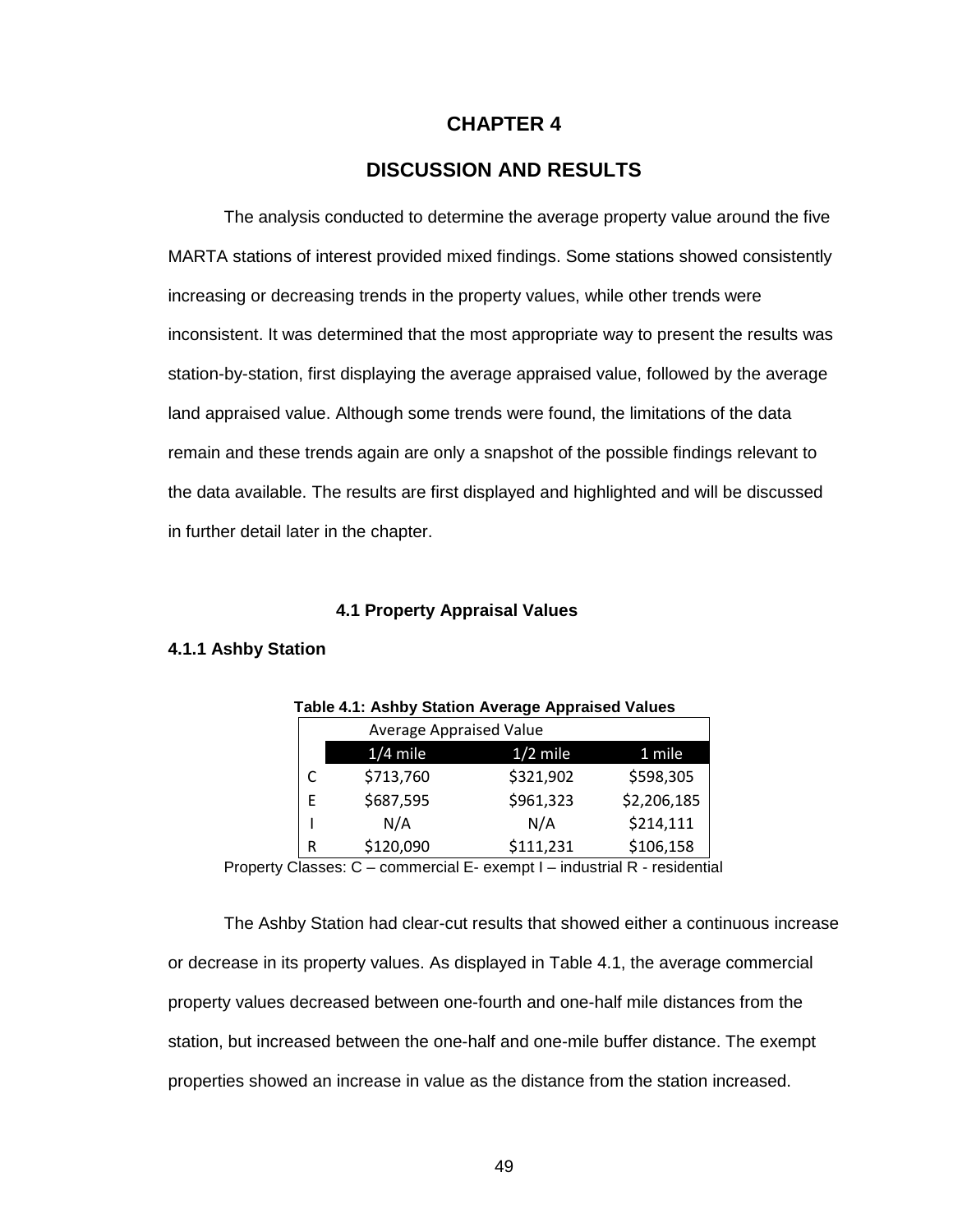There were no industrial properties within one-fourth or one-half mile distances from the Ashby Station. Lastly, the residential properties showed a decrease in value as the distance from the station increased.

# **4.1.2 Lindbergh Station**

|   | Table 4.2: Lindbergh Station Average Appraised Values |             |             |  |  |  |
|---|-------------------------------------------------------|-------------|-------------|--|--|--|
|   | <b>Average Appraised Value</b>                        |             |             |  |  |  |
|   | $1/4$ mile                                            | $1/2$ mile  | 1 mile      |  |  |  |
| C | \$2,335,668                                           | \$7,502,618 | \$1,357,624 |  |  |  |
| F | \$1,852,798                                           | \$1,597,818 | \$969,583   |  |  |  |
|   | \$457,681                                             | \$629,940   | \$715,370   |  |  |  |
| R | \$133,113                                             | \$243,422   | \$267,959   |  |  |  |

Property Classes: C – commercial E- exempt I – industrial R - residential

 Lindbergh Station, the most notable TOD of the five stations, showed more consistent trends within the average property values. The commercial properties increased tremendously between the one-fourth mile and one-half mile buffers and then decreased by a surmountable amount between the one-half mile and one-mile distances. From here, the consistency is seen. The exempt properties show a decrease in value as the distance to the station increases. The industrial property values increased steadily as the proximity to the station increased, and the residential property values increased as the distance from the station increased.

## **4.1.3 Sandy Springs Station**

|   | Table 4.3: Sandy Springs Station Average Appraised Values |              |             |  |
|---|-----------------------------------------------------------|--------------|-------------|--|
|   | Average Appraised Value                                   |              |             |  |
|   | $1/4$ mile                                                | $1/2$ mile   | 1 mile      |  |
|   | \$11,311,502                                              | \$13,507,283 | \$8,434,222 |  |
| E | \$8,439,152                                               | \$1,444,430  | \$1,708,602 |  |
|   | \$700                                                     | N/A          | N/A         |  |
| R | \$96,120                                                  | \$239,930    | \$275,604   |  |

Property Classes: C – commercial E- exempt I – industrial R – residential'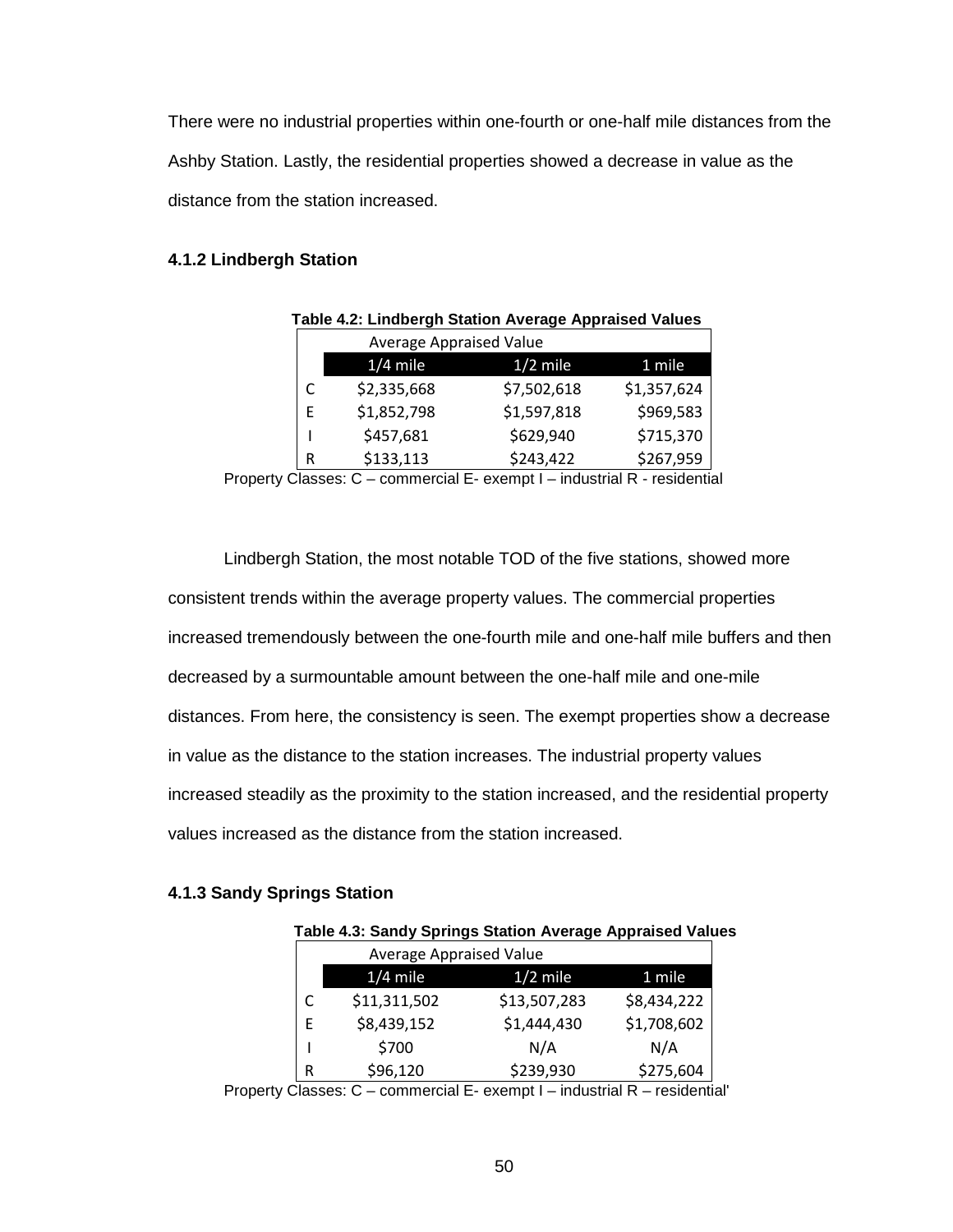The Sandy Springs Station had less consistency in its property value trends. For the commercial properties, there was an initial increase in value as the distance to the station increased however, the average value for commercial properties decreased significantly between the one-half mile and one-mile distances to the station. The exempt property values saw the opposite spiking trend and decreased dramatically between the one-fourth and one-half mile buffer distances and slightly increased from one-half mile to one-mile distance to the station. There was only one industrial property within the study area, so no trend was attainable. Interestingly, the residential property values within the study area around the Sandy Springs Station increased, with a majority of the increase occurring between the one-fourth and one-half mile buffers.

|   |                         | . .         |             |
|---|-------------------------|-------------|-------------|
|   | Average Appraised Value |             |             |
|   | $1/4$ mile              | $1/2$ mile  | 1 mile      |
| C | \$24,876,128            | \$620,215   | \$3,022,993 |
| E | \$6,396,326             | \$5,149,809 | \$3,966,209 |
| н | N/A                     | N/A         | \$708,370   |
|   | N/A                     | \$201,468   | \$475,004   |
| R | \$192,327               | \$160,700   | \$163,283   |

**Table 4.4: Vine City Station Average Appraised Values** 

#### **4.1.4 Vine City Station**

Property Classes: C – commercial E- exempt H- Historic I – industrial R - residential

The Vine City Station area, which is heavily commercial and was used as the control station because of its lack of surrounding development, did exhibit some trends in average property values. For its commercial properties, there was a tremendous decrease between the one-fourth and one-half mile buffer zones, and a substantial increase from the one-half to one-mile buffer. The exempt properties were found to decrease in value as the distance from the station increased. There were no historical records within one-half mile of the station, so no trends were detected. The industrial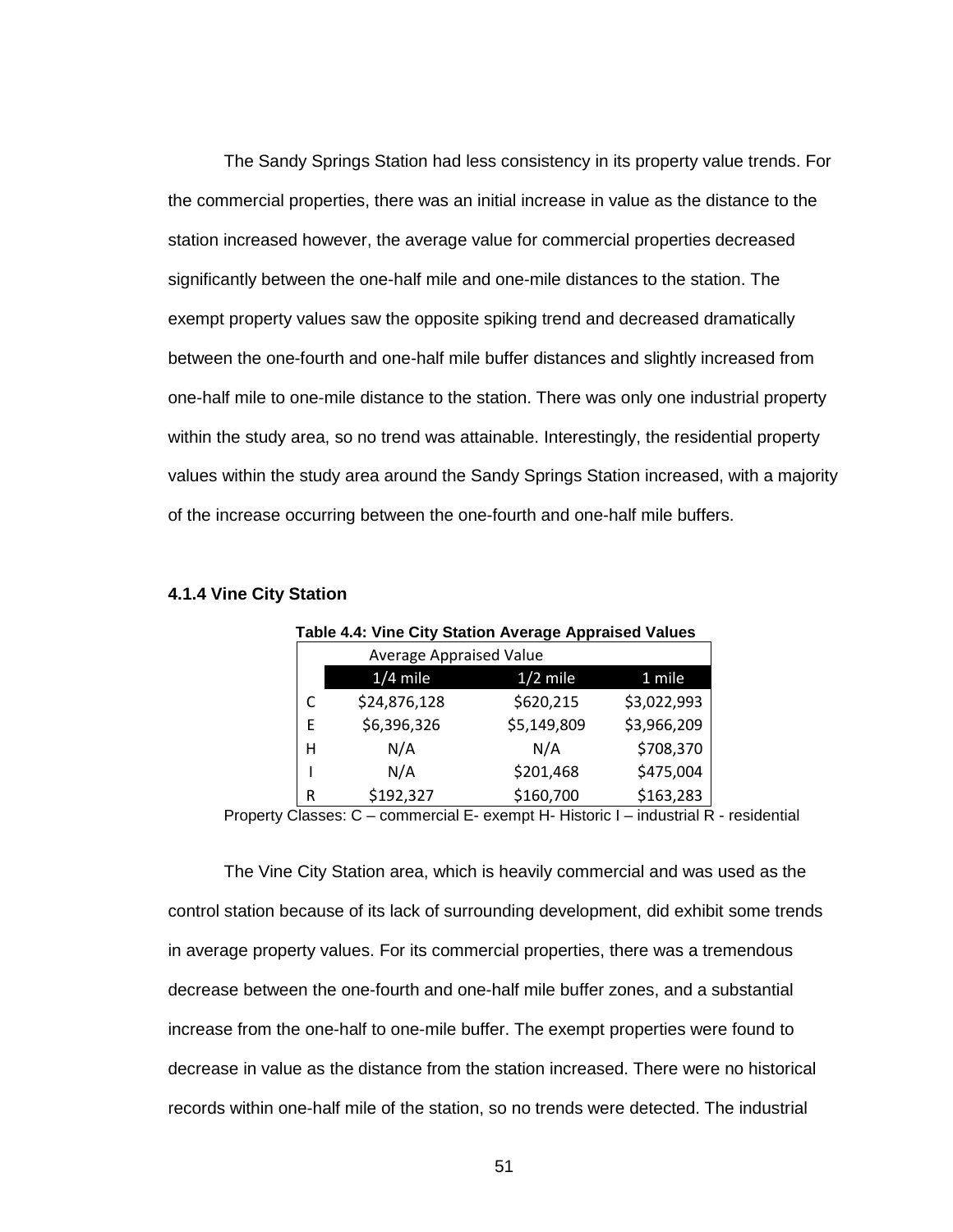properties more than doubled between the one-half and one-mile proximities. As for residential properties, the average value decreased from the one-fourth to one-half buffers and slightly increased from the one-half to the one-mile buffer distance zone.

# **4.1.5 West End Station**

| Table 4.5: West End Station Average Appraised Values |           |                         |             |  |  |
|------------------------------------------------------|-----------|-------------------------|-------------|--|--|
|                                                      |           | Average Appraised Value |             |  |  |
| $1/4$ mile<br>$1/2$ mile<br>1 mile                   |           |                         |             |  |  |
|                                                      | N/A       | \$632,705               | \$441,690   |  |  |
| E                                                    | N/A       | \$814,084               | \$1,048,445 |  |  |
| н                                                    | N/A       | N/A                     | \$326,667   |  |  |
|                                                      | N/A       | \$414,663               | \$305,070   |  |  |
| R                                                    | \$261,874 | \$151,888               | \$132,192   |  |  |

Property Classes: C – commercial E- exempt H- Historic I – industrial R - residential

Unfortunately, the West End Station had several unreported values. The data provided suggests that there are no commercial, exempt, historic or industrial properties within one-fourth miles from the station. This is quite questionable and therefore, the findings reported are limited in their validity. Nevertheless, the suggested trends shown in Table 4.5 are noteworthy. The commercial property values decreased as distance from the station increased. This was true for the industrial and residential property values as well. In contrast, the average value for the exempt properties increased as the distance from the station increased.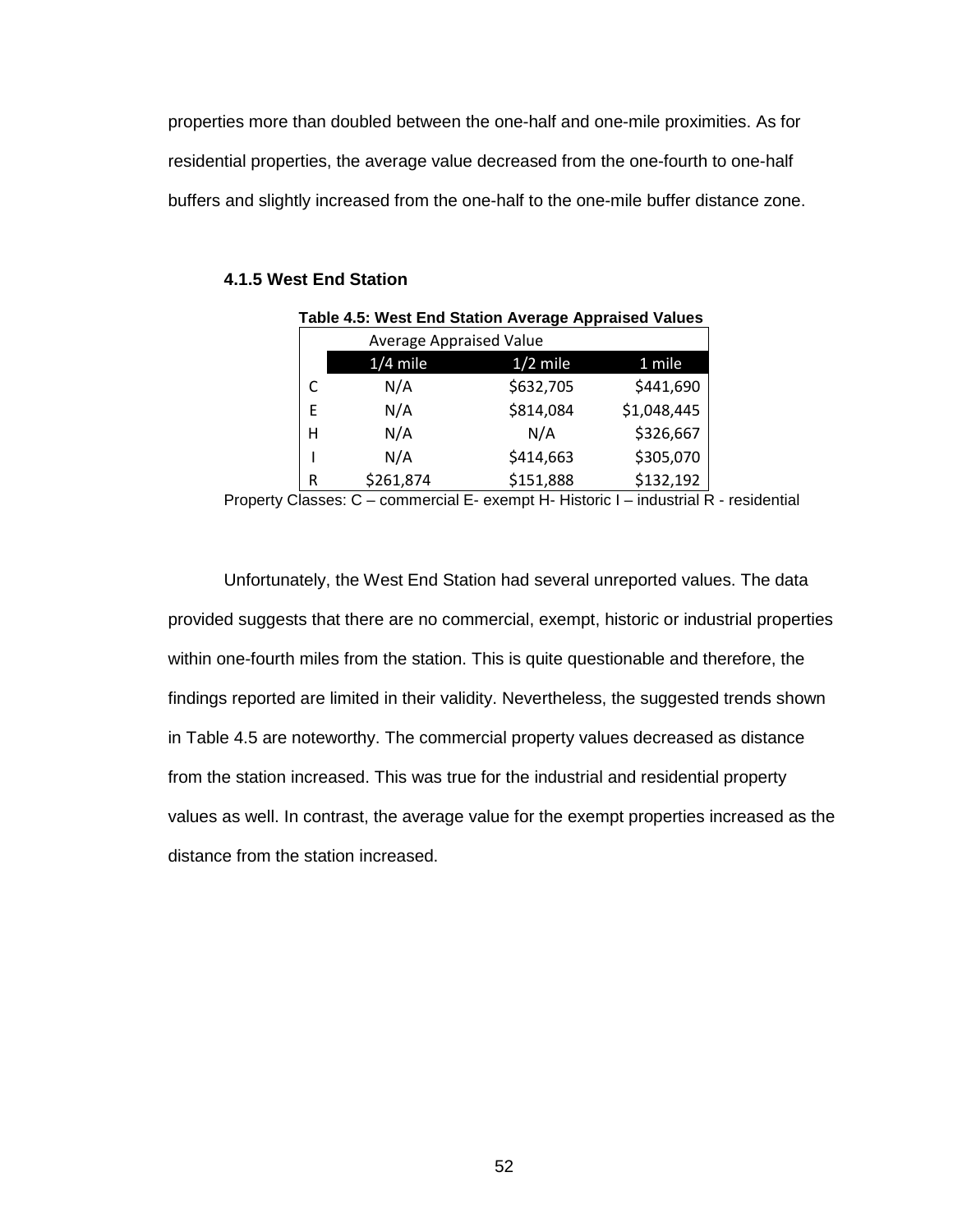# **4.2 Land Values**

 Table 4.6 through Table 4.10 display the results of the average land values from one-fourth to one-half one-mile distances from the stations of interest.

## **4.2.1 Ashby Station**

|   | <b>Average Land Value</b> |            |           |
|---|---------------------------|------------|-----------|
|   | $1/4$ mile                | $1/2$ mile | 1 mile    |
| C | \$259,036                 | \$212,688  | \$248,798 |
| F | \$221,105                 | \$405,884  | \$518,893 |
|   | N/A                       | N/A        | \$407,337 |
| R | \$35,417                  | \$34,199   | \$30,355  |

**Table 4.6: Ashby Station Average Land Values**

Property Classes: C – commercial E- exempt I – industrial R - residential

At Ashby, the commercial property values decreased from the one-fourth to onemile buffer and increased between the one-half mile and one-mile buffer distances. As the distance from the station increased, the average land value for the exempt properties increased. Industrial properties were only found in the outer buffer zone so no trends were detectable. Lastly, the residential properties' average land value decreased as the distance from the station increased.

| Table 4.7: Lindbergh Station Average Land Values |                           |              |             |  |  |
|--------------------------------------------------|---------------------------|--------------|-------------|--|--|
|                                                  | <b>Average Land Value</b> |              |             |  |  |
| $1/4$ mile<br>$1/2$ mile<br>$1$ mile             |                           |              |             |  |  |
|                                                  | \$2,331,180               | \$10,399,326 | \$2,503,992 |  |  |
| E                                                | \$871,004                 | \$1,159,100  | \$599,947   |  |  |
|                                                  | \$261,956                 | \$2,411,416  | \$1,242,121 |  |  |
| R                                                | \$48,214                  | \$92,316     | \$90,641    |  |  |

## **4.2.2 Lindbergh Station**

Property Classes: C – commercial E- exempt I – industrial R - residential

For each property class surrounding the Lindbergh Station, there was an increase in the average land value between the one-fourth and one-half mile buffers, and a decrease in value from the one-half to one-mile buffer.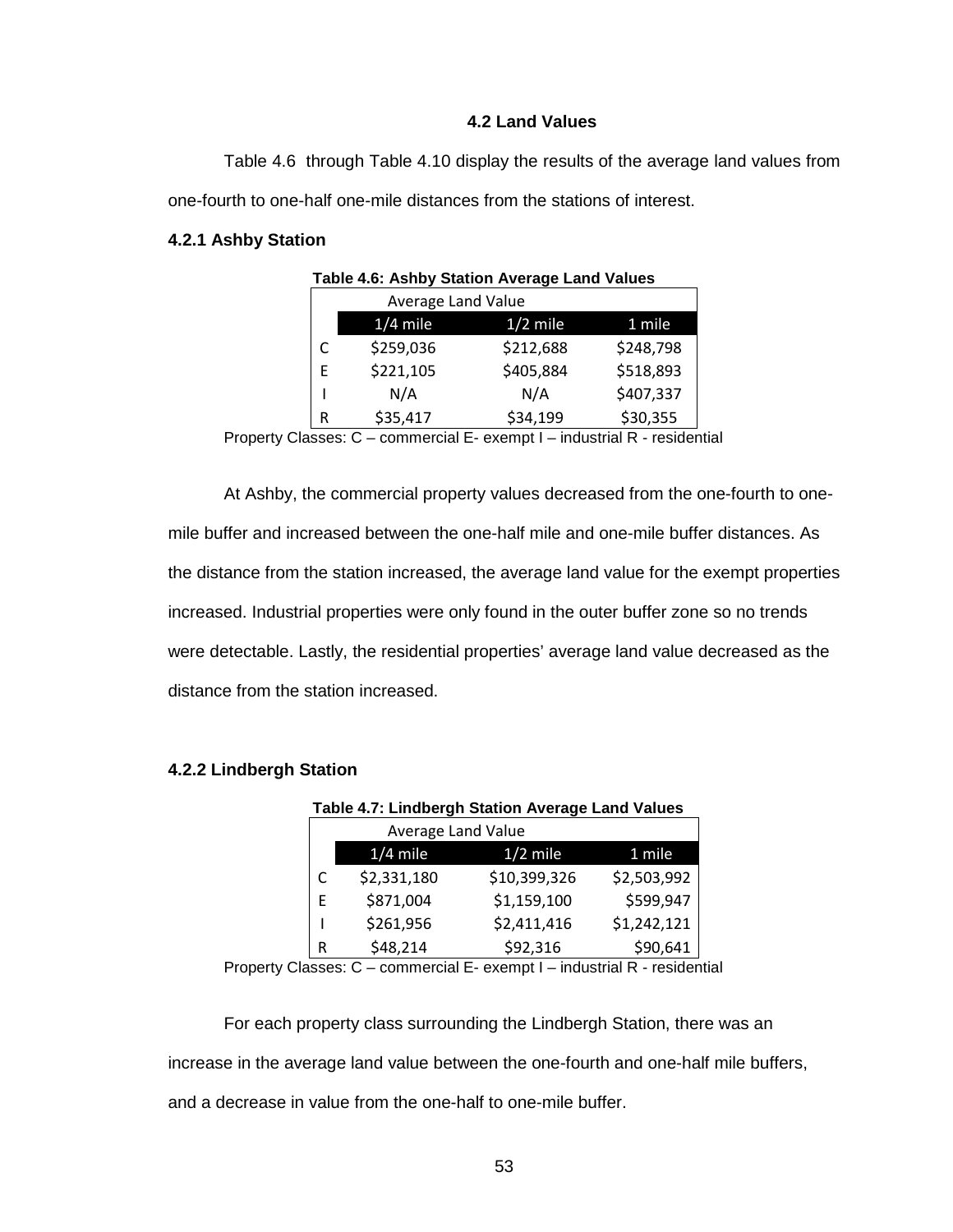## **4.2.3 Sandy Springs Station**

| <b>Average Land Value</b> |             |             |             |  |
|---------------------------|-------------|-------------|-------------|--|
|                           | $1/4$ mile  | $1/2$ mile  | 1 mile      |  |
|                           | \$6,158,827 | \$7,192,910 | \$6,484,475 |  |
| F                         | \$1,208,783 | \$1,244,430 | \$1,048,622 |  |
|                           | \$4,000     | N/A         | N/A         |  |
| R                         | \$30,535    | \$61,190    | \$87,206    |  |

#### **Table 4.8: Sandy Springs Station Average Land Values**

Property Classes: C – commercial E- exempt I – industrial R - residential

At the Sandy Springs Station, the average commercial property land value increased from the one-fourth to the one-half mile buffer and decreased between the one-half and one-mile buffers. The exempt properties increases slightly from one-fourth to one-half mile buffers and decreased from the one-half to one-mile buffer. Industrial properties were only located within the one-fourth mile buffer, so no trend was attainable. The residential property average land values increased as the distance from the station increased.

#### **4.2.4 Vine City Station**

|   | Table 4.9: Vine City Station Average Land Values |             |             |  |  |
|---|--------------------------------------------------|-------------|-------------|--|--|
|   | <b>Average Land Value</b>                        |             |             |  |  |
|   | $1/4$ mile<br>$1/2$ mile<br>1 mile               |             |             |  |  |
|   | \$11,151,575                                     | \$411,222   | \$1,131,410 |  |  |
| E | \$585,451                                        | \$1,287,028 | \$1,063,438 |  |  |
| н | N/A                                              | N/A         | \$237,432   |  |  |
|   | N/A                                              | \$429,531   | \$1,408,131 |  |  |
| R | \$53,018                                         | \$39,110    | \$45,028    |  |  |

Property Classes: C – commercial E- exempt H- Historic I – industrial R – residential

The Vine City Station's commercial property average land values decreased tremendously between the one-fourth and one-half mile buffer distances and nearly tripled between the one-half and one-mile proximities. There were no historical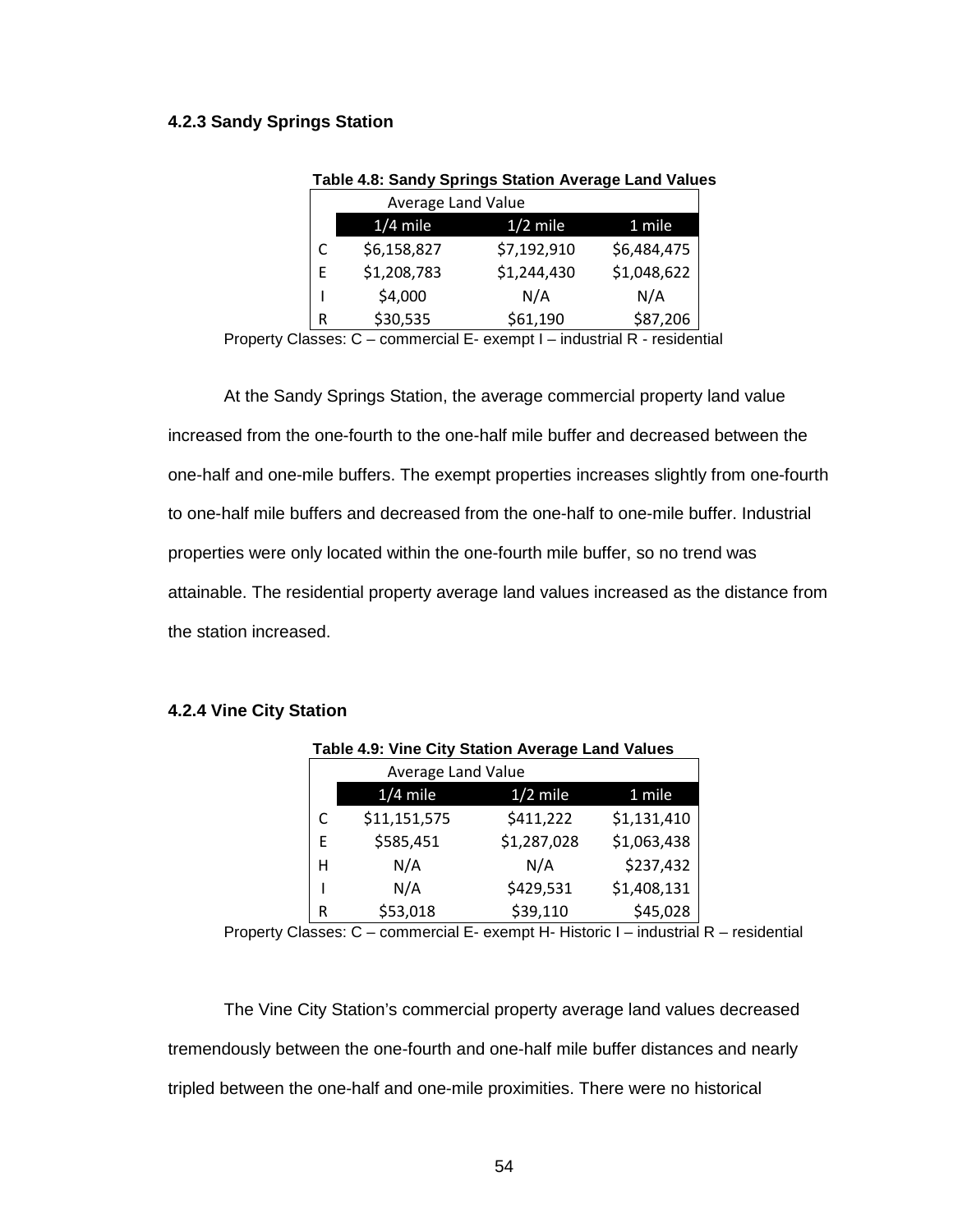properties within the one-half mile buffer. The industrial properties' value increased significantly between the one-half and one-mile buffers. As for residential properties, the average value decreased from the one-fourth to one-half buffers and increased from the one-half to the one-mile buffer distance zone.

# **4.2.5 West End Station**

| Table 4.10: West End Station Average Land Values |            |            |           |  |  |
|--------------------------------------------------|------------|------------|-----------|--|--|
| Average Land Value                               |            |            |           |  |  |
|                                                  | $1/4$ mile | $1/2$ mile | 1 mile    |  |  |
|                                                  | N/A        | \$508,520  | \$185,930 |  |  |
| E                                                | N/A        | \$203,338  | \$338,356 |  |  |
| н                                                | N/A        | N/A        | \$97,600  |  |  |
|                                                  | N/A        | \$282,759  | \$316,435 |  |  |
| R                                                | \$69,398   | \$45,744   | \$42,463  |  |  |

Property Classes: C – commercial E- exempt H- Historic I – industrial R – residential

As previously stated, the West End Station had several unreported values. As for commercial properties, there was a decrease in the average land value between the one-half and one-mile buffer zones. Both the exempt properties and the industrial properties average land value increased from the one-half to one-mile buffer distances. In contrast, the residential properties average land value decreased as the distance from the station increased.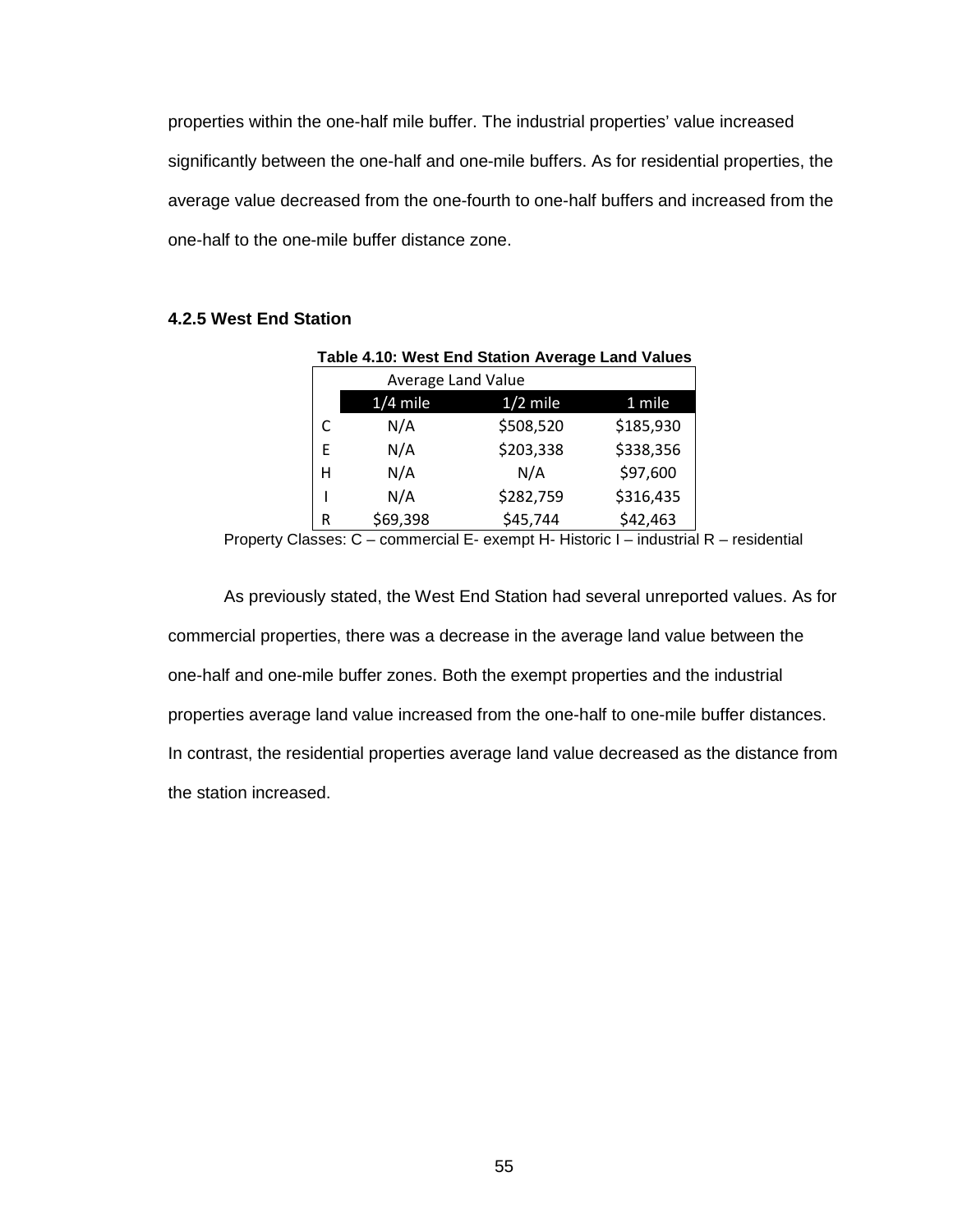## **4.3 Discussion**

One goal of this research was to evaluate the TOD characteristics of the stations of interest. For the remainder of this discussion, the stations will be discussed based on their adherence to TOD principles. The method for determining the order was both subjective and research-based. In the Methodology section, the station profiles provided information on LCI studies that were completed on each station. The section also highlighted some of the goals of those studies and to what extent those goals had been accomplished. Based on those findings, personal interaction at the stations and in their surrounding neighborhoods, and past research, the following ranking was determined with the greatest adherence to TOD principals:

- 1. Lindbergh Station
- 2. West End Station
- 3. Ashby Station
- 4. Sandy Springs Station
- 5. Vine City Station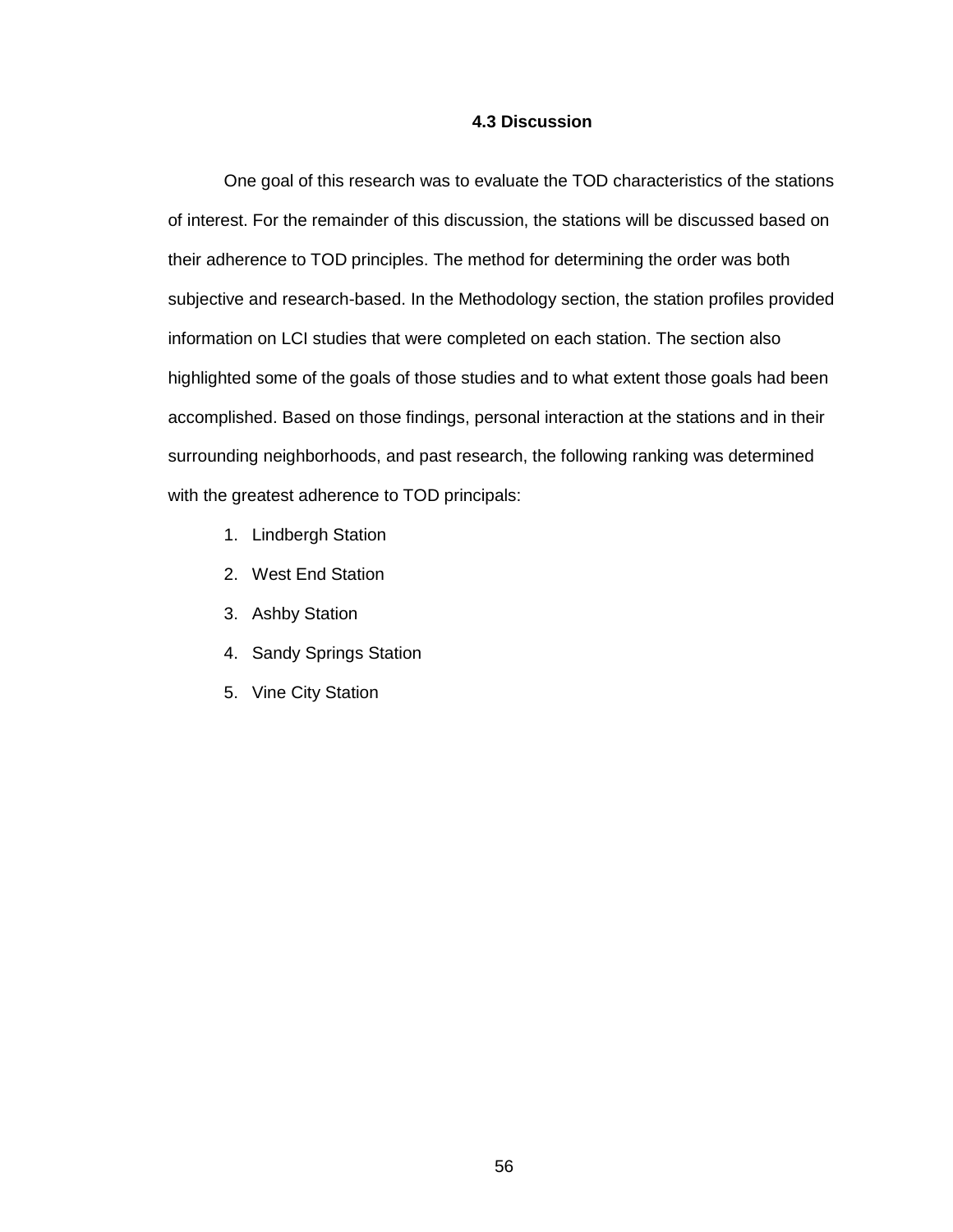| % Change: Appraised Value  |                         |                  | % Change: Land Value     |                         |                  |
|----------------------------|-------------------------|------------------|--------------------------|-------------------------|------------------|
|                            | $1/4$ to<br>1/2<br>mile | $1/2$ to<br>mile |                          | $1/4$ to<br>1/2<br>mile | $1/2$ to<br>mile |
| Lindbergh<br>1.            |                         |                  | Lindbergh<br>$\bigoplus$ |                         |                  |
| С                          | 221%                    | $-82%$           | С                        | 346%                    | -76%             |
| R                          | 83%                     | 10%              | R                        | 91%                     | $-2%$            |
| <b>West End</b><br>2.      |                         |                  | <b>West End</b><br>2.    |                         |                  |
| С                          | N/A                     | $-30%$           | С                        | N/A                     | -63%             |
| R                          | $-42%$                  | $-13%$           | R                        | $-34%$                  | $-7%$            |
| Ashby<br>3.                |                         |                  | Ashby<br>3.              |                         |                  |
| С                          | $-55%$                  | 86%              | С                        | $-18%$                  | 17%              |
| R                          | $-7%$                   | $-5%$            | R                        | $-3%$                   | $-11%$           |
| <b>Sandy Springs</b><br>45 |                         |                  | 4. Sandy Springs         |                         |                  |
| С                          | 19%                     | $-38%$           | C                        | 17%                     | $-10%$           |
| R                          | 150%                    | 15%              | R                        | 100%                    | 43%              |
| Vine City<br>5.            |                         |                  | <b>Vine City</b><br>5.   |                         |                  |
| С                          | $-98%$                  | 387%             | С                        | $-96%$                  | 175%             |
| R                          | $-16%$                  | 2%               | R                        | $-26%$                  | 15%              |

# **Table 4.11: Percent Change: Ranked According to TOD Adherence**

Table 4.11 above displays the percent changes as the distance from the station increases for the commercial and residential property classes. Because commercial values and residential values are most affected by market changes and typically respond to the state of the economy, it was most appropriate to only include them in this discussion. Table 4.12 below displays the percentages of the total parcels for the buffer zones for the commercial and residential property classes.

| % of Total Parcels   |     |     |     |     |     |     |
|----------------------|-----|-----|-----|-----|-----|-----|
|                      |     |     |     |     | R   |     |
|                      | 1/4 | 1/2 | 1   | 1/4 | 1/2 | 1   |
| Lindbergh            | 1%  | 1%  | 8%  | 3%  | 12% | 76% |
| <b>West End</b>      | N/A | 3%  | 11% | 4%  | 15% | 66% |
| Ashby                | 1%  | 2%  | 9%  | 6%  | 22% | 60% |
| <b>Sandy Springs</b> | 1%  | 2%  | 8%  | 3%  | 32% | 53% |
| <b>Vine City</b>     | 0%  | 2%  | 15% | 5%  | 15% | 62% |

|  |  | Table 4.12: Percent Total - Commercial and Residential Only |  |
|--|--|-------------------------------------------------------------|--|
|--|--|-------------------------------------------------------------|--|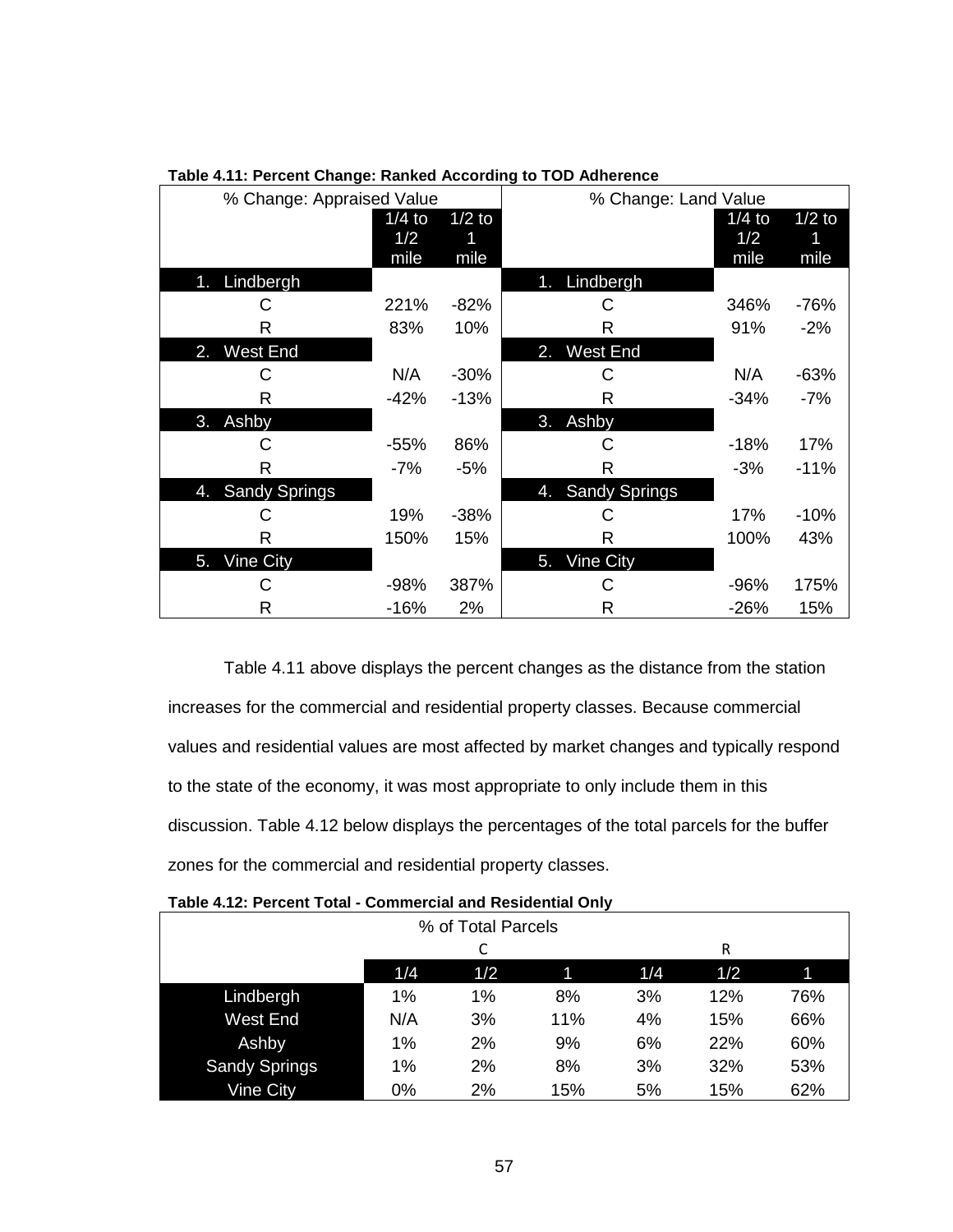The Lindbergh Station TOD is labeled Atlanta's first TOD appears first on the list, so how does its percent change in average appraised values and average land values fair as distance from the station increases? For commercial values, there was a 221% increase from the one-fourth to one-mile distance. This is best explained by the number of large retail chains such as Home Depot and Target that are not directly next to the station compared to the smaller chains such as Taco Mac and Five Guys that are on the station grounds. The 82% decrease is best explained by the fact that there are less large chains past the one-half mile marker and an increased number of small retail stores. The average land value percent changes for the commercial properties were consistent with the appraised values. As for the residential properties, the 83% increase is evidence that the townhomes and condominiums located on-site are valued considerably lower than the adjacent residential neighborhood home values. This trend continues within the onehalf to one-mile proximities; however, these values are much closer in value because they are contained within the same neighborhood. Again, land values followed a similar trend as the appraised values for the residential properties surrounding Lindbergh.

The West End station was ranked in second on the TOD principles list. The presence of the Sky Lofts, the strong retail presence surrounding the development, and the community's desire to preserve its historical fabric all contributed to the West End's ranking. Observing the West End's pedestrian traffic and its walkability along with the beautification projects that have occurred, it is evident that its potential as a TOD is increasing. Although its commercial values were inconclusive, its residential property values for both the appraised values and the land value, decreased by considerable amounts as the distance to the station increased. This further supports past research by Nelson et al (Nelson 1992) that in lower income neighborhoods, property values decrease as the distance from the station increased. Although this occurred from the one-fourth to one-half buffer distances, this decrease was not as substantial from the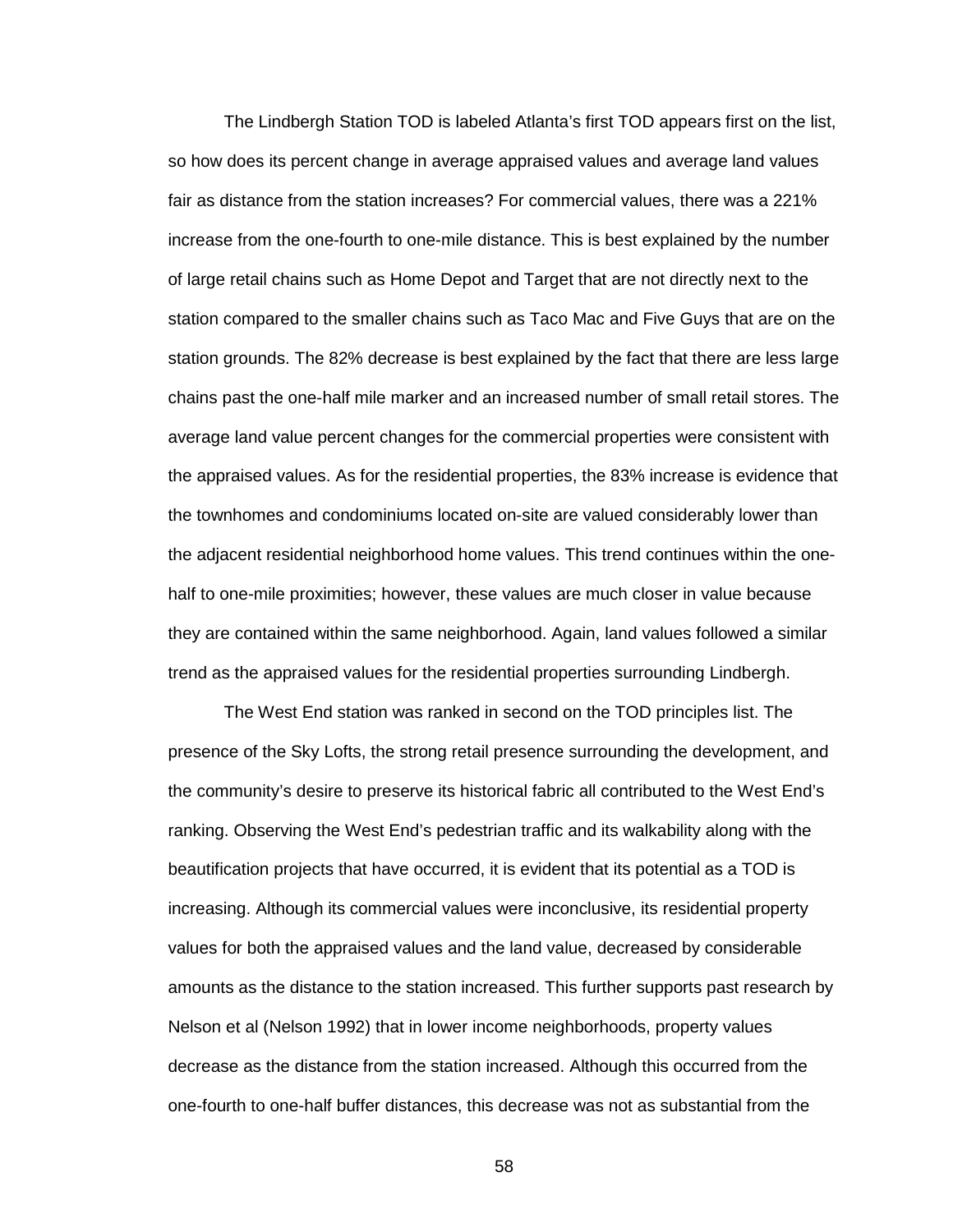one-half to one-mile buffers surrounding the West End. The data used to conduct this study was from the year 2007 and construction on the Sky Lofts was complete in 2006. Did this new construction drive up the value of homes located further away from the station by making the West End area a more attractive place to live? With several new projects in the pipe line, it is likely that the disparity in value between properties in close proximity to the station and those further away will decrease and the West End will evolve into a more TOD-typical area.

The Ashby and Vine City stations were combined for the LCI study on the Vine City/Ashby neighborhood; however, Ashby Station was given a higher TOD adherence ranking because of its more recent transit-adjacent development. With the Historic Westside Village condominiums and the Publix supermarket, the Ashby Station is transitioning into a front-runner for TOD in the Atlanta area. There are few commercial properties outside those adjacent to the station, which explains the 55% decrease. The 86% increase between the one-half and one-mile buffer zones is a result of venues like the Georgia Dome and the Georgia World Congress Center which are located within one mile of the Ashby Station. It is interesting that the land values did not experience this same degree of change. This may be explained by the idea that what is "within" the building is weighed more heavily than the land the building is on. As for the residential properties, the value decreases as distance from the station increases, but at a marginal rate. Unfortunately, the Village was not complete until 2008, so its values were not included in the study data. It is suspected that the percent change would be more negative in both buffer zones for the residential property class had they been included.

Current development surrounding the Sandy Springs Station is low-density and auto-oriented. For those reasons alone, it received the second-to-lowest ranking in its adherence to TOD principles. However, the presence of many retailers near the station increases its attractiveness as a TOD. There are several large retail chains adjacent to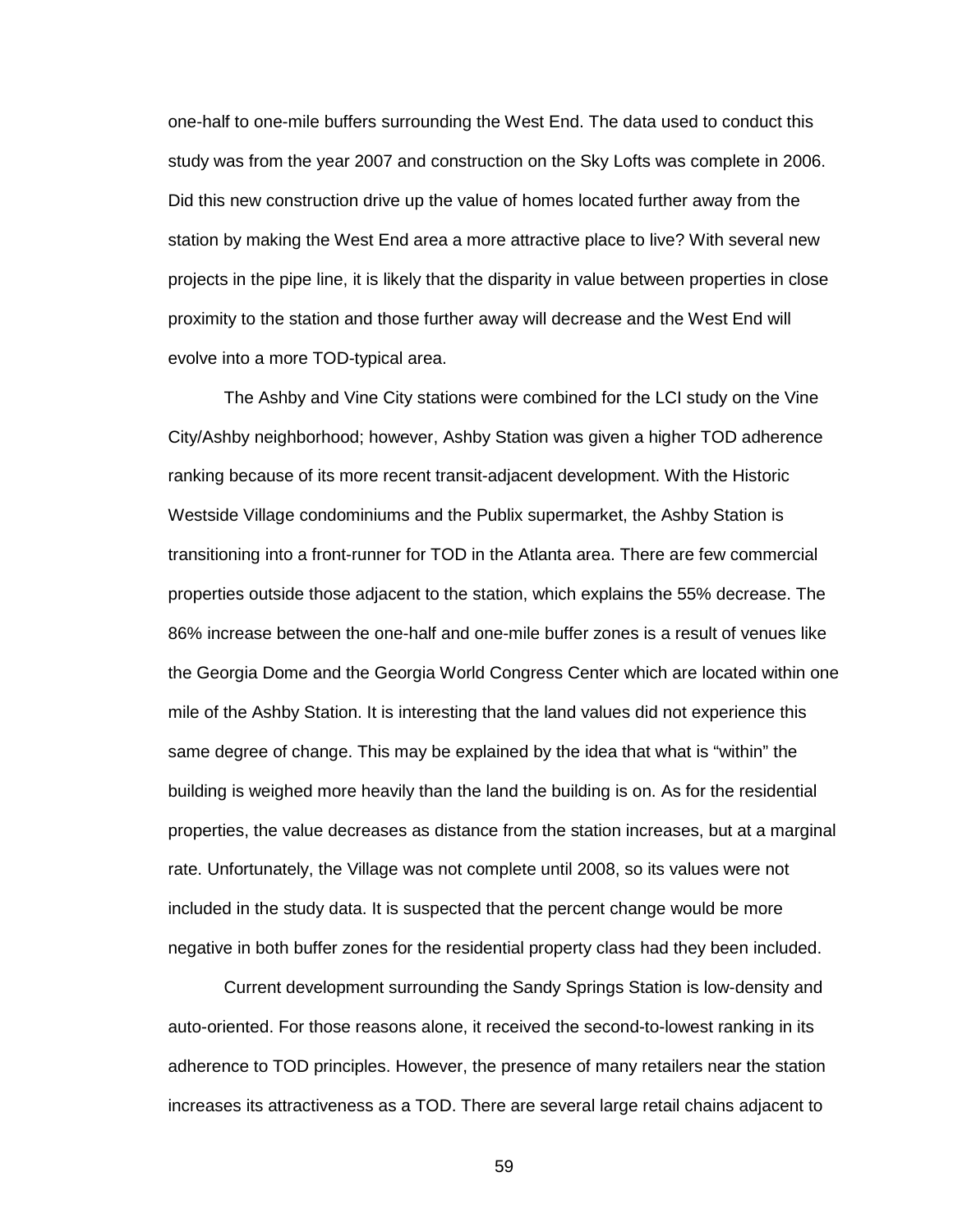the station and its immediate vicinity, which account for the 19% increase in commercial values between the one-fourth and one-half buffer mile zones. The 38% decrease can be attributed to the presence of more commercial properties outside the one-half mile buffers. A similar rational is used to explain the 150% increase for the residential properties between the one-fourth and one-half mile buffers. There are less residential properties adjacent to the station (as shown in Table 4.12) and more as the distance from the station increases, so the percentage change in value increases. Because there is little vacant land near the Sandy Springs Station, future development is limited. Rather than focus on TOD principles such as increased density and more housing choices, development near the station should focus on improved walkability for transit users and transition into a less auto-dependent community.

The Vine City Station was ranked the lowest in regards to its adherence to TOD principles. The Station itself seems to be "disconnected" from its surroundings. It sees very minimal pedestrian traffic, except when there are events at nearby venues. As part of the Vine City/Ashby neighborhood, Ashby was given the priority in terms of development and spurring growth. With the Vine City Station having several vacant parcels surrounding the station, it appears to be a prime location for TOD, but its depressed appearance and impoverished economy make TOD difficult. According to Table 4.11, Vine City had the largest decrease in commercial property value, which based on Table 4.12 is because there were no commercial properties located within a one-fourth mile distance from the station. However, there is a tremendous hike in value between the one-half and one-mile buffers because of the large venues located near the station. Interestingly, the Vine City Station had the highest percentage of commercial properties within one-mile of the station location compared to the other stations of interest. The land values followed a similar pattern as the appraised values for Vine City.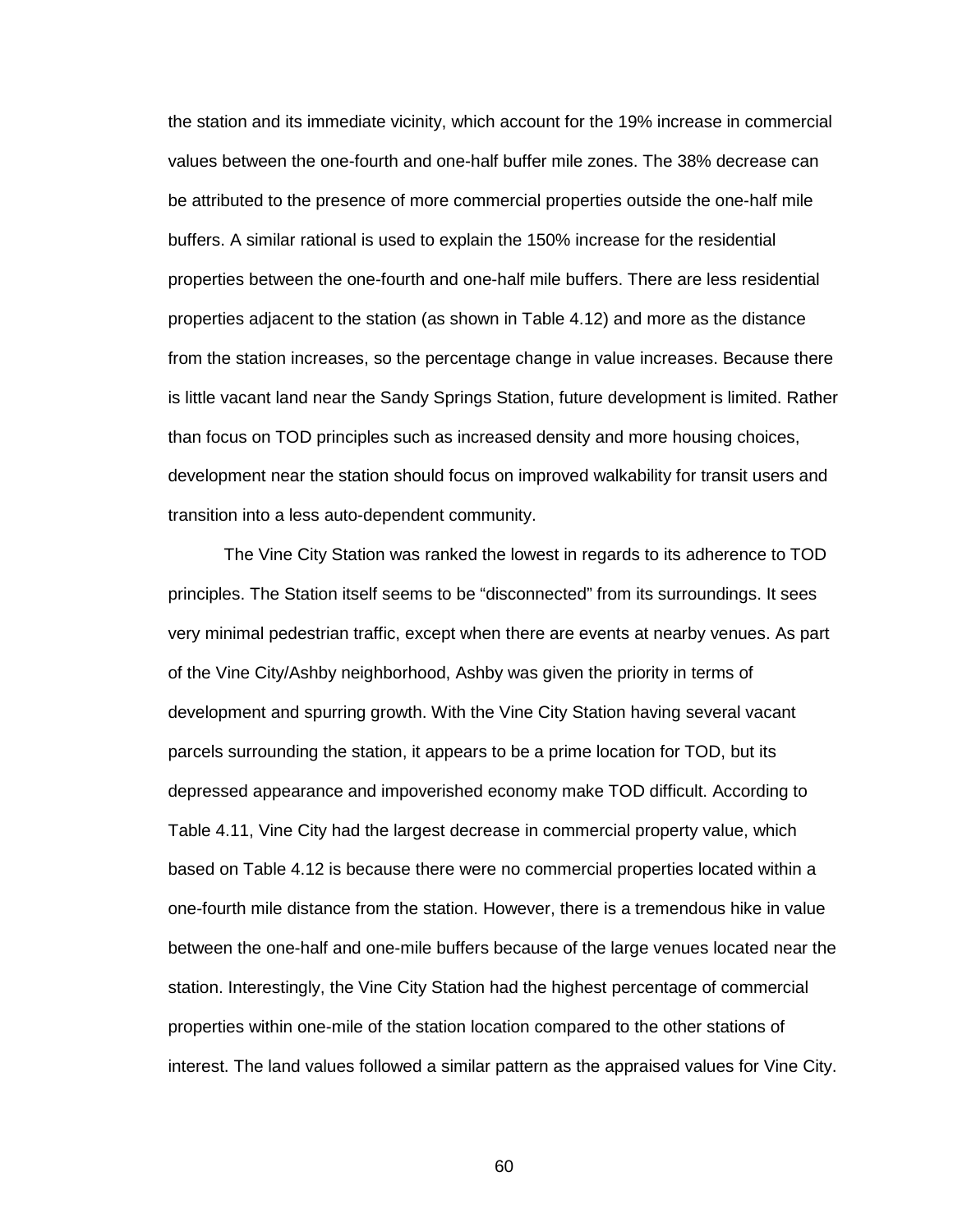Lindbergh, the only notable TOD in Atlanta, has the fifth highest ridership in the MARTA system, while the West End has the third largest. The average appraised property values for all the stations continue to follow previous trends found in Nelson et al (Nelson and McCleskey 1990) research that states that for higher income neighborhoods, property values increase as the distance from the station increases. Inversely, for lower income neighborhoods, property values decrease as the distance from rail increases. However, it appears that new development surrounding stations in lower income areas may be decreasing these disparities.

 An important aspect of this research was evaluating developments that were planned and unplanned. Table 4.13 shows the stations of interest based on their TOD adherence rating aligned with their median household income, whether the development was planned or unplanned, and if the average appraised value for the one-mile buffer zone was higher than the one-fourth mile buffer distance.

 Lindbergh is Atlanta's only widely recognized successful TOD, yet the median household income within one-half mile of the station is \$116,314. For the purpose of comparison, the median household income in Atlanta is \$51,482, less than half of Lindbergh's. It appears that the average Atlanta resident cannot afford to live in or near the Lindbergh Center. Development around the West End station, namely the Sky Lofts, was planned and despite new development, the median household income remains relatively low. As for Ashby, where the development was not planned, yet it has TOD characteristics, very low income households remaining with decreasing property values as distance from the station increases. In contrast, Sandy Springs, which like Ashby, had no planned development, but more than four times its median household income, residential property values increase as distance from the station increases. Vine City, which has not had any recent development and shows relatively no adherence to TOD principles, had a low median household income.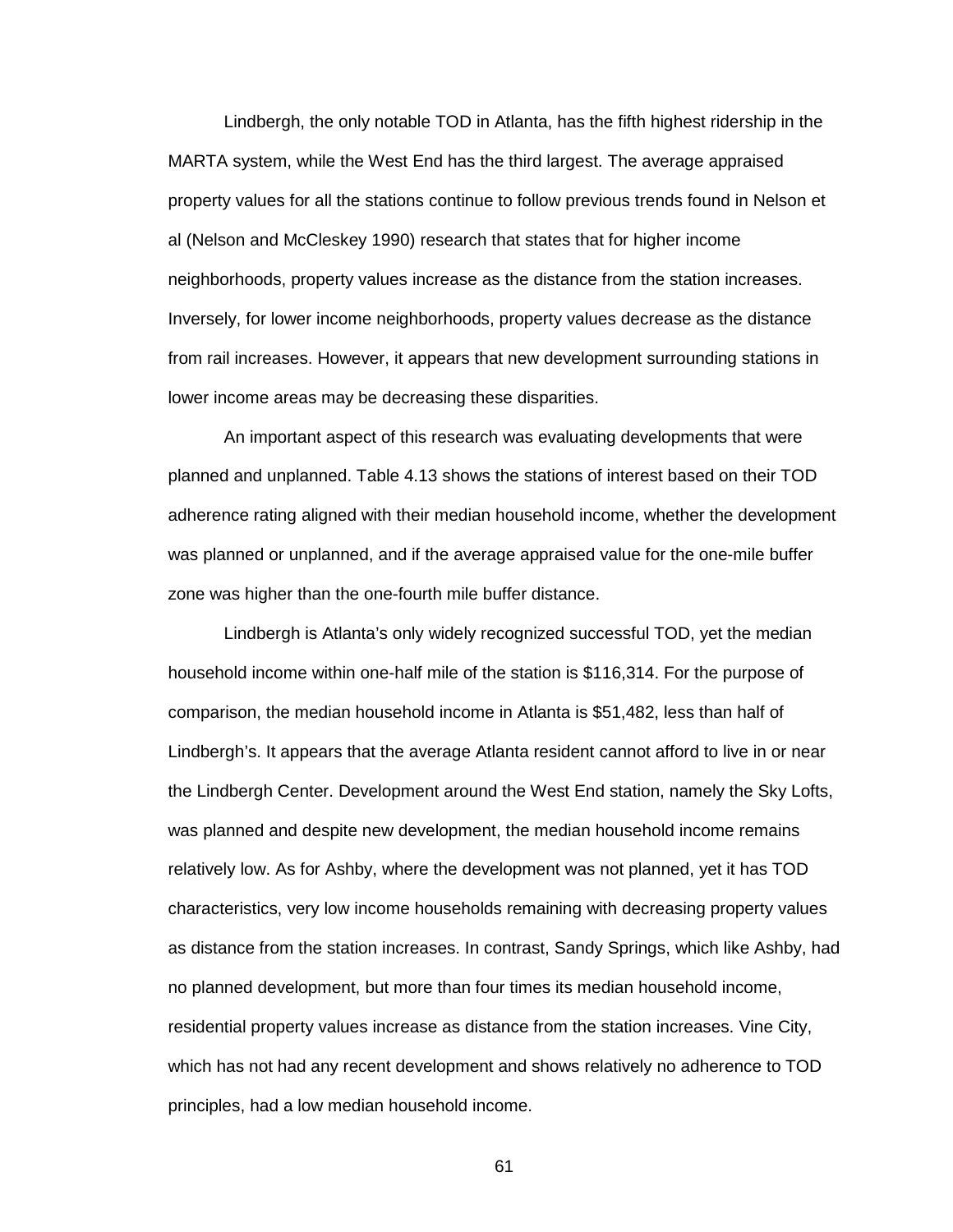| <b>Stations: Ranked by</b><br><b>TOD Adherence</b> | <b>Median Household</b><br>Income | Development<br>Planned? | 1-mile<br>appraised<br>value greater<br>than 1/4-mile? |
|----------------------------------------------------|-----------------------------------|-------------------------|--------------------------------------------------------|
| Lindbergh                                          | \$116,314                         | Yes                     | Yes                                                    |
| <b>West End</b>                                    | \$25,850                          | Yes                     | No                                                     |
| Ashby                                              | \$21,599                          | No                      | No                                                     |
| <b>Sandy Springs</b>                               | \$85,634                          | No                      | Yes                                                    |
| <b>Vine City</b>                                   | \$25,151                          | No                      | No                                                     |

#### **Table 4.13: Comparison Summary**

1-mile appraised value and ¼-mile appraised value refers to residential average appraised values found in Table 4.x to Table 4.x

Figure 4.1 is a graphical representation of Table 4.13. West End Station, Ashby Station and Vine City Station are indicated by dashed lines. Lindbergh Station and Sandy Springs Station are indicated by solid lines. The order of the stations to the right of the graph is the order in which the lines appear. For example, the first dashed line is the West End Station; the second dashed line is Ashby Station and so forth.

 The first data point is the median household income, which is considerably higher for the Lindbergh and Sandy Springs area. The second data point is the average appraised residential property value at one-fourth mile distance from the station and the last data point is the average appraised residential property value at one-mile distance from the station. Comparing the residential property values at one-fourth mile distance from the station to the one-mile distance from the station, clearly illustrates the trend. A greater disparity between the average property values as the distance from the station increases is indicated by the slope of the line between the second and third data points. For instance, a greater slope indicates a greater disparity.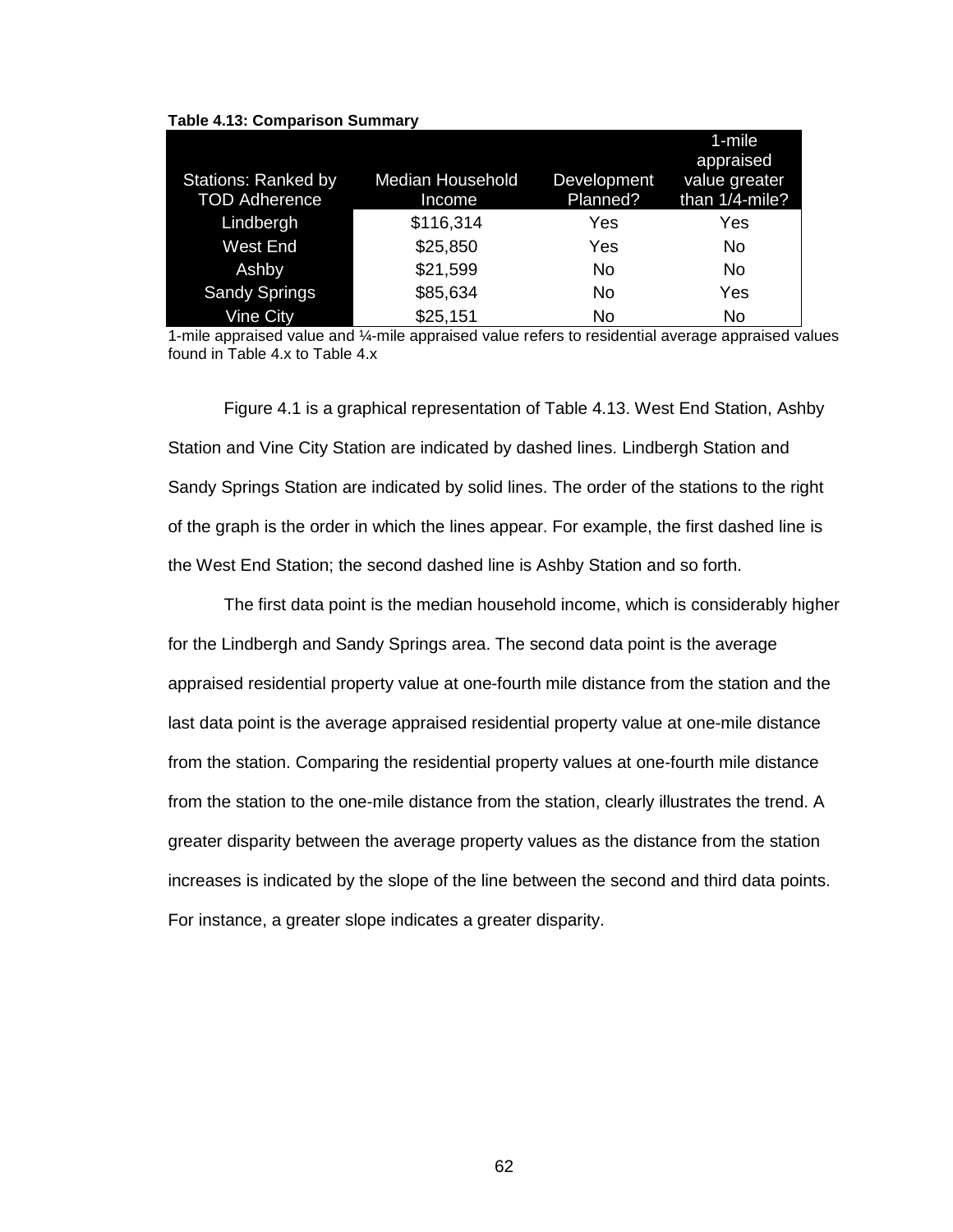

**Figure 4.1: Graphical Comparison Summary**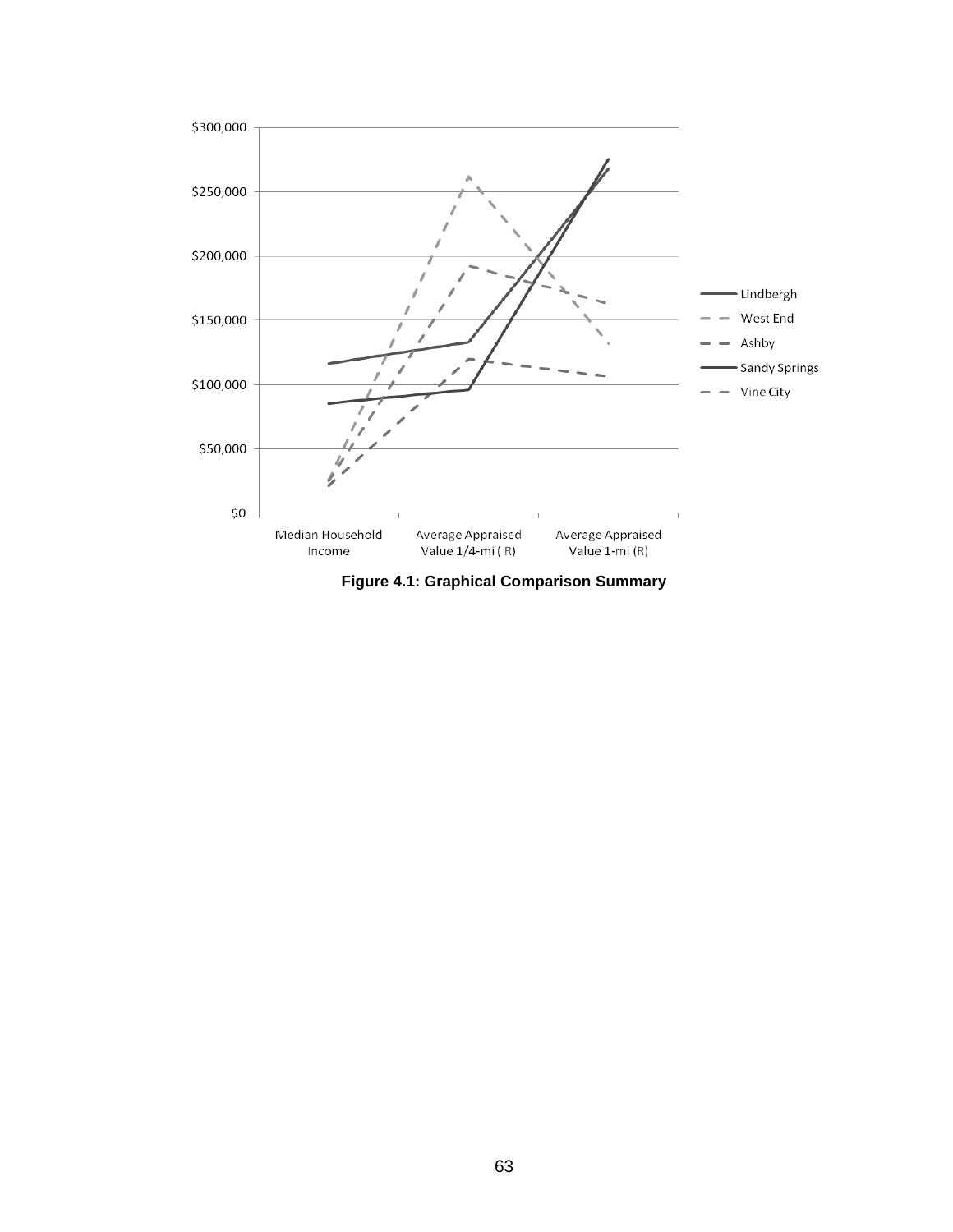# **CHAPTER 5**

# **RECOMMENDATIONS AND CONCLUSION**

#### **5.1 Summary**

 The research conducted in this thesis leads to the conclusion that TOD in the Atlanta area has minimal impact on property values. What appears to have more of an impact is the median household income of the neighborhood surrounding the transit station, which of course reflects the value of property afforded. Ina traditional node of TOD, property values would be higher closest to the station, but in the case of Lindbergh Station, Atlanta's only recognized TOD, property values increased as the distance from the station increased. This suggests that there is a stronger correlation between the median household income and property values by distance than between TOD and property values.

 While in many cities like San Francisco and Portland, TOD has generated more liveable, walkable and bikeable neighborhoods, increased transit ridership and decreased automobile congestion, TOD has not had such sizeable impacts in Atlanta. The MARTA stations selected for this research were chosen based on the presence of planned and unplanned development near the station. The planned stations (Lindbergh and West End) were ranked highest according to their TOD adherence. This suggests that when development takes place in conjunction with MARTA and developers, its adherence to TOD principles is more likely.

 The Lindbergh TOD has created a more walkable neighborhood and it provides several options in housing choice. The West End Station has the ridership to support TOD, but the West End Sky Lofts are for purchase only, thus limiting affordability. The Historic Westside Village adjacent to the Ashby Station does offer for-purchase and forlease housing options; however, its desirability as a place to live is less than the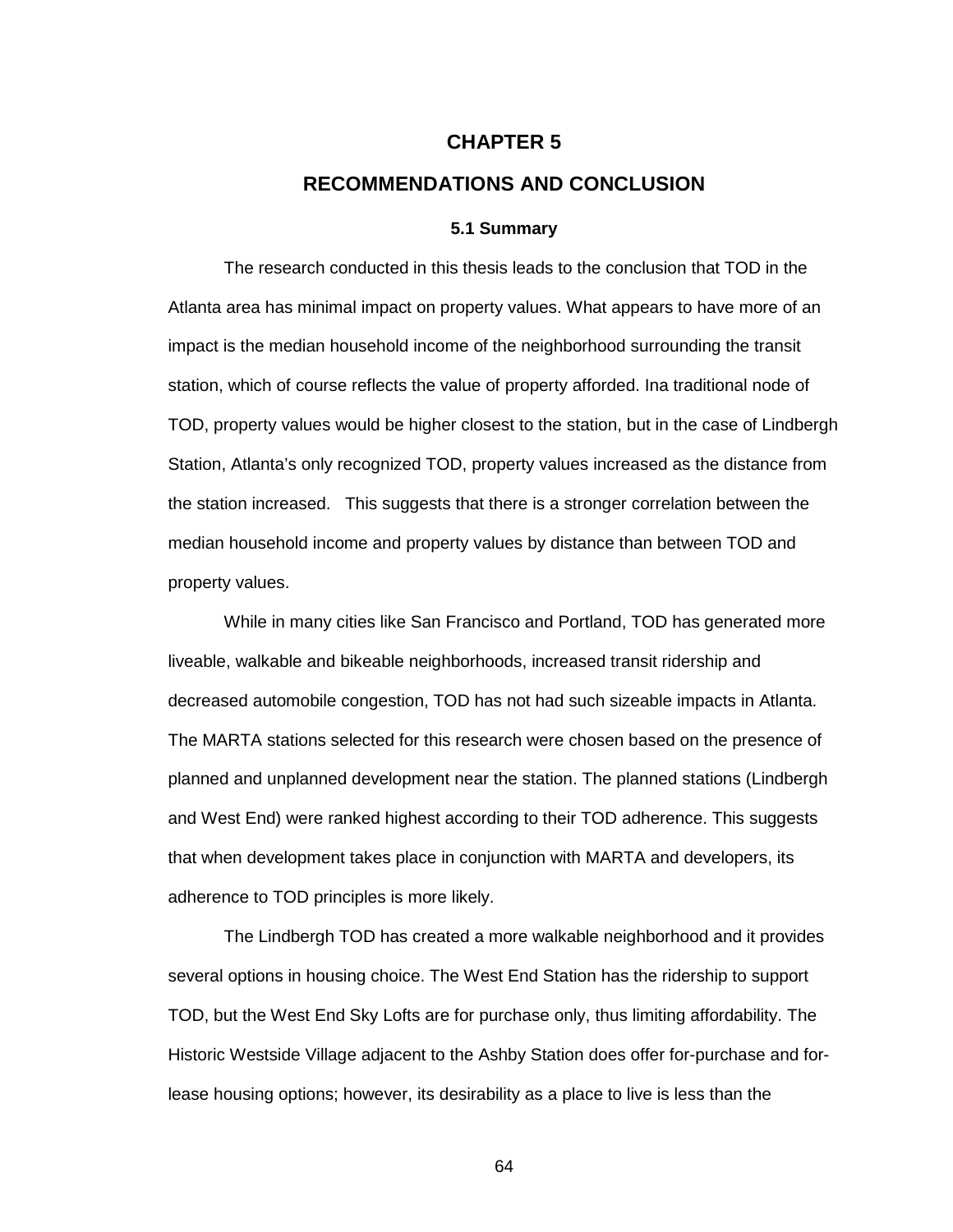Lindbergh area due to its declining population and issues with drugs and poverty. Future TOD near the Sandy Springs Station should focus more on decreasing automobile use by increasing transit availability. The Vine City Station has potential for TOD and based on its median household income and the trends found in this research, it is likely that property values will decrease as the distance from the station increases.

#### **5.2 Recommendations**

One of the most important outcomes of this research is a better understanding of

TOD in Atlanta as it relates to property values. It is apparent that median household

income has more of an impact on property values as it relates to proximity to transit.

TOD in Atlanta is minimal; however, there are opportunities for growth.

Some specific recommendations as a result of this research are:

**Revise the definition of TOD.** Although no universal definition for TOD exists, MARTA's definition of TOD is too broad and needs a more narrow focus.

**Create a vision for TOD in Atlanta that includes detailed goals and objectives prior to project implementation.** TODs in the U.S. and outside the U.S. that are considered models for successful TOD all had specific goals and objectives prior to project implementation.

- **Identify TOD supporters in the public and private sector.** TOD encounters several barriers so identifying agencies and companies that support TOD could combat these barriers.
- **Consider median household income when selecting potential sites for TOD.**  Based on this research, median household income is strongly correlated to property values and proximity to transit. Considering the median household income could help to project the impacts of TOD.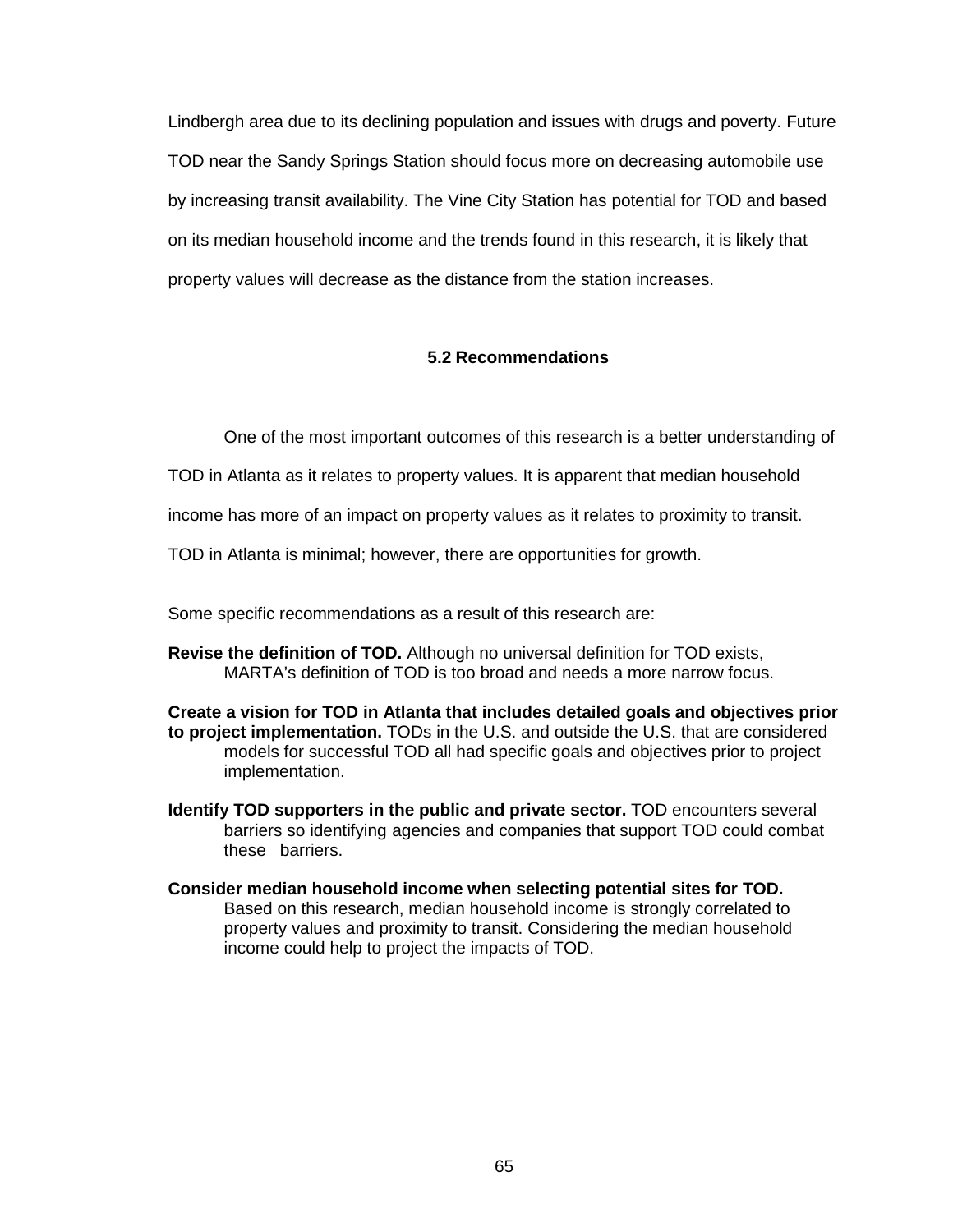#### **5.3 Suggestions for Further Research**

 One major limitation of this research is that it only provided a "snapshot" of the trends in property values surrounding MARTA stations. This research used data from one point in time and assumed no other externalities that may affect property values such as distance to the central business district and crime.

 Further research that examines the effects of TOD on property values in Atlanta longitudinally over time would be valuable. Would the presence of TOD raise or lower the average appraised value before and after development? Would commercial properties and residential properties show similar trends for pre and post TOD? These are questions that would be answered using data over time.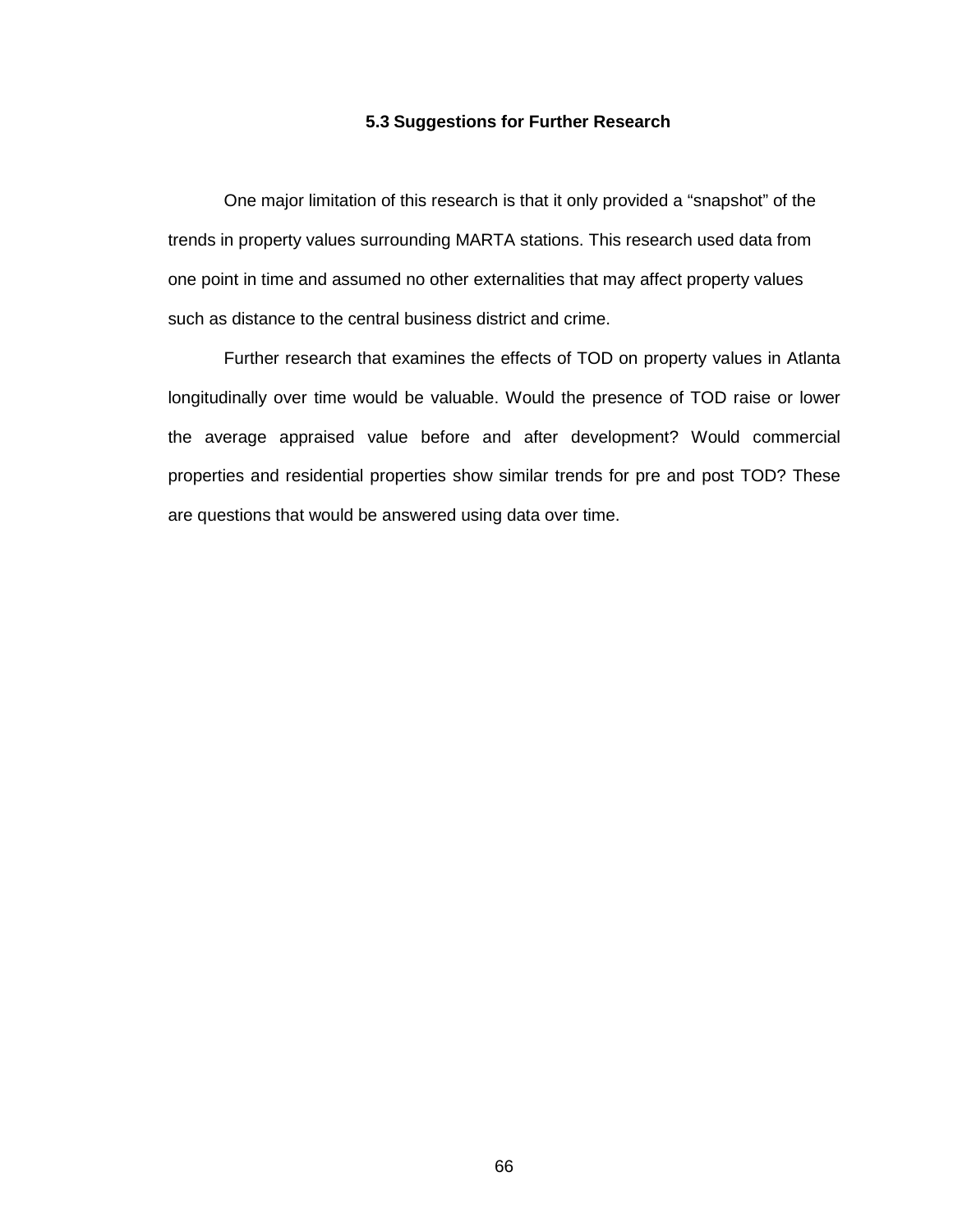# **APPENDIX A**

# **DATA TABLE**

### **Table A.1 Sample Data Set**

| <b>STATION</b>   | Stn Code       | <b>BUFF DIST</b> | <b>DIGEST</b> | <b>SITUS</b>           | <b>PARID</b>    | OWNER1                        | PROP CLASS     | TOT APPR   | TOT ASSESS | IMPR_APPR  | LAND APPR  |
|------------------|----------------|------------------|---------------|------------------------|-----------------|-------------------------------|----------------|------------|------------|------------|------------|
| Lindbergh Center | N6             | 2640.00          | 2007          | 695 MIAMI CIR NE       | 17 0047 LL0331  | SELIG S STEPHEN III ET AL     | C <sub>3</sub> | 1915900.00 | 766360.00  | 967600.00  | 3423900.00 |
| Lindbergh Center | N6             | 2640.00          | 2007          | 650 MIAMI CIR NE       | 17 0047 LL0620  | J SPEARS FAMILY L P           | C <sub>3</sub> | 1150000.00 | 460000.00  | 943900.00  | 1894800.00 |
| Lindbergh Center | N <sub>6</sub> | 2640.00          | 2007          | 660 MIAMI CIR NE       | 17 0047 LL0638  | <b>VERNON ANTHONY G</b>       | C <sub>3</sub> | 717000.00  | 286800.00  | 492400.00  | 1210000.00 |
| Lindbergh Center | N6             | 2640.00          | 2007          | MOROSGO DR NE          | 17 0048 LL0421  | HOME DEPOT U S A INC          | C <sub>3</sub> | 716500.00  | 286600.00  | 0.00       | 3141000.00 |
| Lindbergh Center | N6             | 2640.00          | 2007          | 761 SIDNEY MARCUS BLVD | 17 0048 LL0645  | NORO BROADVIEW HOLDING CO NV  | C <sub>3</sub> | 1300000.00 | 520000.00  | 706800.00  | 2079000.00 |
| Lindbergh Center | N <sub>6</sub> | 2640.00          | 2007          | 2608 PIEDMONT RD NE    | 17 004800010437 | PIZZA HUT OF AMERICA INC      | C <sub>3</sub> | 245800.00  | 98320.00   | 12400.00   | 828600.00  |
| Lindbergh Center | N6             | 2640.00          | 2007          | 2628 PIEDMONT RD NE    | 17 004800010569 | AYAZ PERSIAN & ORIENTAL       | C <sub>3</sub> | 843300.00  | 337320.00  | 554900.00  | 904800.00  |
| Lindbergh Center | N <sub>6</sub> | 2640.00          | 2007          | 2612 PIEDMONT RD NE    | 17 004800010635 | PIZZA HUT OF AMERICA INC      | C <sub>3</sub> | 454200.00  | 181680.00  | 341200.00  | 855300.00  |
| Lindbergh Center | N <sub>6</sub> | 2640.00          | 2007          | 2580 PIEDMONT RD NE    | 17 004800010684 | <b>GRANCAL LLC</b>            | C <sub>3</sub> | 1579900.00 | 631960.00  | 429000.00  | 3633600.00 |
| Lindbergh Center | N <sub>6</sub> | 2640.00          | 2007          | PIEDMONT RD NE         | 17 004800010734 | <b>MIAMI CIRCLE MERCHANTS</b> | C <sub>3</sub> | 3700.00    | 1480.00    | 0.00       | 127800.00  |
| Lindbergh Center | N6             | 2640.00          | 2007          | 711 MOROSGO DR NE      | 17 004800020535 | SKYLINE III LLC               | C <sub>3</sub> | 1833600.00 | 733440.00  | 2252000.00 | 1680000.00 |
| Lindbergh Center | N <sub>6</sub> | 2640.00          | 2007          | 745 MOROSGO DR NE      | 17 004800020543 | SKYLINE III LLC               | C <sub>3</sub> | 220600.00  | 88240.00   | 269600.00  | 320000.00  |
| Lindbergh Center | N6             | 2640.00          | 2007          | 723 MOROSGO DR NE      | 17 004800020568 | SKYLINE III LLC               | C <sub>3</sub> | 909900.00  | 363960.00  | 1017800.00 | 960000.00  |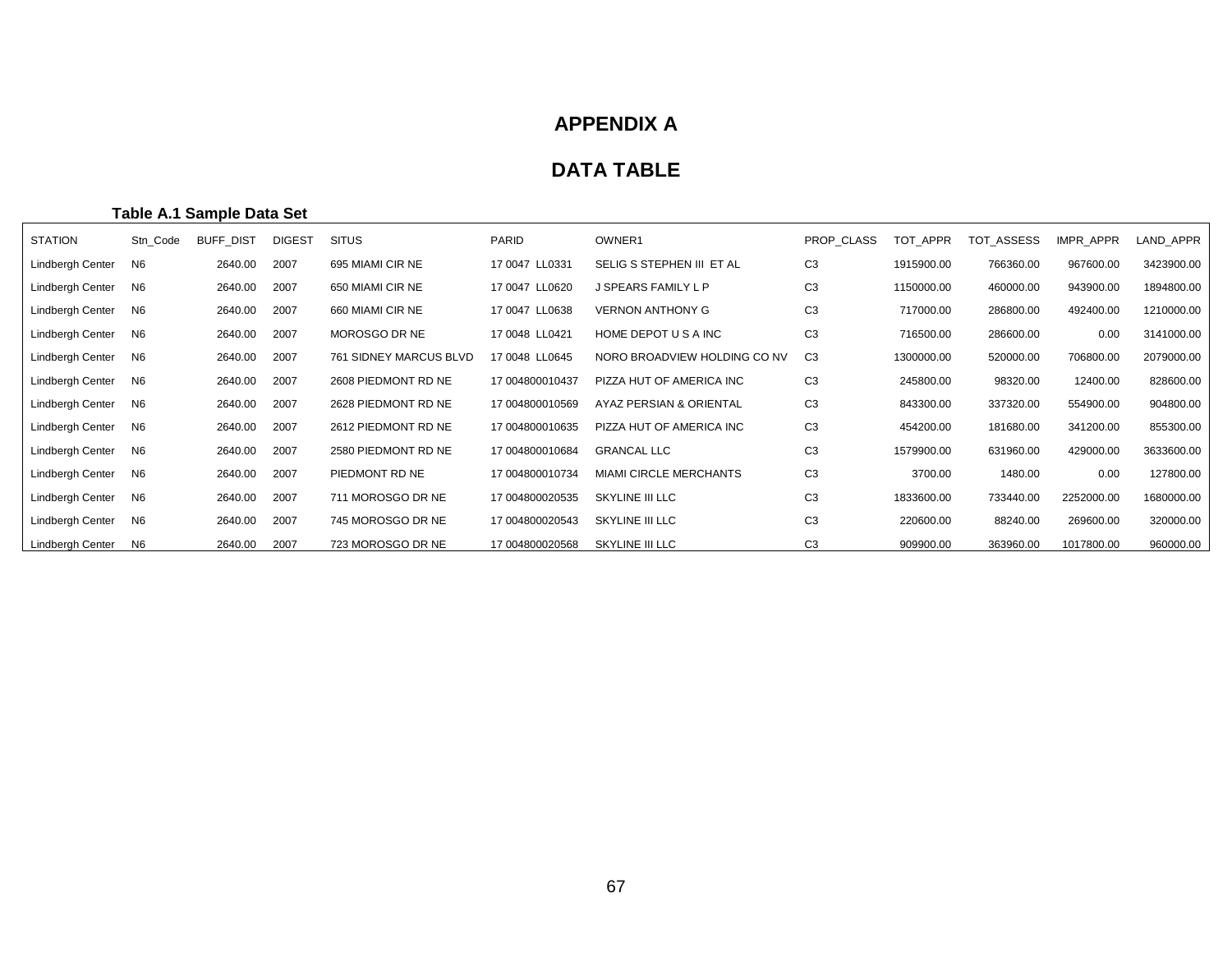### **REFERENCES**

- Academies, T.R.B.o.t.N., Transit-Oriented Development and Joint Development in the United States: A Literature Review. Research Results Digest, 2002(52): p. 6-15.
- Arrington, G.B. and R. Cervero, Effects of TOD on Housing, Parking, and Travel, in Transit Cooperative Research Program Report 128. 2008, Transportation Research Board. p. 1-58.
- Atlanta, C.o., West End Historic District Liveable Center Initiative. 2001: p. 1-73.
- Atlanta, C.o., Vine City/Washington Park Liveable Centers Initiative Study. 2009: p. 1- 146.
- Baldassare, M., R. Knight, and S. Swan, Urban Service and Environmental Stressor: The Impact of the Bay Area Rapid Transit System on Residential Mobility. Environment and Behavior, 1979. 11(4): p. 435-450.
- Bernick, M., P. Hall, and R. Schaevitz, Planning Strategies for High-Density Housing Near Rail Transit Stations in Northern California. CPS Brief, 1993. 5(2): p. 1-5.
- Bollinger, C.R. and K.R. Ihlanfeldt, The Impact of Rapid Rail Transit on Economic Development: The Case of Atlanta's MARTA. Journal of Urban Economics, 1997. 42: p. 179-204.
- Bowes, D.R., Identifying the Impacts of Rail Transit Stations on Residential Property Values in Atlanta, in Andrew Young School of Policy Studies. 1999, Georgia State University: Atlanta. p.112.
- Bowes, D.R., Identifying the Impacts of Rail Transit Stations on Residential Property Values in Atlanta. 1999.
- Bowes, D.R. and K.R. Ihlanfeldt, Identifying the Impacts of Rail Transit Stations on Residential Property Values. Journal of Urban Economics, 2001. 50: p. 1-25.
- Cervero, R., Light Rail Transit and Urban Development. Journal of the American Planning Association, 1984. 50(3): p. 133-47.
- Cervero, R., Rail Transit and Joint Development: Land Market Impacts in Washington, D.C. Journal of the American Planning Association, 1994. 60(1): p. 83-94.
- Cervero, R., Rail Transit and Joint Development: Land Market Impacts in Washington, D.C. and Atlanta. Journal of the American Planning Association, 1994. 60(1): p. 83-94.
- Cervero, R., Transit-Oriented Development in the United States: Experiences, Challenges, and Prospects, in Transit Cooperative Research Program Report 102. 2001, Transportation Research Board.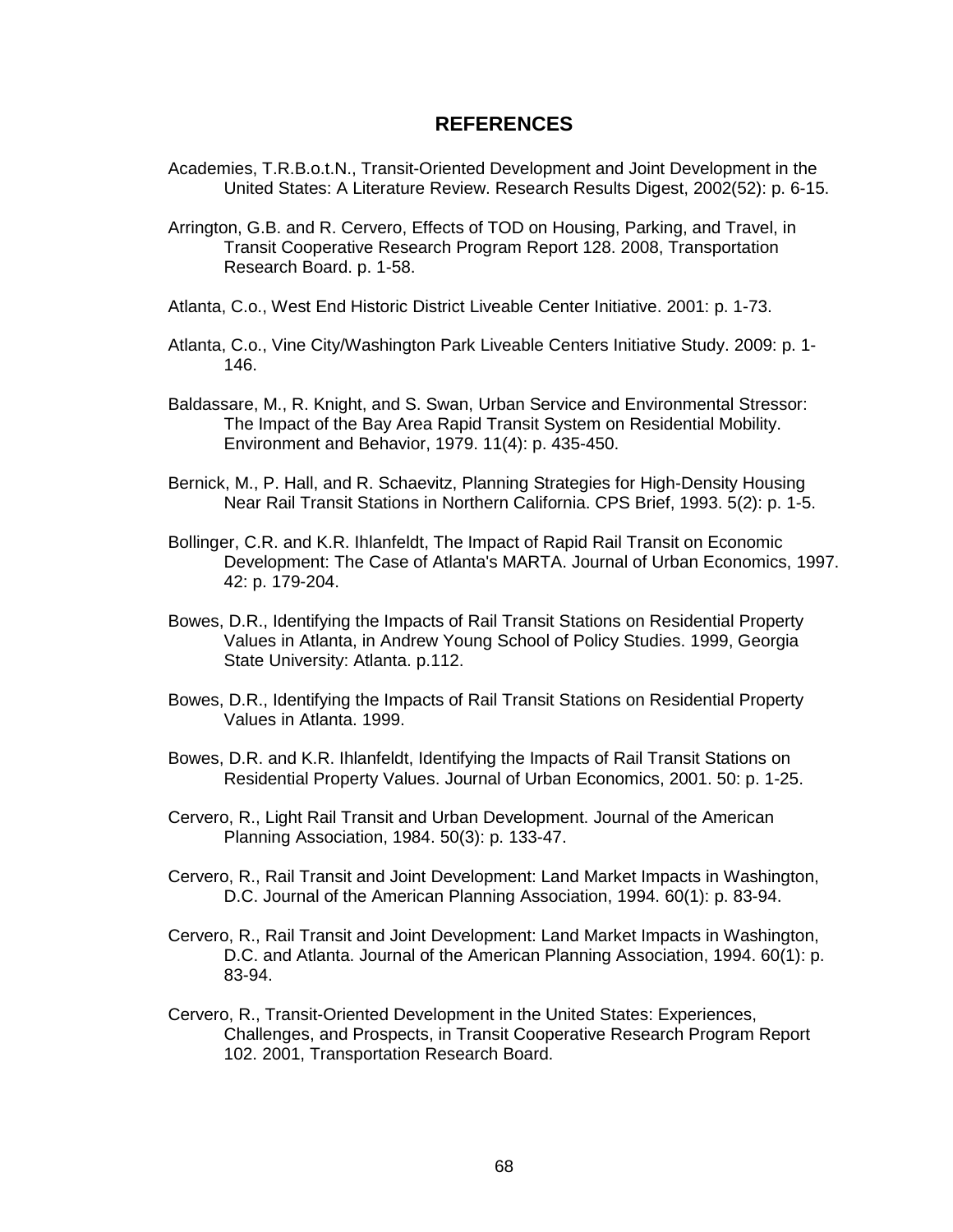- Cervero, R. and J. Landis, Twenty Years of the Bay Area Rapid Transit System: Land Use and Development Impacts. Science Direct - Transportation Research Part A: Policy and Practice, 1998. 31(4): p. 309-333.
- Chen, H., A. Rufolo, and K.J. Dueker, Measuring the Impact of Light Rail Systems on Single Family Home Values: A Hedonic Approach with GIS Application. 1997, Portland State University Center for Urban Studies: Portland. p. 1-12.
- Connected, B.A., Westend Trail Summary Sheet, B. Atlanta, Editor. 2008: Atlanta.
- Dittmar, H. and G. Ohland, The New Transit Town: Best Practices in Transit-Oriented Development. 2004: Island Press.
- Dumbaugh, E., Overcoming Financial and Institutional Barriers to TOD: Lindbergh Station Case Study. Journal of Public Transportation, 2004. 7(3): p. 43-68.
- Gatzlaff, D.H. and M.T. Smith, The Impact of the Miami Metrorail on the Value of Residences Near Station Locations. Land Economics, 1993. 69(1): p. 54-66.
- Goulding, J.J.a., Livable Sandy Springs Summary Report. 2001: Sandy Springs. p. 1-40.
- Grass, R.G., The Estimation of Residential Property Values Around Transit Station Sites in Washington, D.C. . Journal of Economics and Finance, 2001: p. 139-146.
- Hess, D.B. and T.M. Almeida, Impact of Proximity to Light Rail Rapid Transit on Stationarea Property Values in Buffalo, New York. Urban Studies, 2006. 44(5/6): p. 1041-1068.
- John A. Kilpatrick, R.L.T., John I. Carruthers, Andrew Krause, The Impact of Transit Corridors on Residential Property Values. Journal of Real Estate Research, 2007. 29(3): p. 17.
- Kilpatrick, J.A., et al., The Impact of Transit Corridors on Residential Property Values. Journal of Real Estate Research, 2007. 29(3): p. 304-320.
- Knight, R. and J. Trygg, Urban Mass Transit and Land Use Impacts. Transportation 1978. 5(1): p. 12-24.
- MARTA, North Line TOD Study Report. 2006.
- Nelson, A.C., Effects of Elevated Heavy-Rail Transit Stations on House Prices with Respect to Neighborhood Income. Transportation Research Record, 1992. 1359: p. 127-132.
- Nelson, A.C., Transit Stations and Commercial Property Values: A Case Study with Policy and Land-Use Implications. Journal of Public Transportation, 1999. 2(3): p. 77-95.
- Nelson, A.C. and S.J. McCleskey, Improving the Effects of Elevated Transit Stations on Neighborhoods. Transportation Research Record, 1990. 1266: p. 8.